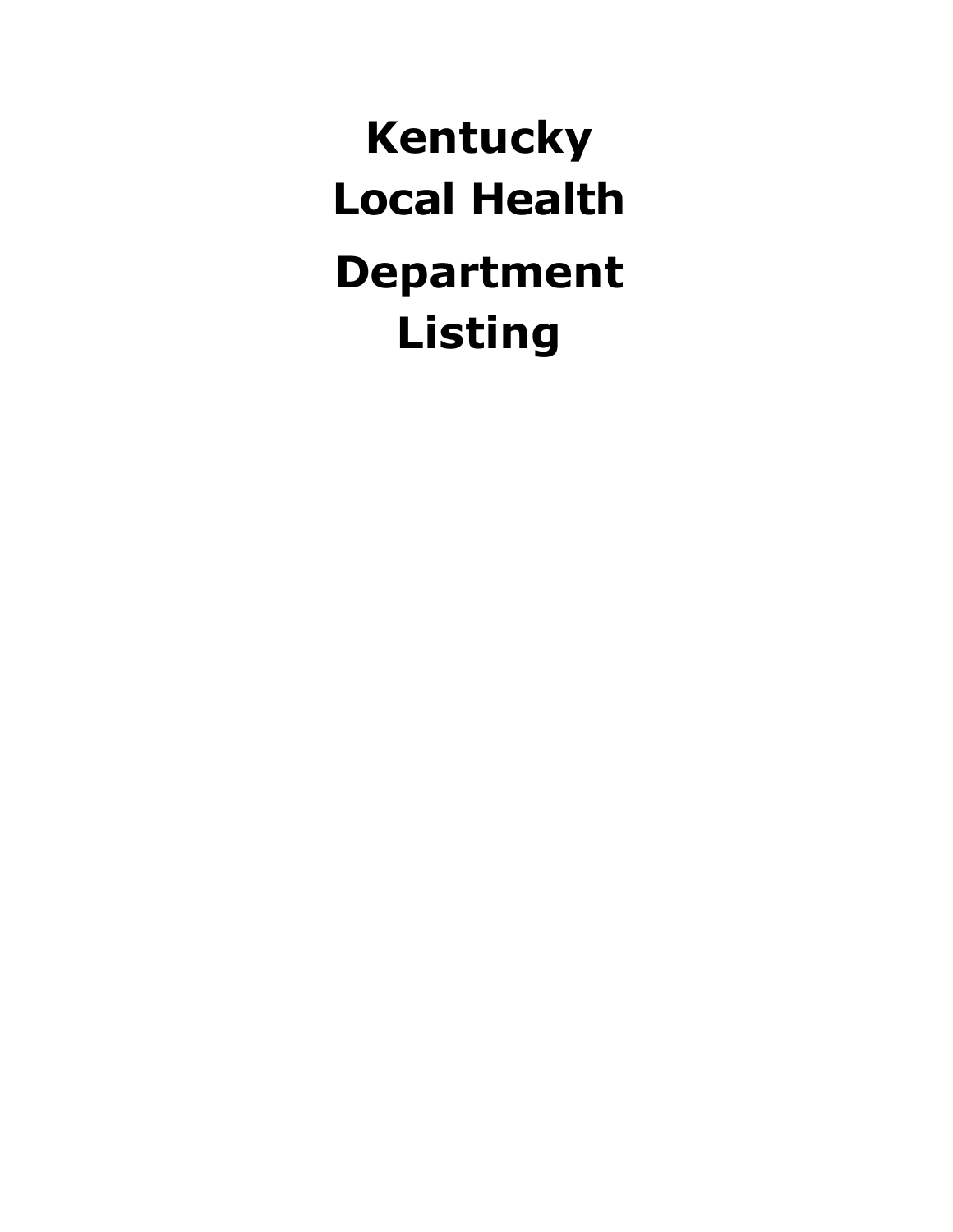# **Allen County Health Department**

107 North Court Street P.O. Box 129 Scottsville, KY 42164

**Phone:** 270-237-4423 **Fax:** 270-237-4777

# **Public Health Director** David Williams

[Email: DavidS.Williams@ky.gov](mailto:DavidS.Williams@ky.gov)

### **Board of Health Chair**

Gwen Wright P.O. Box 129 Scottsville, KY 42164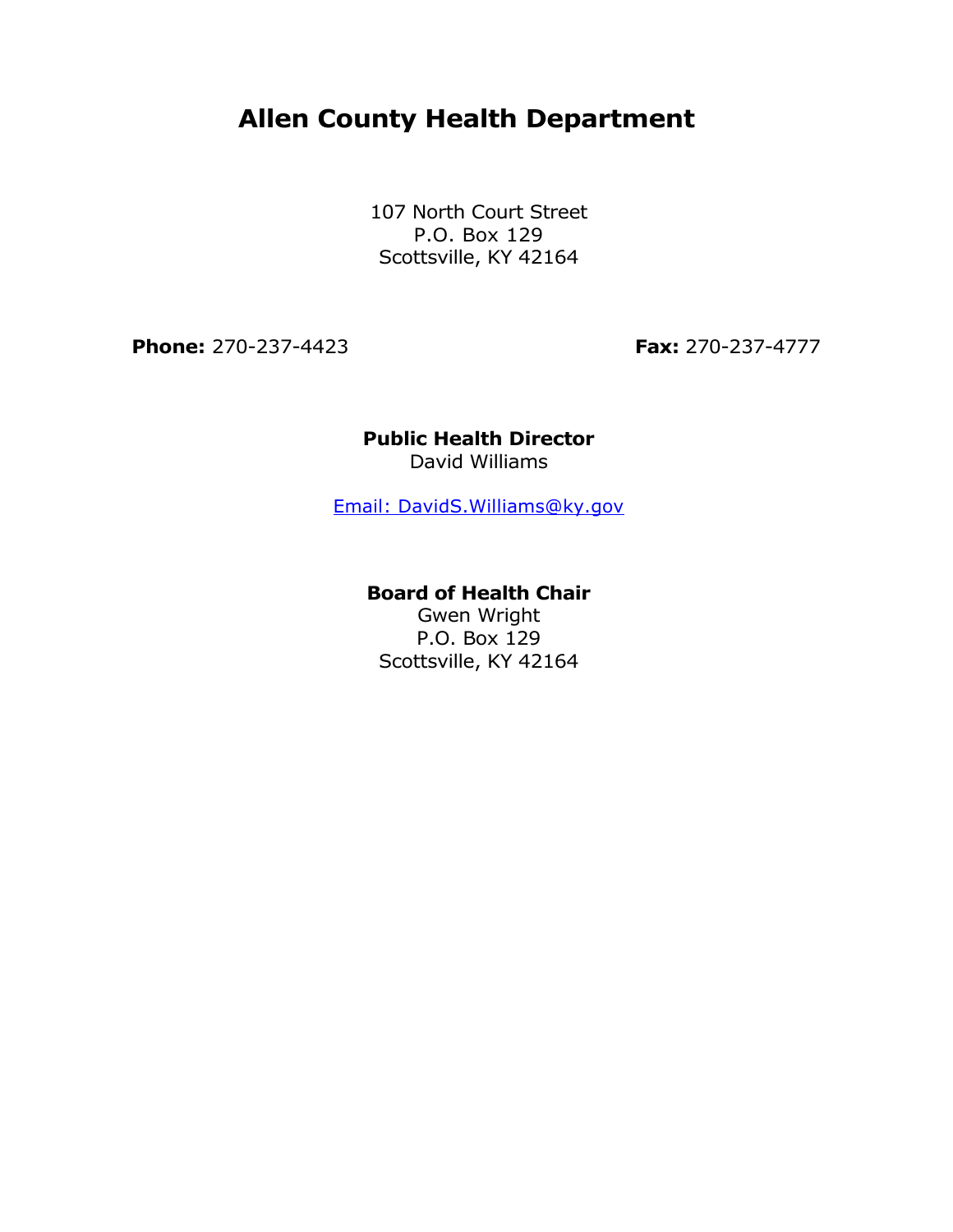# **Anderson County Health Department**

1180 Glensboro Road Lawrenceburg, KY 40342

**Phone:** 502-839-4551 **Fax:** 502-839-8099

**Public Health Director** Tim Wright

**Email:** [TimothyE.Wright@ky.gov](mailto:TimothyE.Wright@ky.gov)

### **Board of Health Chair**

Lisa Hughes 1180 Glensboro Road Lawrenceburg, KY 40342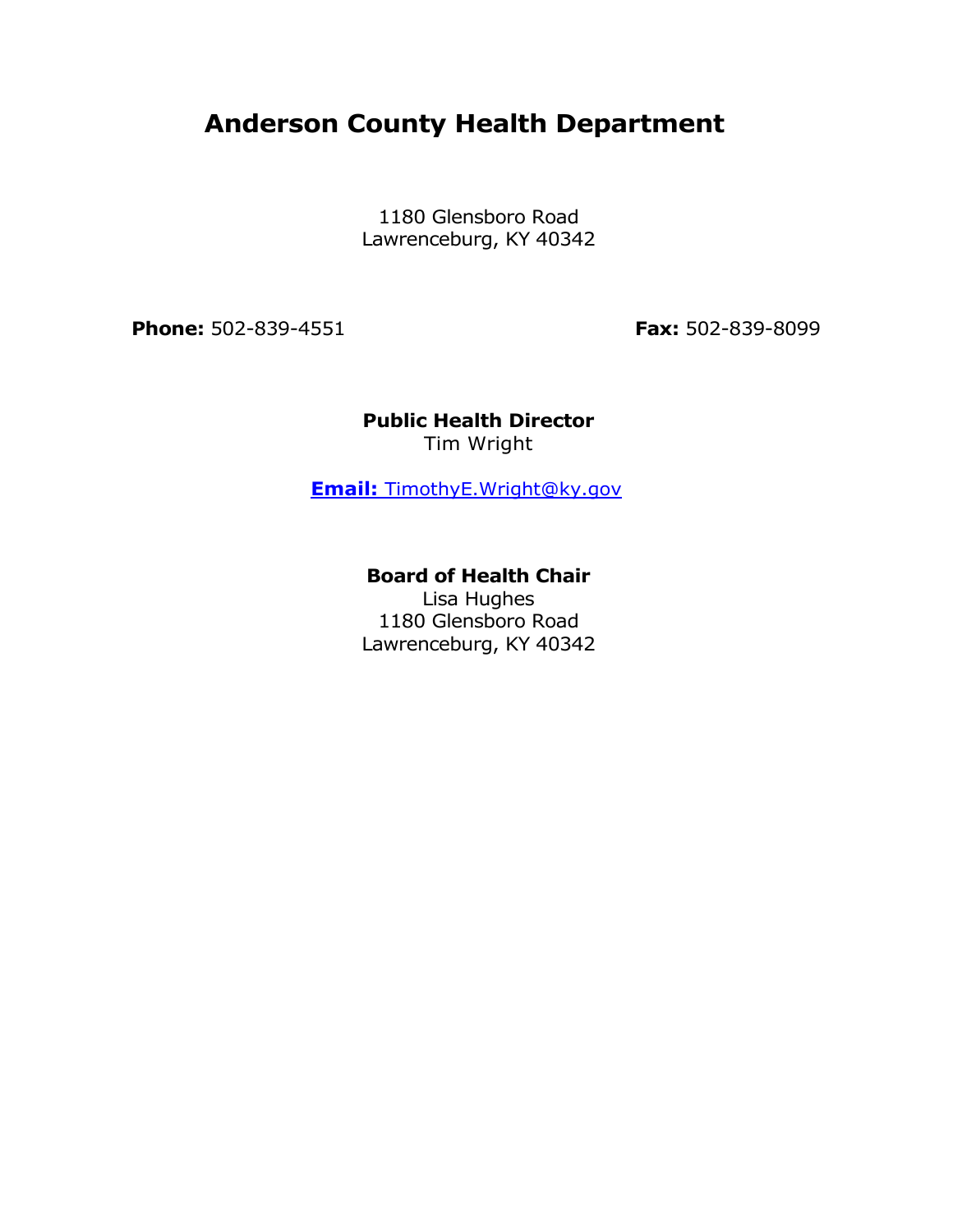# **Ashland-Boyd County Health Department**

2924 Holt Street Ashland, KY 41101-4080

**Phone:** 606-329-9444 **Fax:** 606-329-2434

**Public Health Director** Maria Hardy

**Email:** [MariaC.Hardy@ky.gov](mailto:MariaC.Hardy@ky.gov)

# **Board of Health Chair**

David Pinkston, DVM 3103 13<sup>th</sup> Street Ashland, KY 41102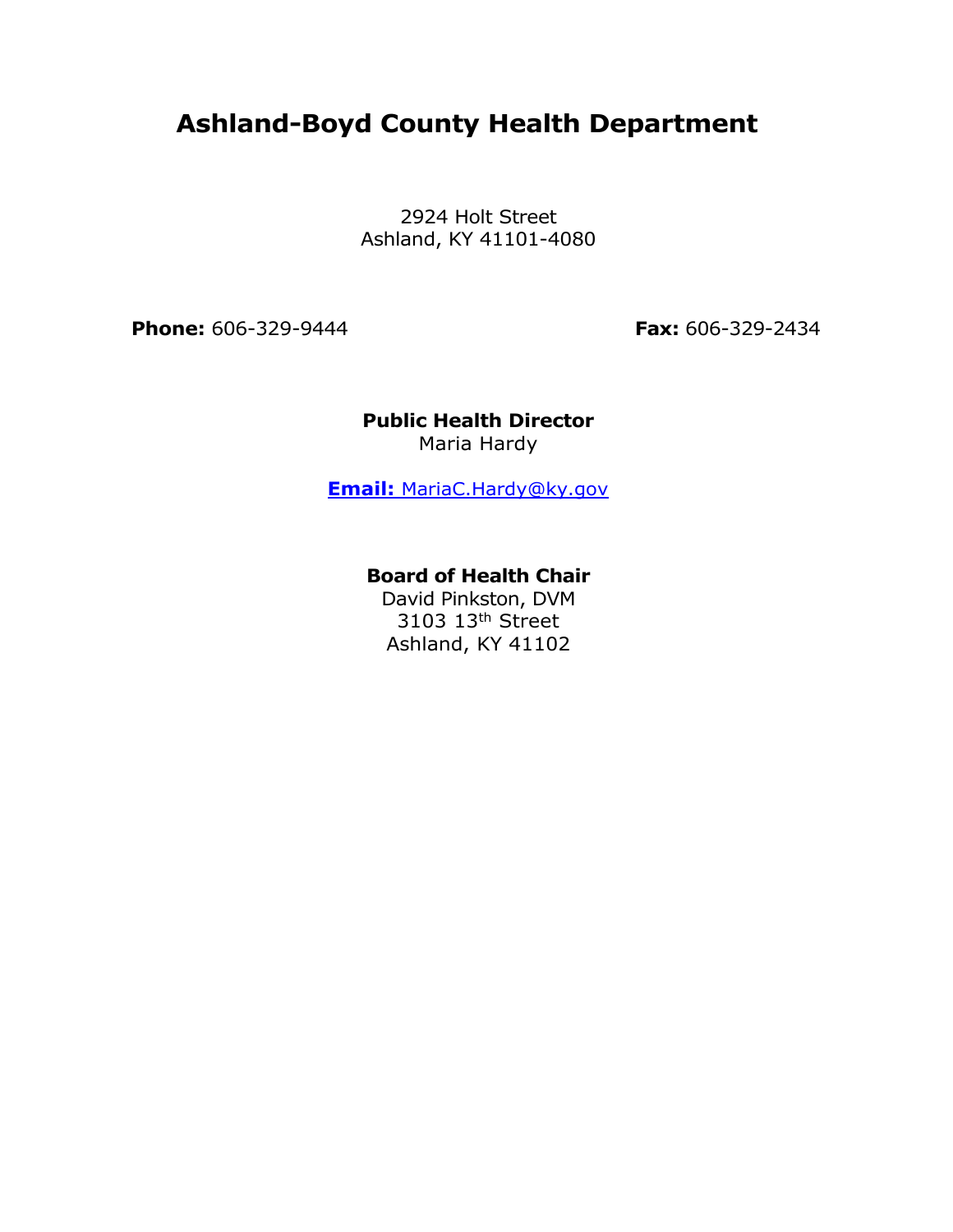# **Barren River District Health Department**

1109 State Street P.O. Box 1157 Bowling Green, KY 42102-1157

**Phone:** 270-781-8039 **Fax:** 270-796-8946

**Public Health Director Board of Health Chair** Matt Hunt **Matt Hunt** 2008 **Matt Hunt** 2008 **Logan Chick, Judge Executive** [Email: Matt.hunt@barrenriverhealth.org](mailto:Matt.hunt@barrenriverhealth.org) P.O. Box 365 Website: [www.barrenriverhealth.org](http://www.barrenriverhealth.org/) Russellville, KY 42276

**Email:** [logancounty@bellsouth.net](mailto:logancounty@bellsouth.net)

### **Local Health Centers**

#### **Barren County**

318 West Washington P.O. Box 1464 Glasgow, KY 42142-1464 **Phone:** 270-651-8321 **Fax:** 270-659-0062

#### **Butler County**

104 N. Warren Street P.O. Box 99 Morgantown, KY 42261-0099 **Phone:** 270-526-3221 **Fax:** 270-526-6828

#### **Edmonson County**

221 Mammoth Cave Road Brownsville, KY 42210-9040 **Phone:** 270-597-2194 **Fax:** 270-597-3326

#### **Hart County**

500 A.A. Whitman Lane P.O. Box 65 Munfordville, KY 42765-0065 **Phone:** 270-524-2511 **Fax:** 270-524-5642

#### **Logan County**

151 South Franklin Street Russellville, KY 42276-1934 **Phone:** 270-726-8341 **Fax:** 270-726-8399

#### **Metcalfe County**

615 West Stockton Street P.O. Box 30 Edmonton, KY 42129-0030 **Phone:** 270-432-3214 **Fax:** 270-432-4000

**Simpson County** 1131 South College Street Franklin, KY 42134-2309 **Phone:** 270-586-8261 **Fax:** 270-586-8264

#### **Warren County**

1109 State Street P.O. Box 1157 Bowling Green, KY 42102-1157 **Phone:** 270-781-2490 **Fax:** 270-781-0241

(Clinical/Environmental) **Fax:** 270-781-2520

(Records Release)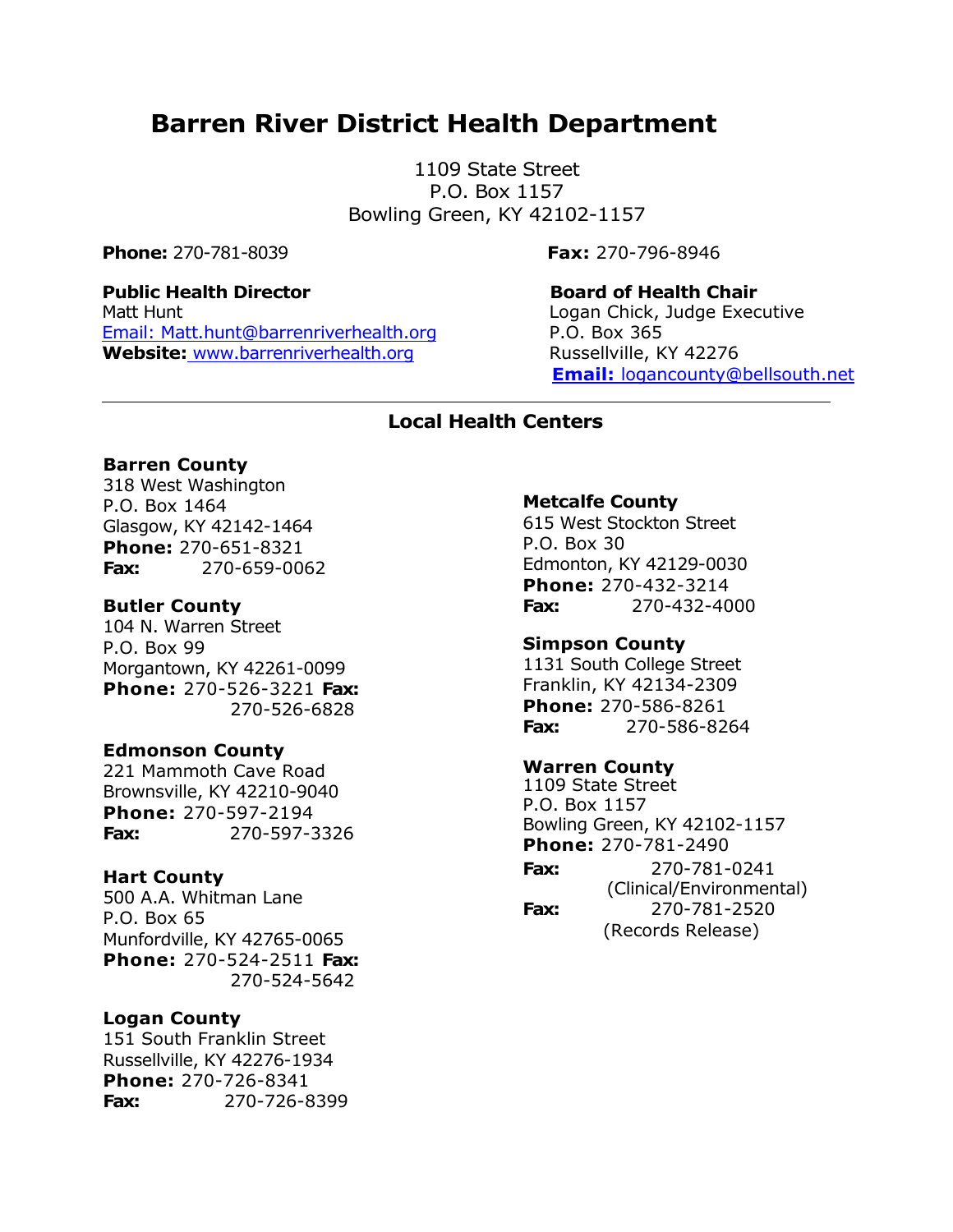# **Bell County Health Department**

310 S. Cherry Street Pineville, KY 40977

**Phone:** 606-337-7046 **Fax:** 606-337-8321

#### **Public Health Director** Teresa Hunter

**Email:** [TeresaL.Hunter@ky.gov](mailto:TeresaL.Hunter@ky.gov)

### **Board of Health Chair**

Clint Goodin, PE 1077 Azzlee Wilson Hollow Road Pineville, KY 40977

# **Environmental**

**Phone:** 606-337-9595

# **Local Health Centers**

# **Bell County**

111 North 21st Street Middlesboro, KY 40965 **Phone:** 606-248-2862 **Fax:** 606-248-2876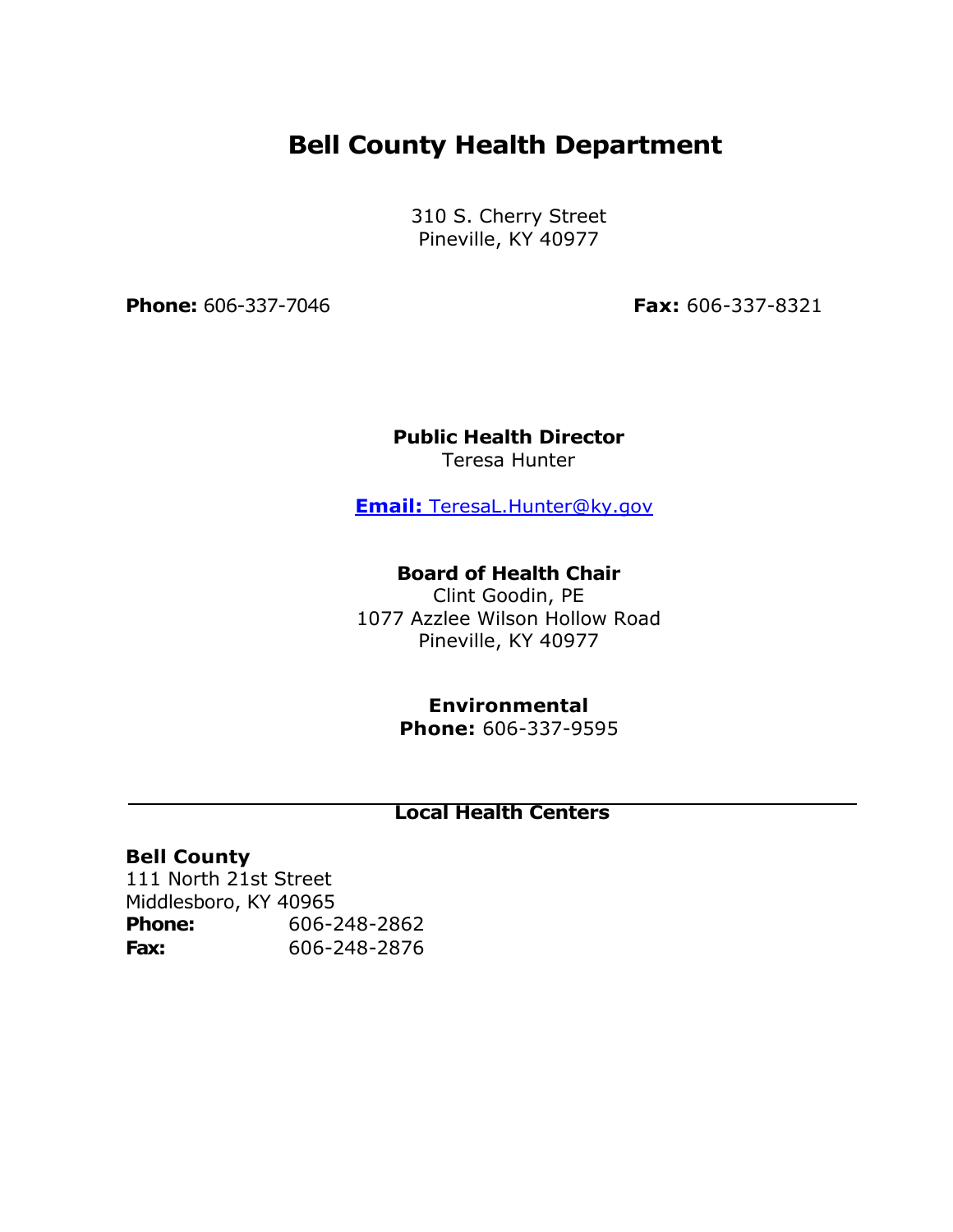# **Bourbon County Health Department**

341 East Main Street Paris, KY 40361

**Phone:** 859-987-1915 **Fax:** 859-987-3230

### **Public Health Director** Andrea Brown

[Email: AndreaD.Brown@ky.gov](mailto:AndreaD.Brown@ky.gov)

### **Board of Health Chair**

Hardy Dungan, DVM 400 Bethlehem Road Paris, KY 40361

# **Environmental**

**Phone:** 859-987-2323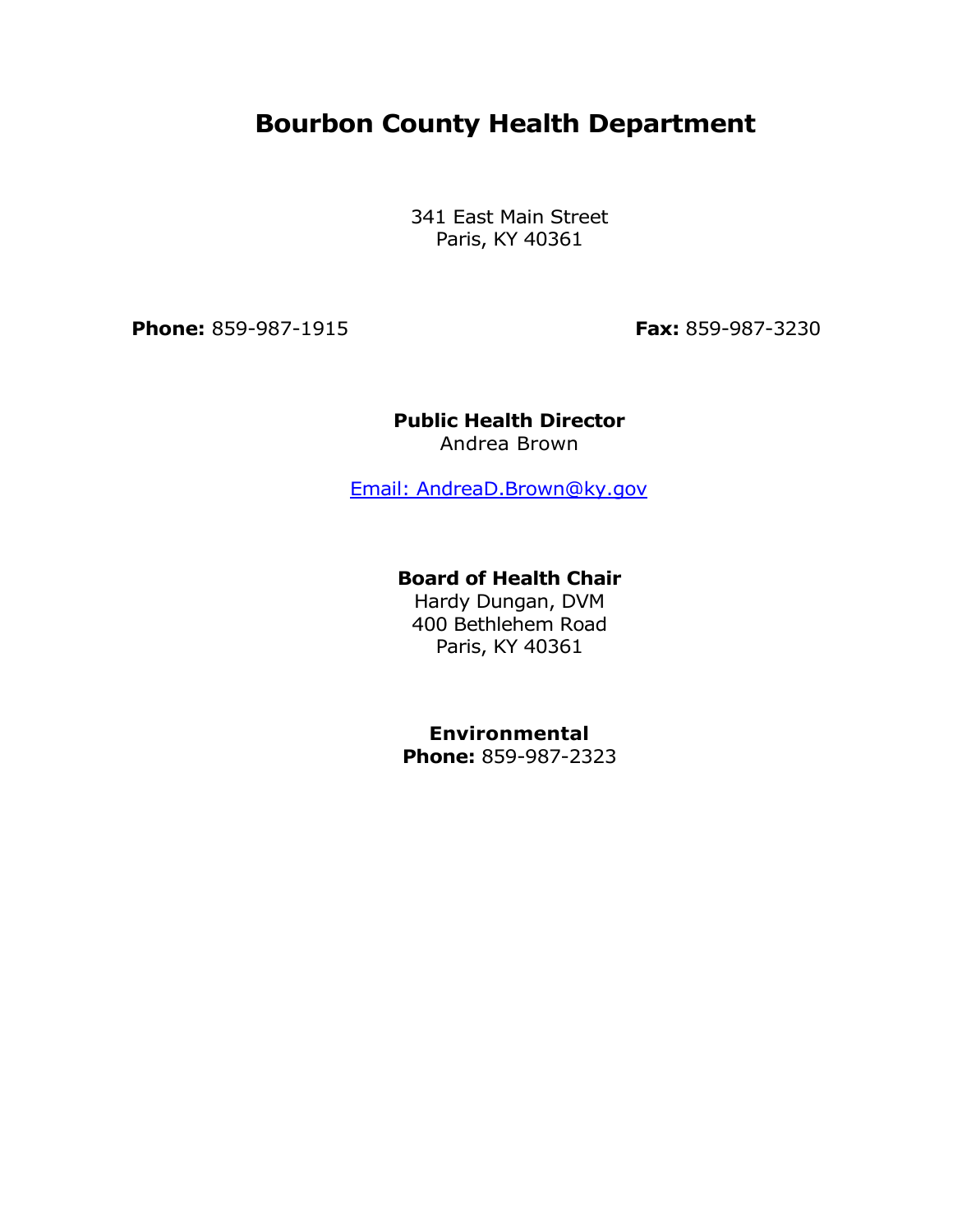# **Boyle County Health Department**

P.O. Box 398 Danville, KY 40423-0398

**Phone:** 859-236-2053 **Fax:** 859-236-2863

### **Public Health Director** Brent Blevins

**Email:** [Brent.Blevins@ky.gov](mailto:Brent.Blevins@ky.gov)

### **Board of Health Chair**

Larry Scott, M.D. 207 West Lexington Ave Danville, KY 40422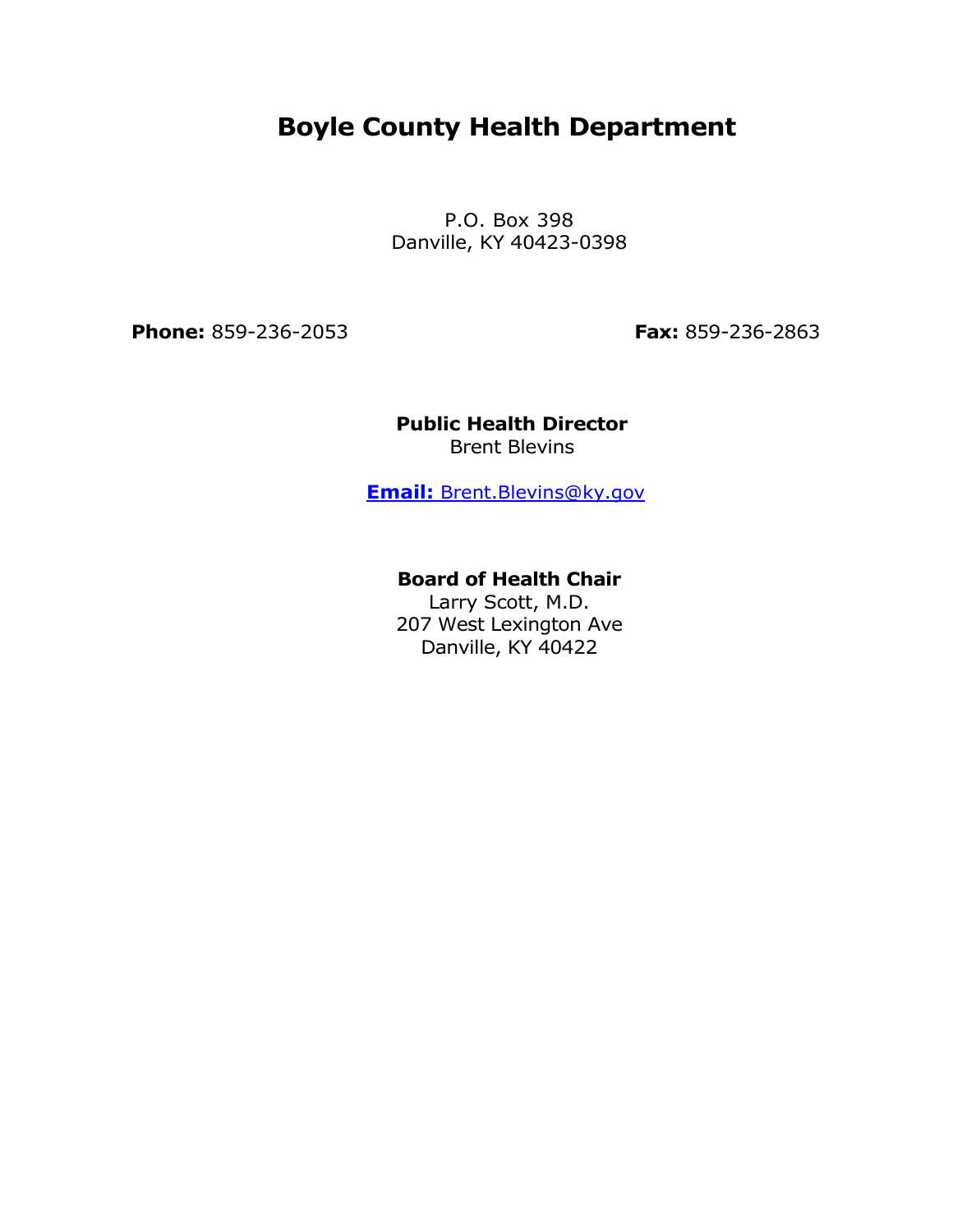# **Bracken County Health Department**

429 Frankfort Street P.O. Box 117 Brooksville, KY 41004

**Phone:** 606-735-2157 **Fax:** 606-735-2747

# **Public Health Administrator** Tony Cox

**Email:** [Tony.Cox@ky.gov](mailto:Tony.Cox@ky.gov)

# **Board of Health Chair**

Ron Thornbury 950 Goose Ridge Rd. Brooksville, KY 41004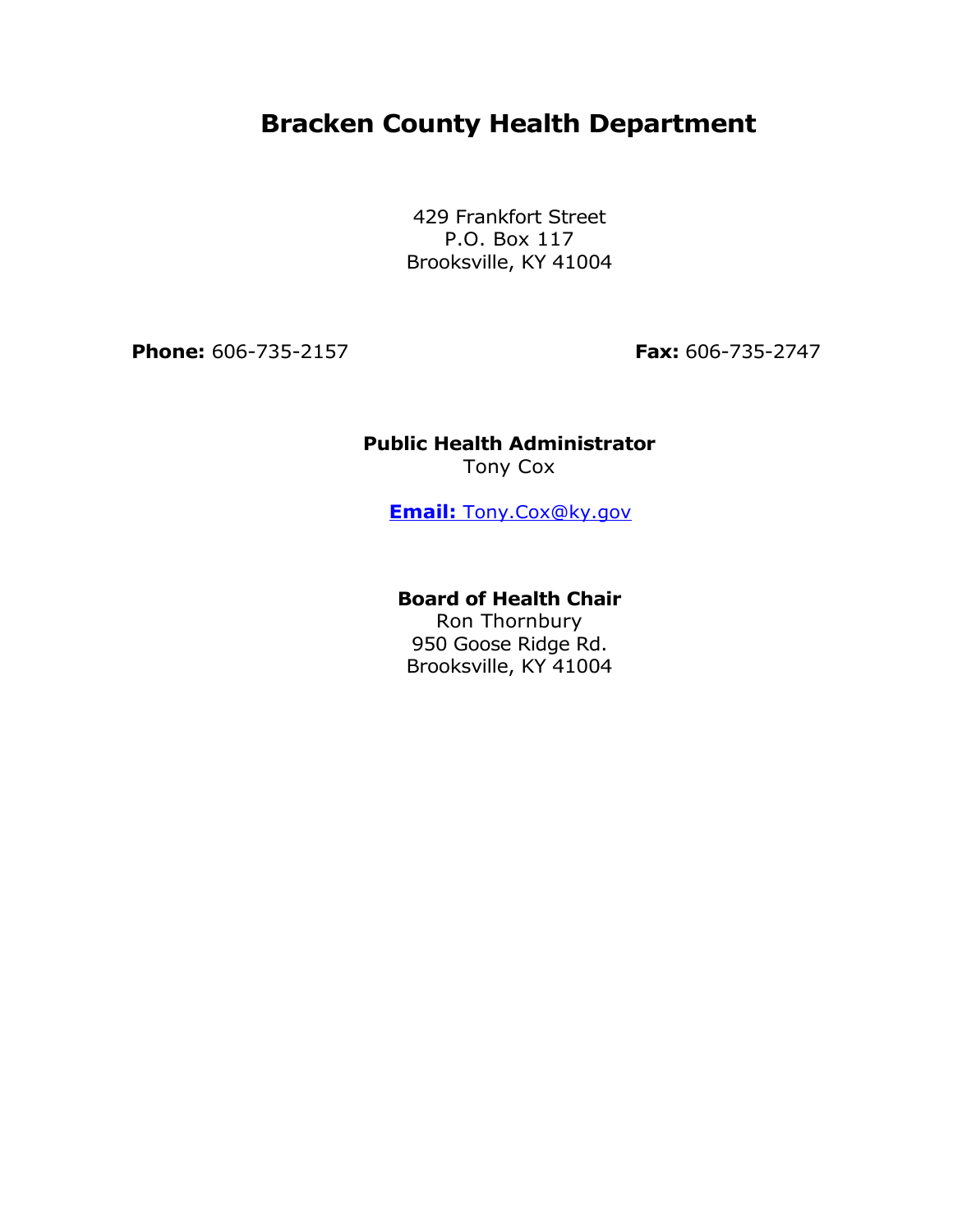# **Breathitt County Health Department**

955 Hwy 30 West P.O. Box 730 Jackson, KY 41339

**Phone:** 606-666-5274 **Fax:** 606-666-4601 606-666-7755

# **Public Health Director**

Angela Raleigh

[Email: AngelaM.Raleigh@ky.gov](mailto:AngelaM.Raleigh@ky.gov)

# **Board of Health Chair**

Derrick Hamilton, DO 10 Chestnut Drive Jackson, KY 41339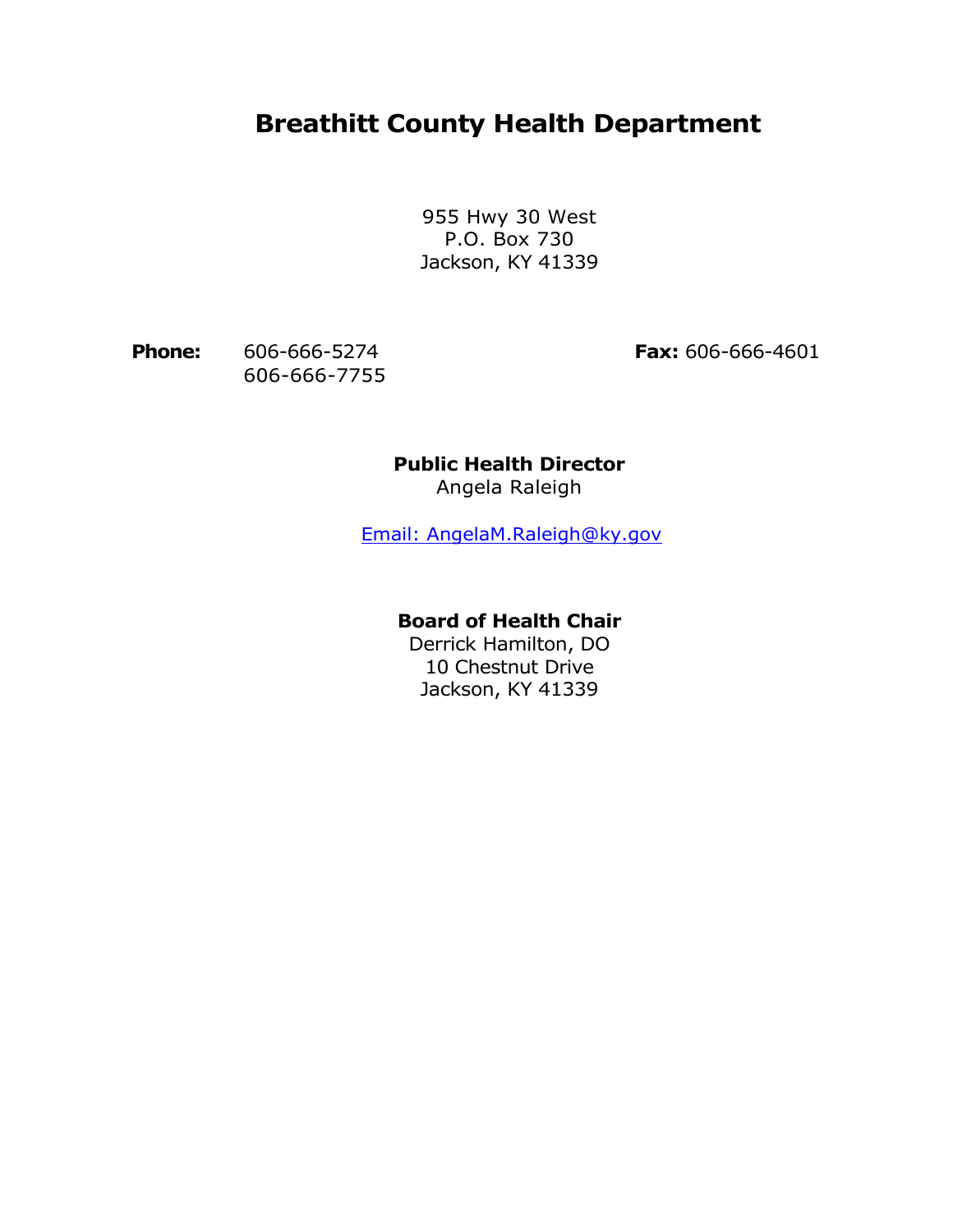# **Breckinridge County Health Department**

220 South Hardin Street P.O. Box 456 Hardinsburg, KY 40143

**Phone:** 270-756-5121 **Fax:** 270-756-9090

# **Public Health Director** Scott Shrewsberry

**Email:** [JosephS.Shrewsberry@ky.gov](mailto:JosephS.Shrewsberry@ky.gov)

### **Board of Health Chair**

Maurice Lucas, Judge Executive P.O. Box 227 Hardinsburg, KY 40143

# **Environmental**

**Phone:** 270-756-2462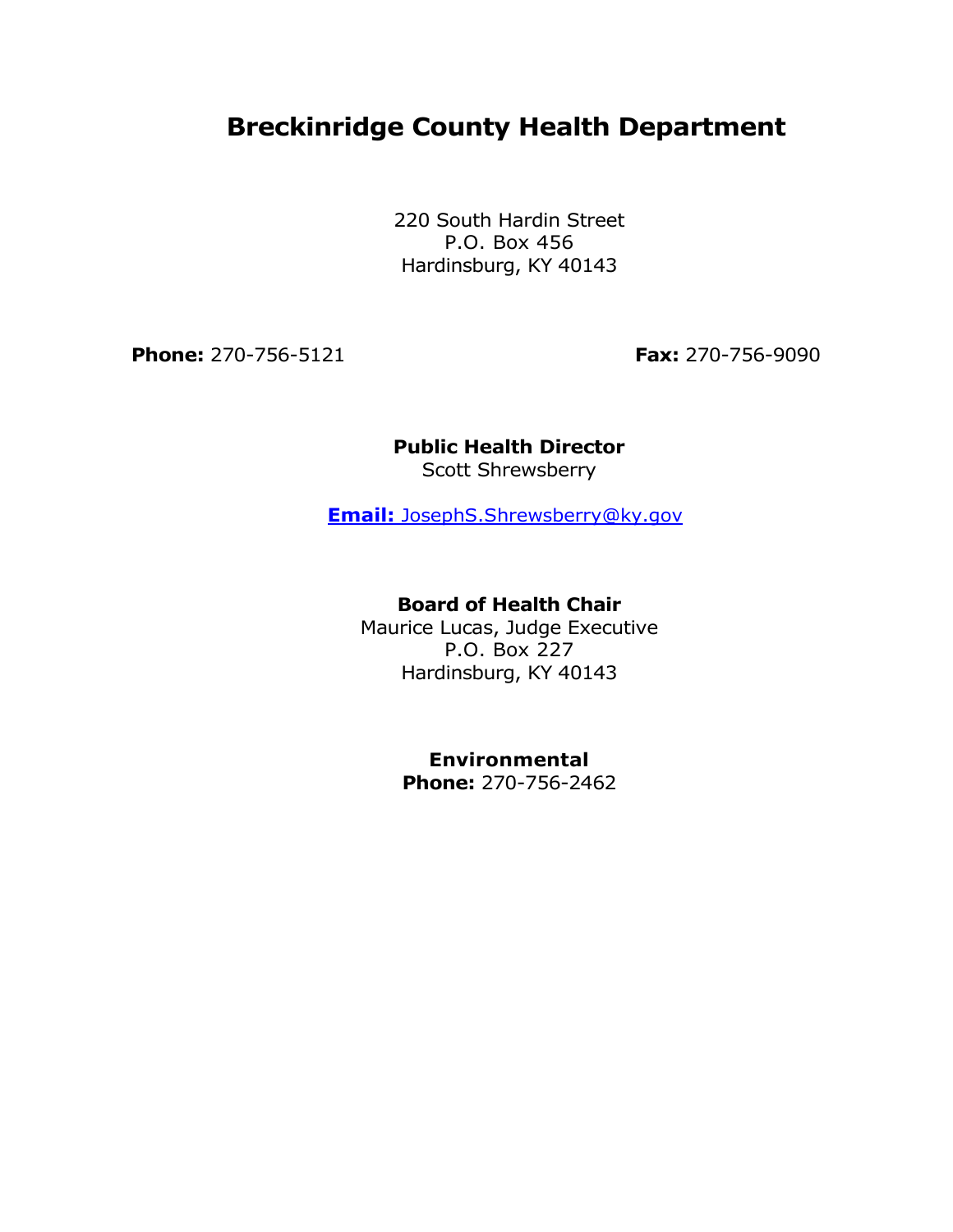# **Buffalo Trace District Health Department**

130 East Second Street Maysville, KY 41056

**Phone:** 606-564-9447 **Fax:** 606-564-7696

# **Public Health Director Board of Health Chair** Victor McKay Dr. Audrey Spencer

[Email: VictorC.McKay@ky.gov](mailto:VictorC.McKay@ky.gov) 910 Kenton Station Rd Maysville, KY 41056

# **Local Health Centers**

### **Mason County**

130 East Second Street Maysville, KY 41056 **Phone:** 606-564-9447 **Fax:** 606-564-4483

### **Robertson County**

45 McDowell Street P.O. Box 72 Mt. Olivet, KY 41064 **Phone:** 606-724-5222 **Fax:** 606-724-5527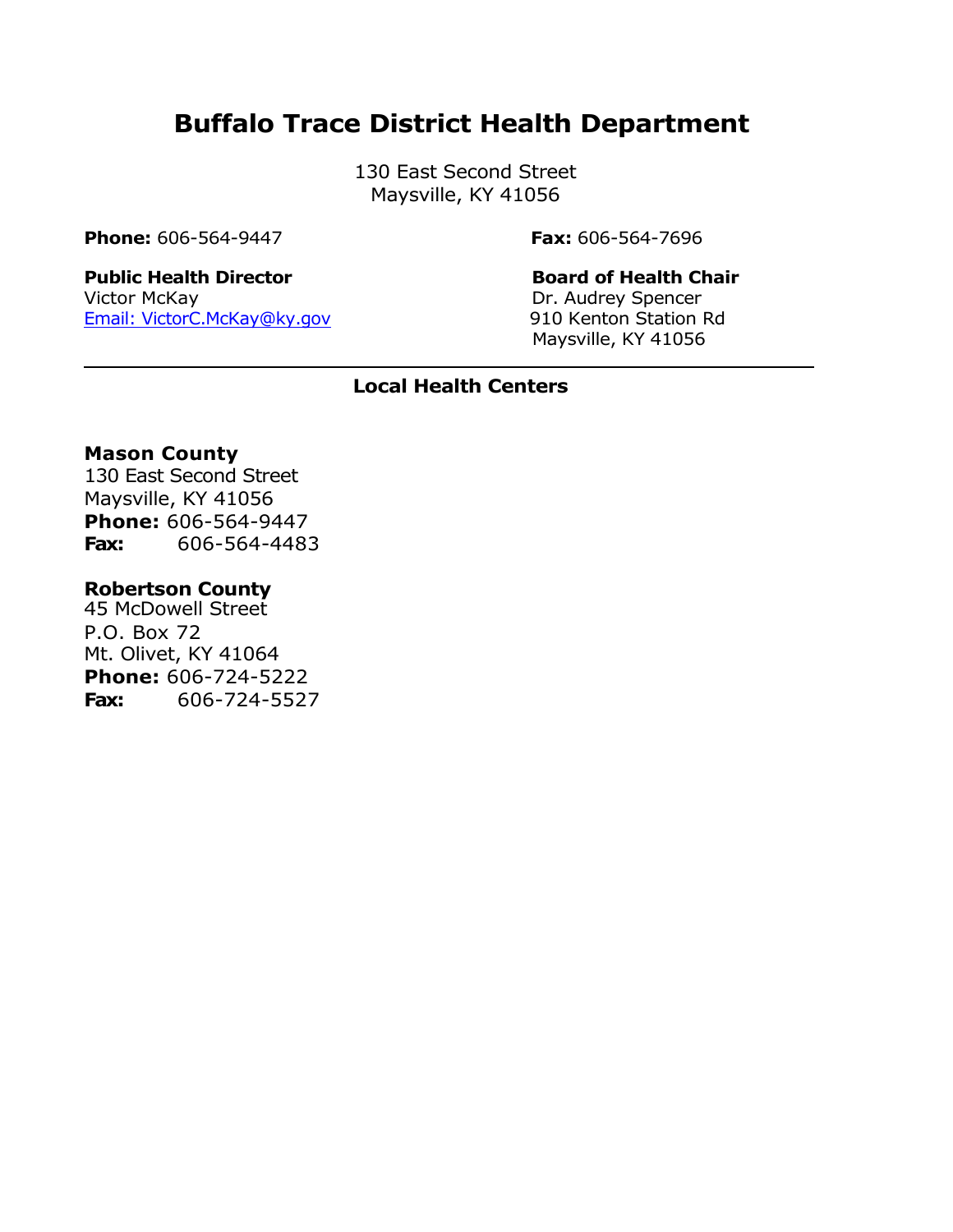# **Bullitt County Health Department**

181 Lees Valley Road Shepherdsville, KY 40165

**Phone:** 502-543-2415 **Fax:** 502-543-2998 502-955-7837

**Public Health Director** Andrea Renfrow

**Email:** [Andrea.Renfrow@ky.gov](mailto:Andrea.Renfrow@ky.gov) **[FrancesC.Foster@ky.gov](mailto:FrancesC.Foster@ky.gov)** [www.bullittcountyhealthdept.org](http://www.bullittcountyhealthdept.org/)

# **Board of Health Chair**

Steve Binkley, DMD 160 Angels Court Taylorsville, KY 40071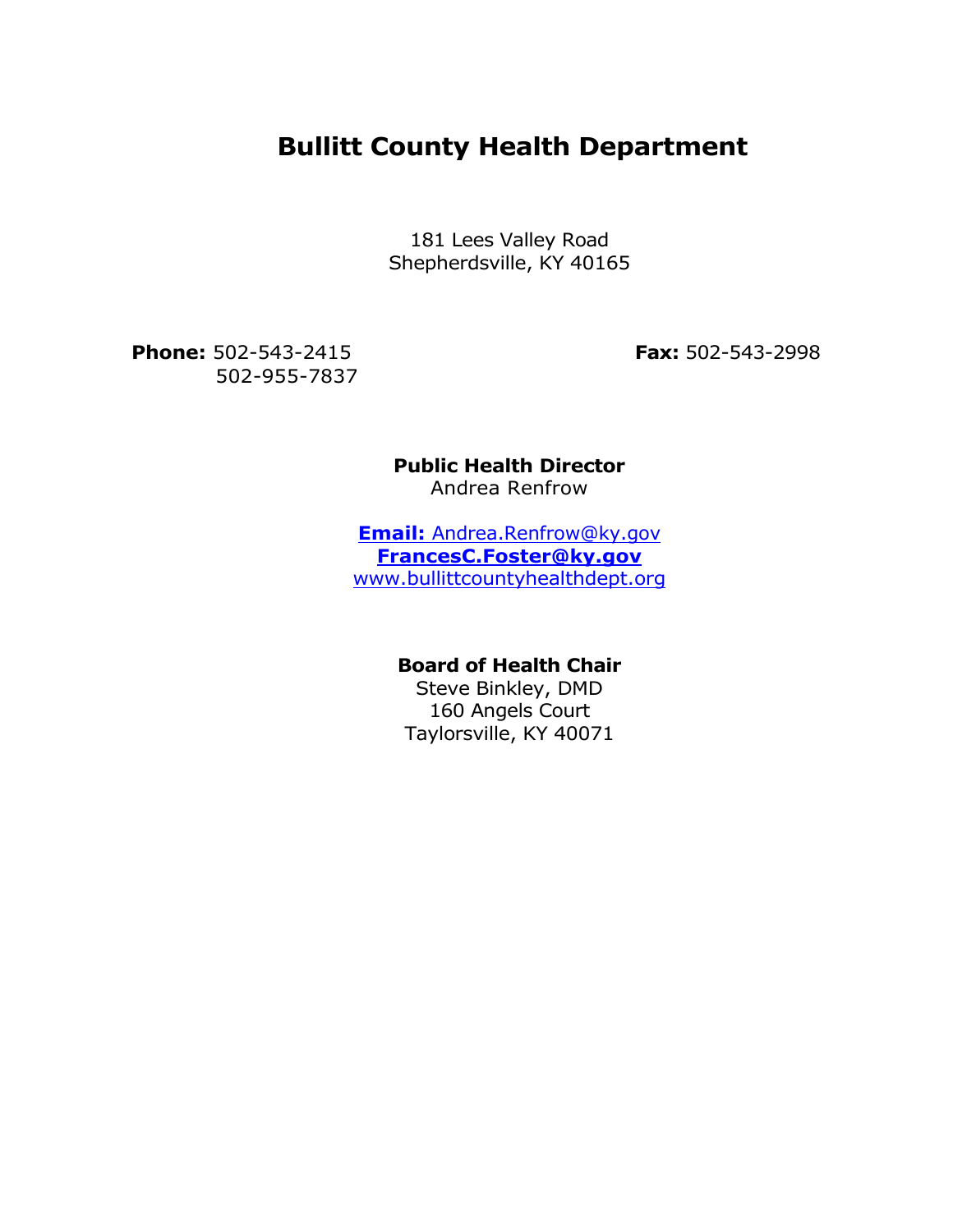# **Calloway County Health Department**

**Calloway County**

602 Memory Lane Murray, KY 42071

**Phone:** 270-753-3381 **Fax:** 270-753-8455 **Website:** [www.callowayhealth.org](http://www.callowayhealth.org/)

**Director** Kim Paschall, Interim

[Email: KimberlyS.Paschall@ky.gov](mailto:KimberlyS.Paschall@ky.gov)

### **Board of Health Chair**

William Giese, MD 204 S. 9<sup>th</sup> St Suite B Murray, KY 42071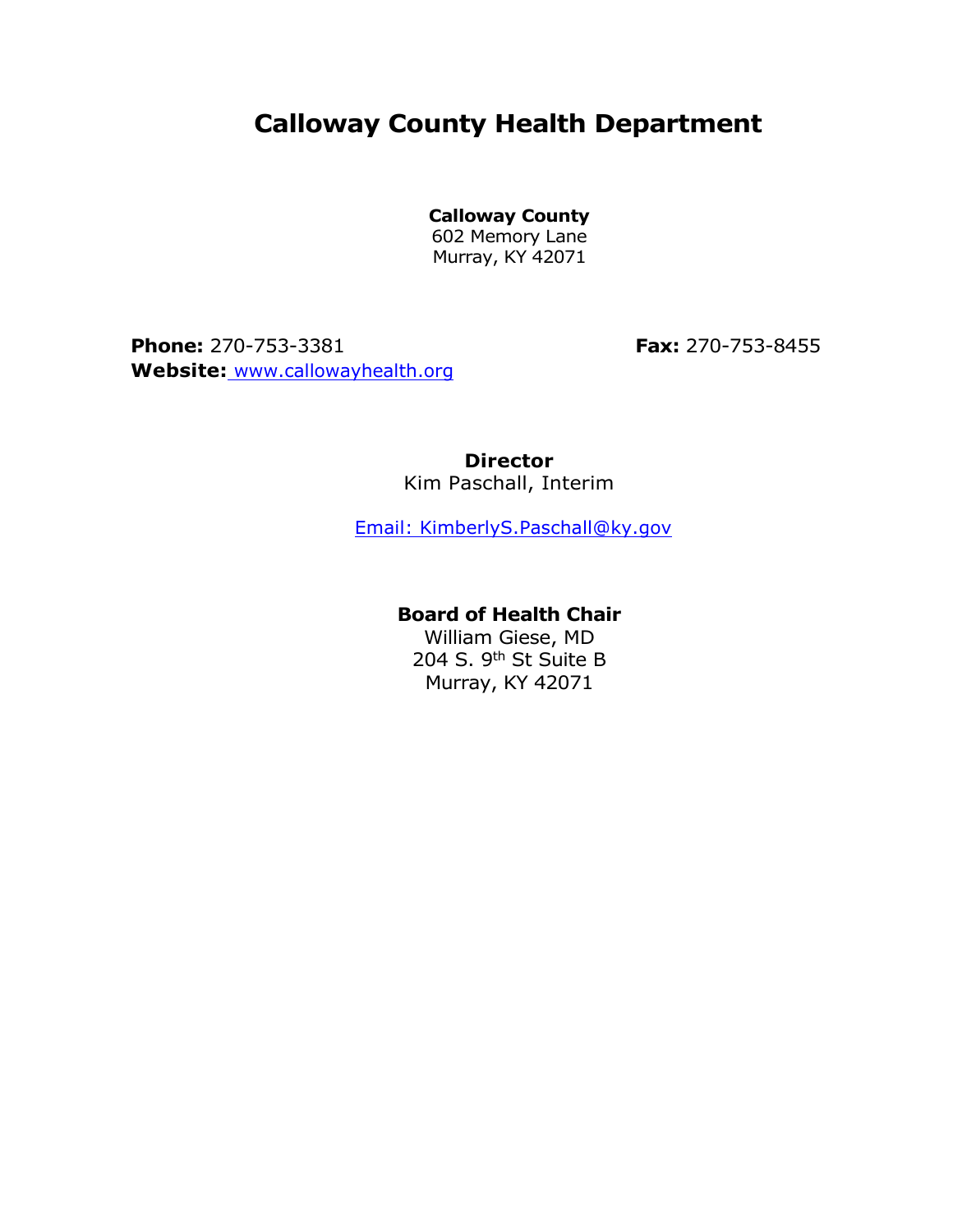# **Carter County Health Department**

Courthouse 300 West Main Street P.O. Box 909 Grayson, KY 41143

**Phone:** 606-474-5100 **Fax:** 606-474-4217

**Public Health Director** Jeff Barker

**[Email:JefferyD.Barker@ky.gov](mailto:JeffreyD.Barker@ky.gov@ky.gov)**

# **Board of Health Chair**

Keith Brammell 104 S. Hill St Grayson, KY 41143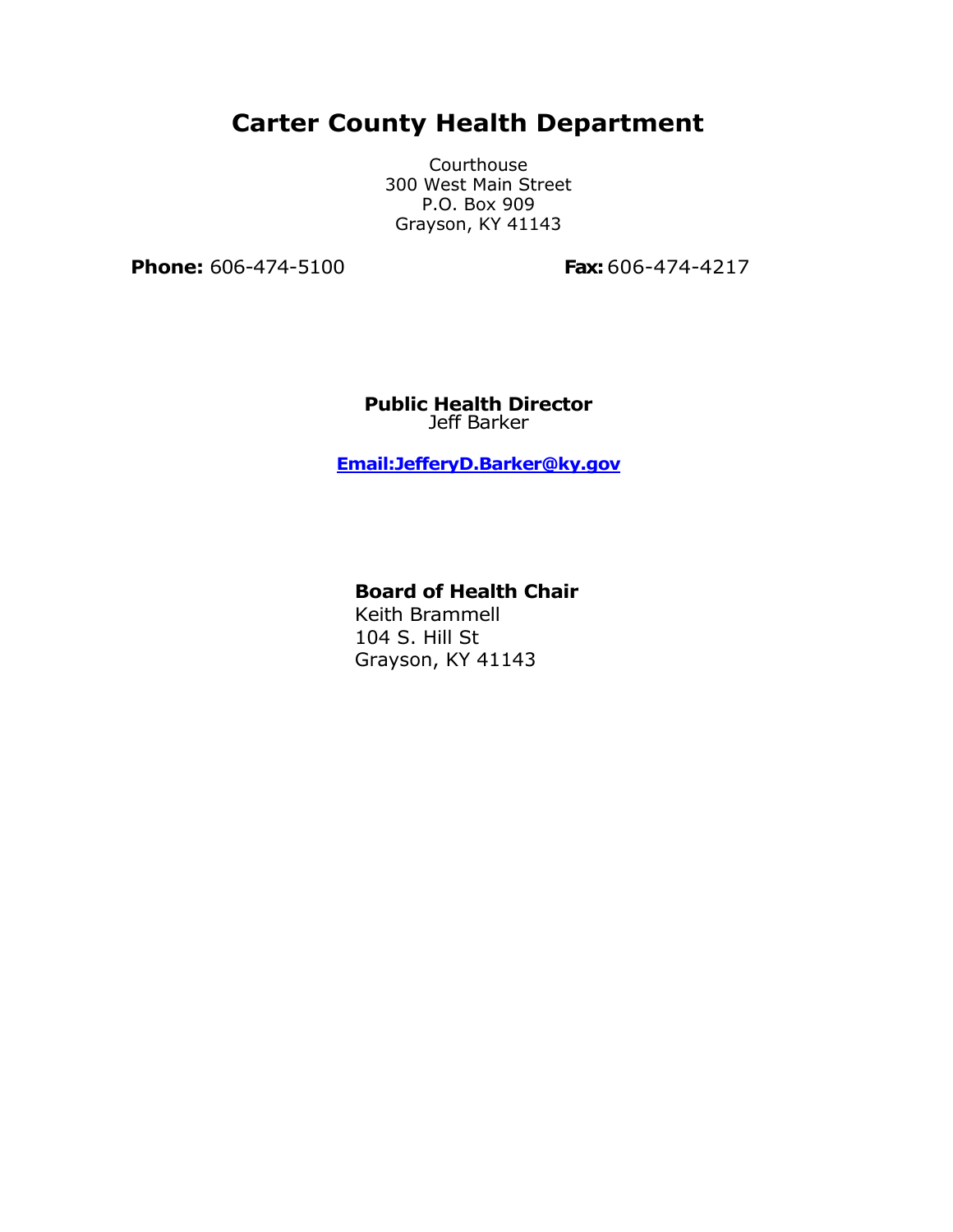# **Christian County Health Department**

1700 Canton Street P.O. Box 647 Hopkinsville, KY 42240

**Phone:** 270-887-4160 **Fax:** 270-887-4165

### **Director** Kayla Bebout

[Email: Kaylal.Bebout@ky.gov](mailto:kaylal.bebout@ky.gov)

# **Board of Health Chair**

Marty Gamble P.O. Box 184 Crofton, KY 42217

# **Environmental**

270-887-4160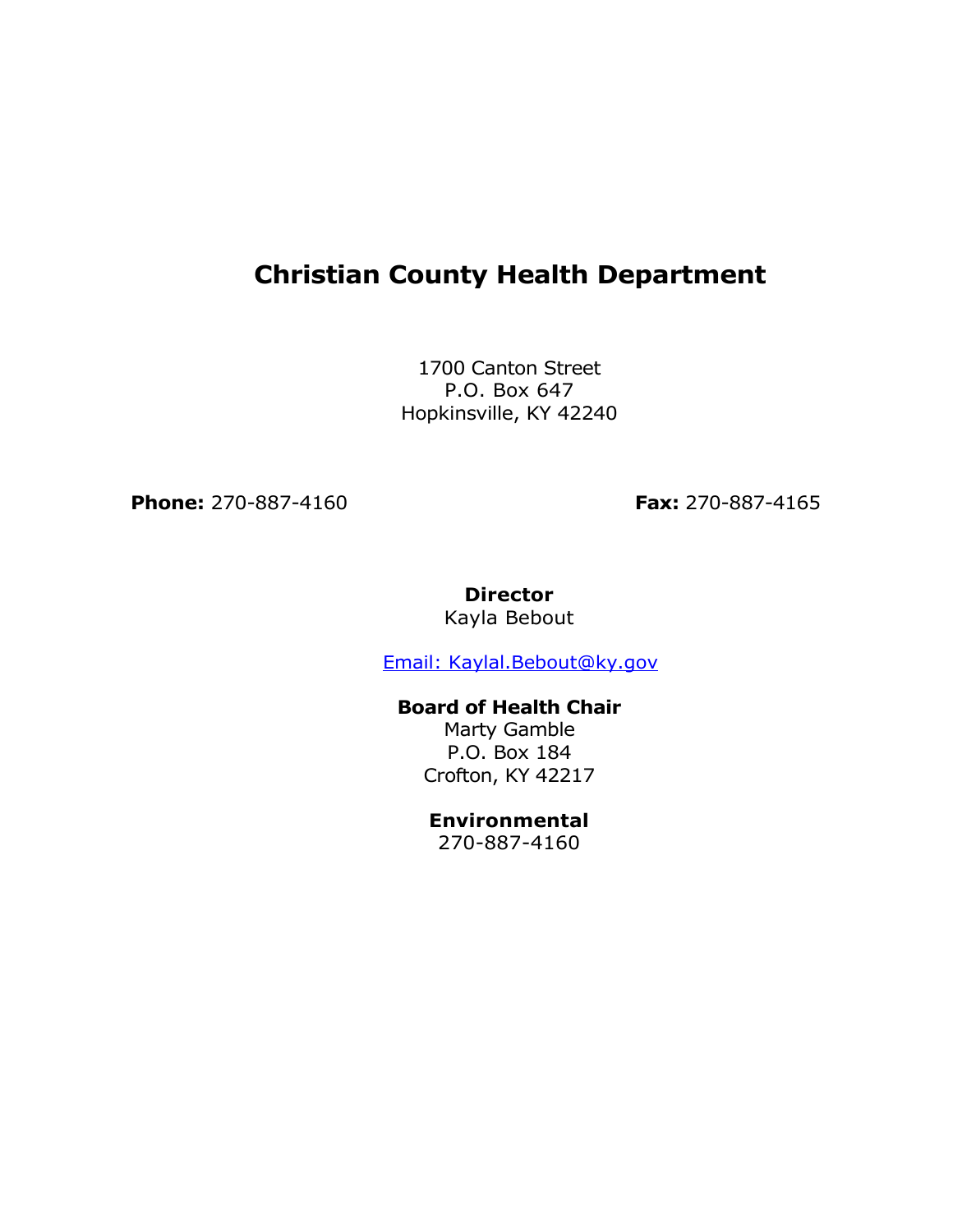# **Clark County Health Department**

400 Professional Avenue Winchester, KY 40391

**Phone:** 859-744-4482 **Fax:** 859-744-0338

# **Public Health Director**

Rebecca Kissick-Hake

[Email: Rebecca.Kissick@ky.gov](mailto:Rebecca.Kissick@ky.gov)

# **Board of Health Chair**

Brian Andreas, MD 505 Shoppers Drive, Suite 1 Winchester, KY 40391 **Phone:** 859-744-1358

# **Environmental**

859-745-4644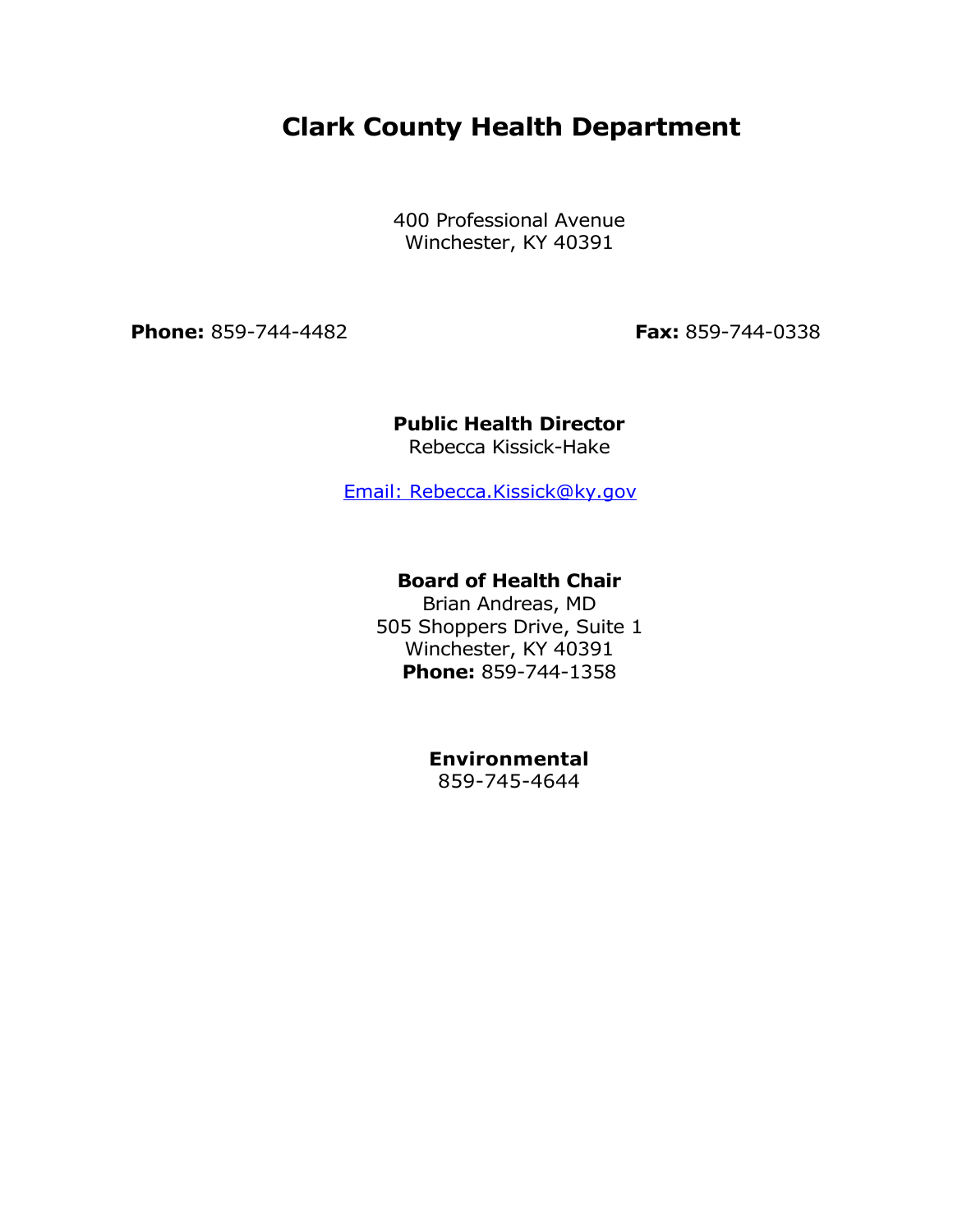# **Cumberland Valley District Health Department**

470 Manchester Square Shopping Center, Suite 212 P.O. Box 158 Manchester, KY 40962

**Phone:** 606-598-5564 **Fax:** 606-598-6615

### **Public Health Director Board of Health Chair** Christie L. Green John Parsons, DMD **[Email: ChristieL.Green@ky.gov](mailto:ChristieL.Green@ky.gov)** P.O. Box 56

Mt. Vernon, KY 40456

#### **Local Health Centers**

#### **Clay County**

330 Shamrock Road Manchester, KY 40962 **Phone:** 606-598-2425 **Fax:** 606-598-4448

#### **Cumberland Valley District**

103 Cheralynn Lane P.O. Box 1269 London, KY 40743 **Phone:** 888-425-7282 **Fax:** 606-864-3732

#### **Cumberland Valley District HH**

KY Highway 290 P.O. Box 670 McKee, KY 40447 **Phone:** 606-287-8437 **Fax:** 606-287-8438

#### **Cumberland Valley District-Environmental**

1275 N. 25th Street P.O. Box 489 Middlesboro, KY 40965 **Phone:** 606-248-7263 **Fax:** 606-242-2613

#### **Jackson County**

Highway 421 South P.O. Box 250 McKee, KY 40447 **Phone:** 606-287-8421 Fax: 606-287-4199

#### **Rockcastle County**

120 Richmond Street P.O. Box 840 Mt. Vernon, KY 40456 **Phone:** 606-256-2242 Fax: 606-256-5482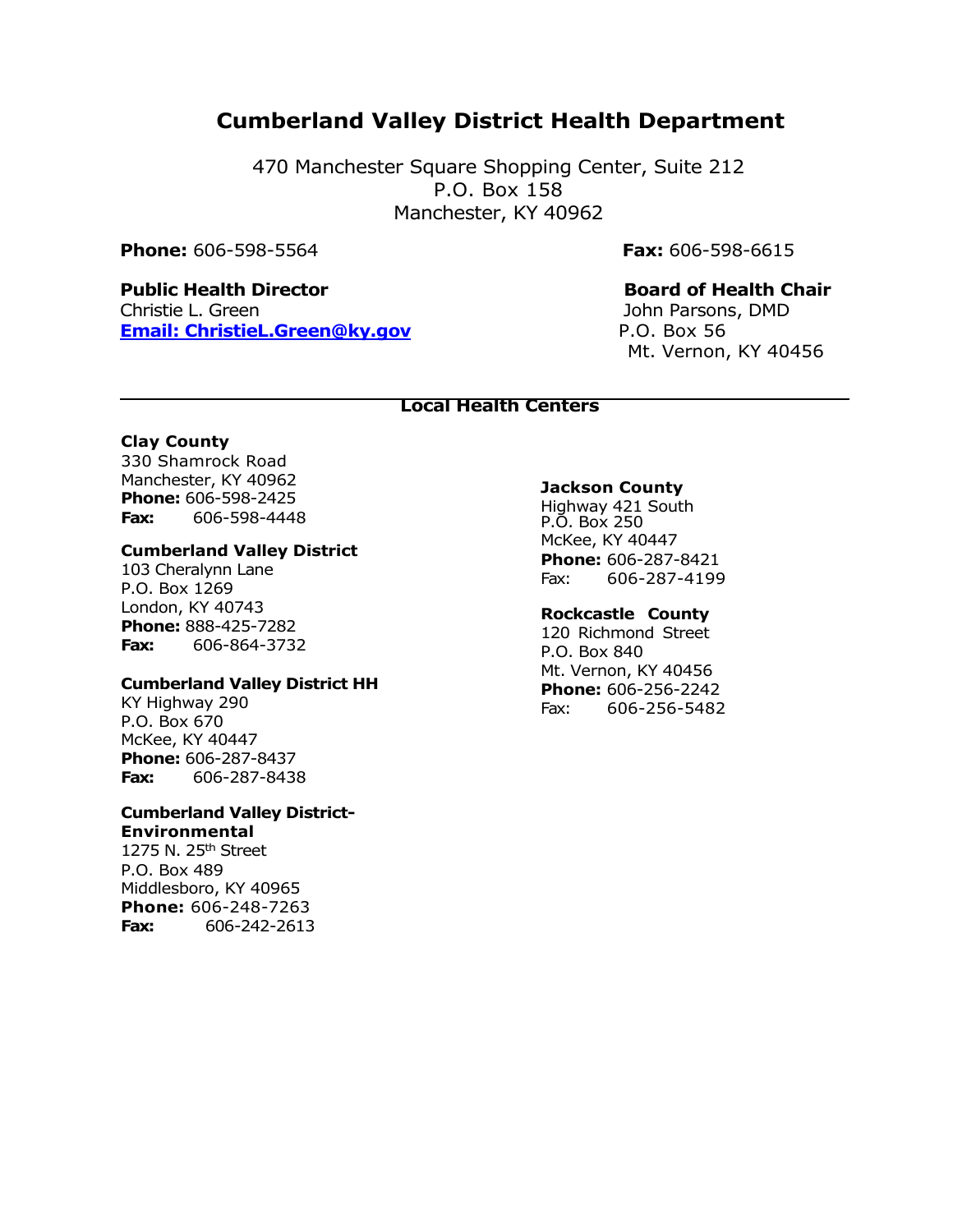# **Estill County Health Department**

365 River Drive P.O. Box 115 Irvine, KY 40336

**Phone:** 606-723-5181 **Fax:** 606-723-5254

# **Public Health Director** Elizabeth Walling

[Email: ElizabethB.Walling@ky.gov](mailto:ElizabethB.Walling@ky.gov)

# **Board of Health Chair**

Tina Pasley PO Box 1006 Irvine, KY 40336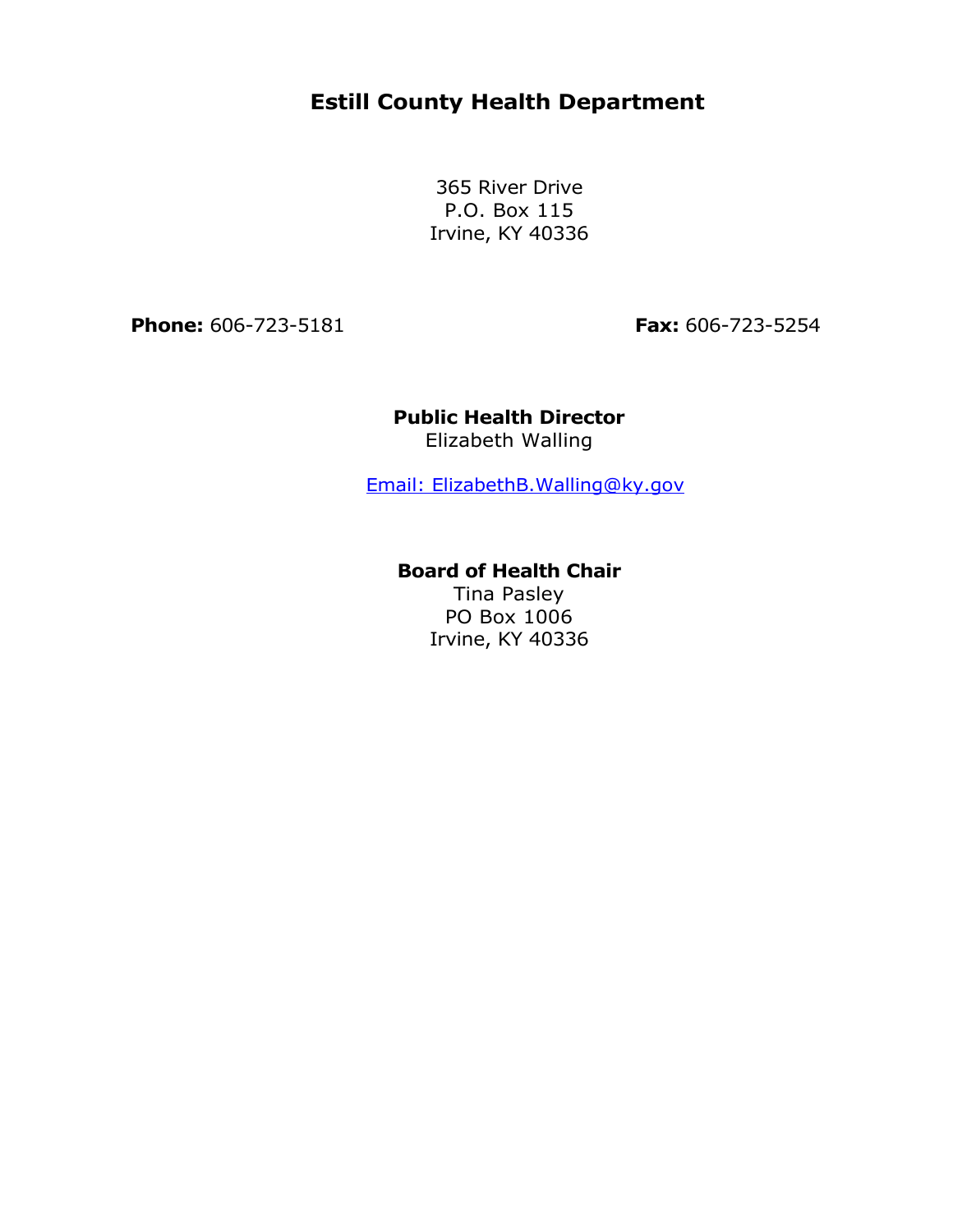# **Lexington-Fayette County Health Department**

650 Newtown Pike Lexington, KY 40508

**Phone:** 859-252-2371 **Fax:** 859-288-2359 859-288-2486 (Commissioner's Office)

# **Commissioner**

Dr. Kraig Humbaugh

[Email: Kraig.Humbaugh@lfchd.org](mailto:RiceC.Leach@lfchd.org)

**Website:** [www.lexingtonhealthdepartment.org](http://www.lexingtonhealthdepartment.org/)

# **Board of Health Chair**

650 Newtown Pike Lexington, KY 40508 859-288-2483

Public Health Clinic 650 Newtown Pike Lexington, KY 40508 859-288-2483

Environmental Health and Protection 650 Newtown Pike Lexington, KY 40508 859-231-9791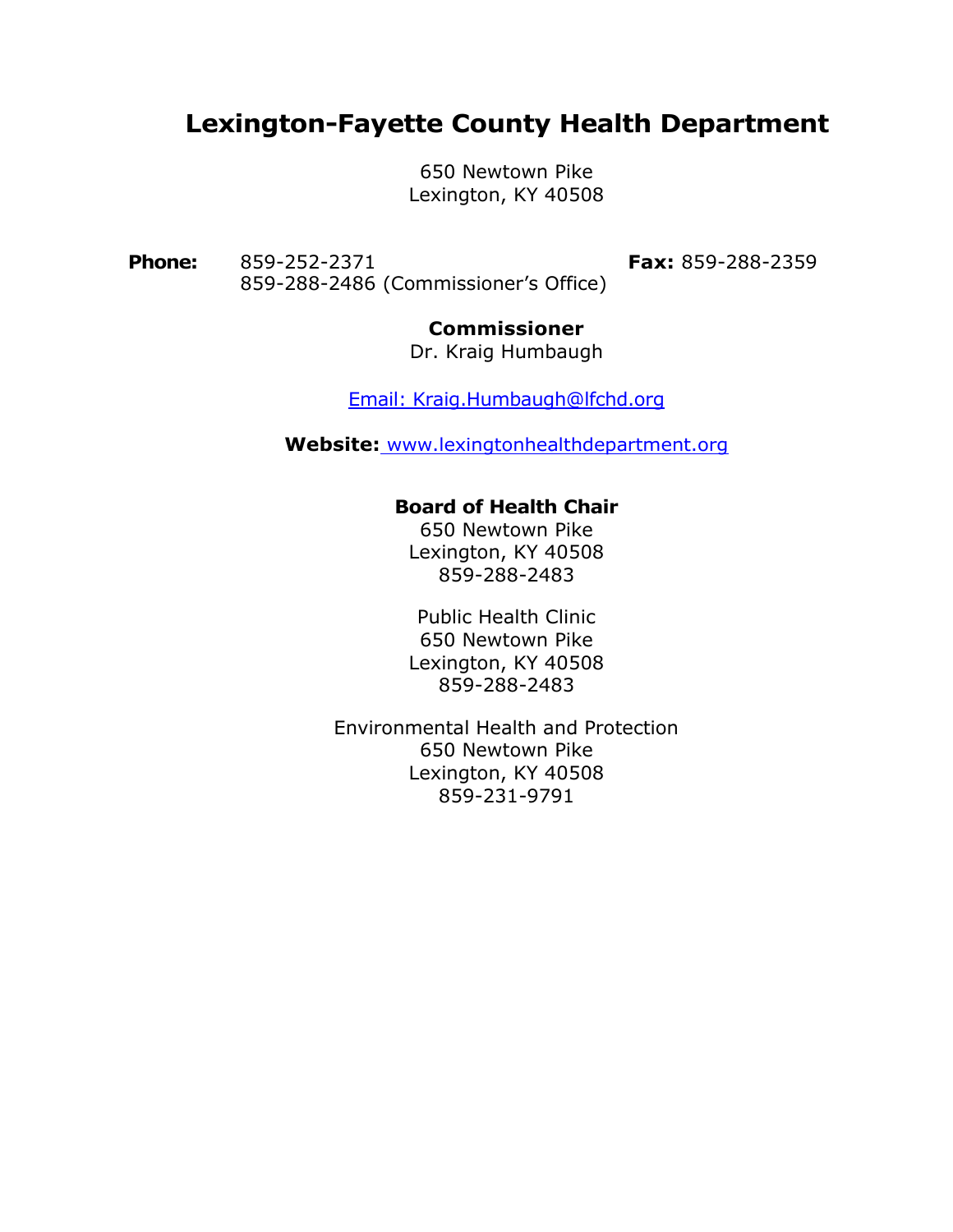# **Fleming County Health Department**

194 Windsor Drive Flemingsburg, KY 41041

**Phone:** 606-845-6511 **Fax:** 606-845-0879

# **Public Health Director** Stephanie Fryman

**Email:** [StephanieO.Fryman@ky.gov](mailto:StephanieO.Fryman@ky.gov)

# **Board of Health Chair**

William G. Bacon, MD 273 Cassidy Pike Ewing, KY 41039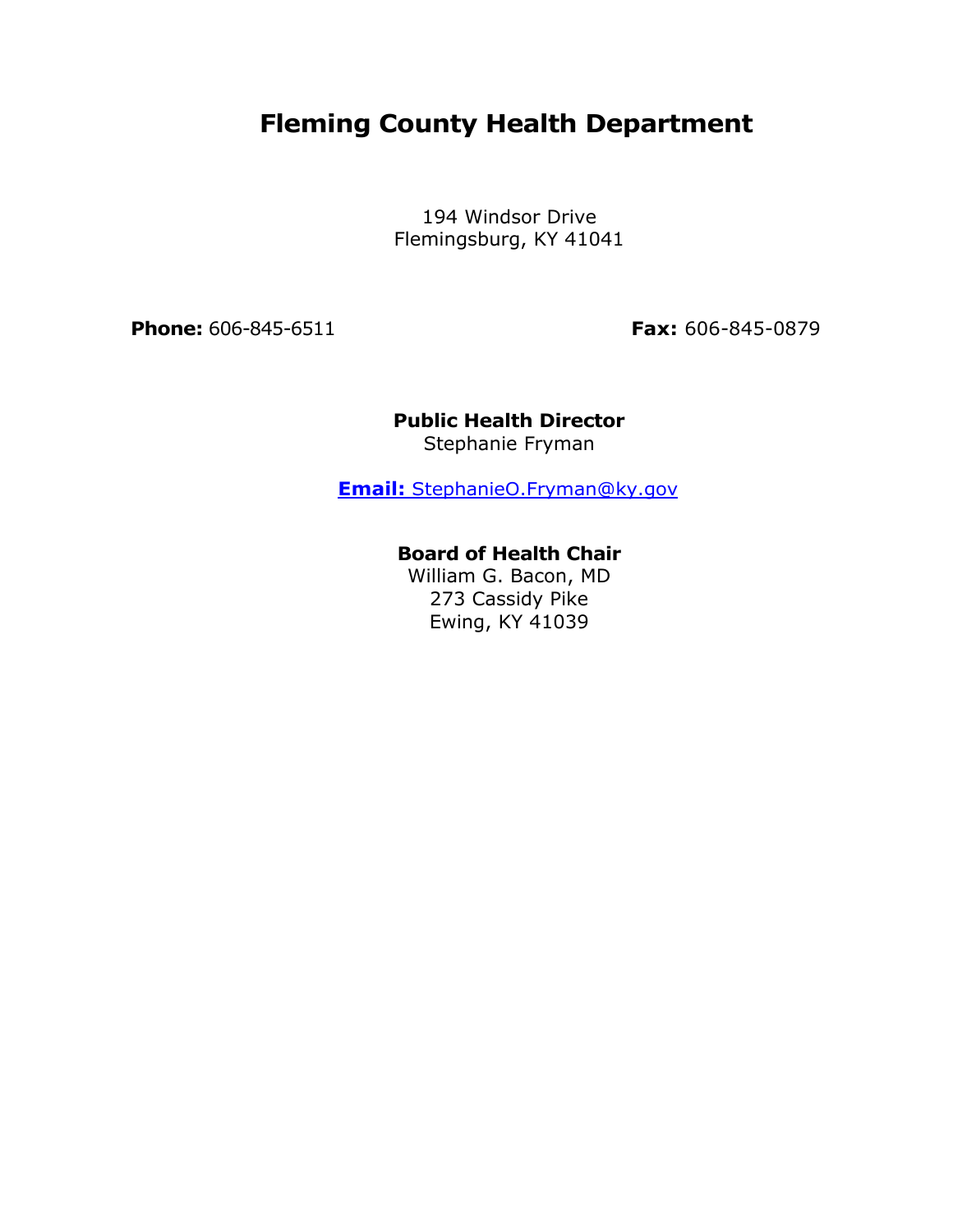# **Floyd County Health Department**

283 Goble Street Prestonsburg, KY 41653

**Phone:** 606-886-2788 **Fax:** 606-886-9318

### **Public Health Director** Thursa Sloan

**Email:** [ThursaC.Sloan@ky.gov](mailto:ThursaC.Sloan@ky.gov)

# **Board of Health Chair**

Richard Salisbury, OD 11477 Main Street P.O. Box 1473 Martin, KY 41649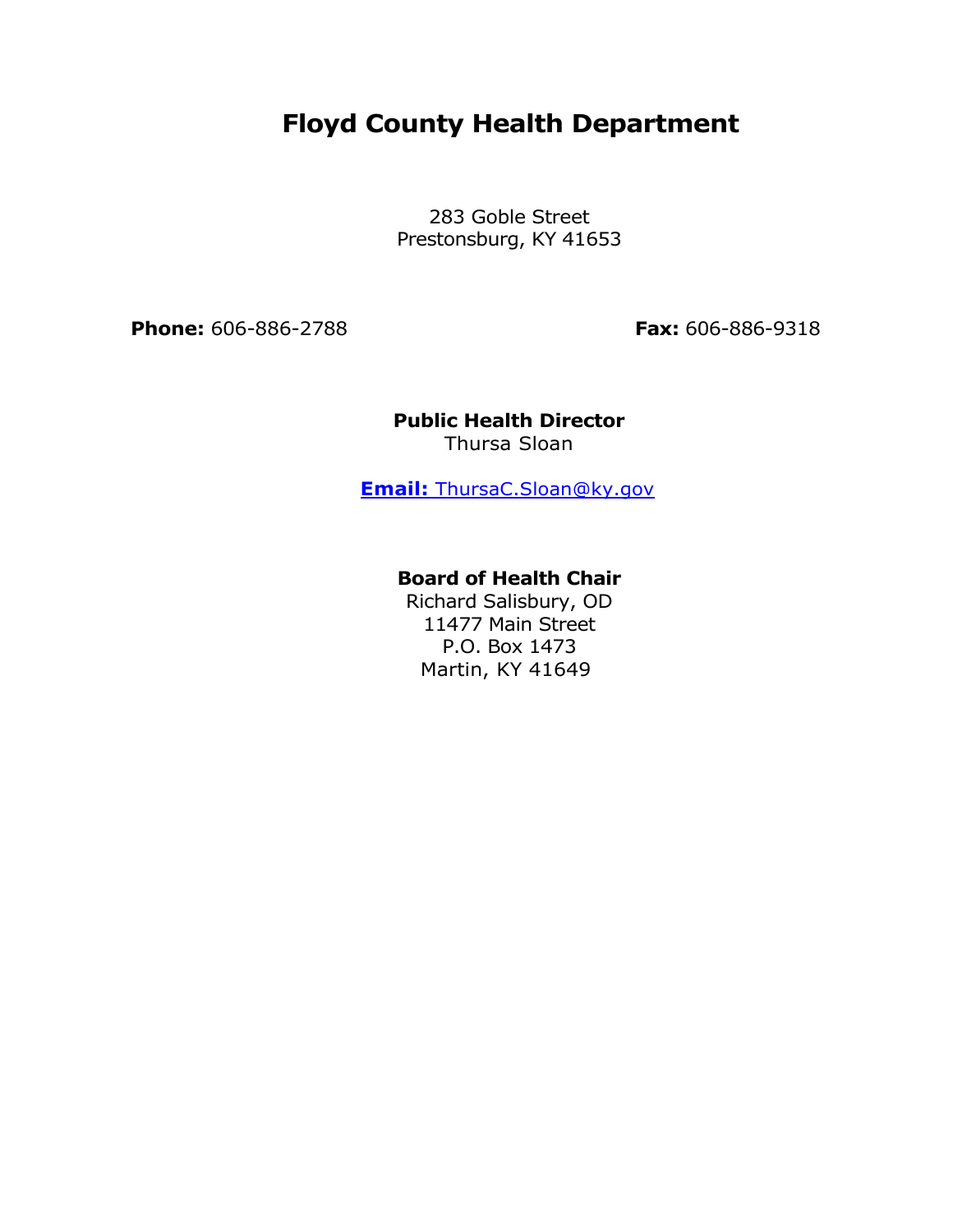# **Franklin County Health Department**

100 Glenns Creek Road Frankfort, KY 40601

**Phone:** 502-564-4269 **Fax:** 502-564-9586

# **Public Health Director**

Judy Mattingly

**Email:** [JudyA.Mattingly@ky.gov](mailto:JudyA.Mattingly@ky.gov)

### **Board of Health Chair**

Charles Bradshaw, DMD 7 Warwick Lane Frankfort, KY 40601

# **Environmental**

**Phone:** 502-564-7382 **Fax:** 502-564-5672

### **Administrative**

**Phone:** 502-564-4269 **Fax:** 502-564-9586

### **Home Health**

**Phone:** 502-564-7383 **Fax:** 502-564-9587

# **Community Health Education**

**Phone:** 502-564-5559 **Fax:** 502-564-5672

### **Clinic**

**Phone:** 502-564-7647 **Fax:** 502-564-9640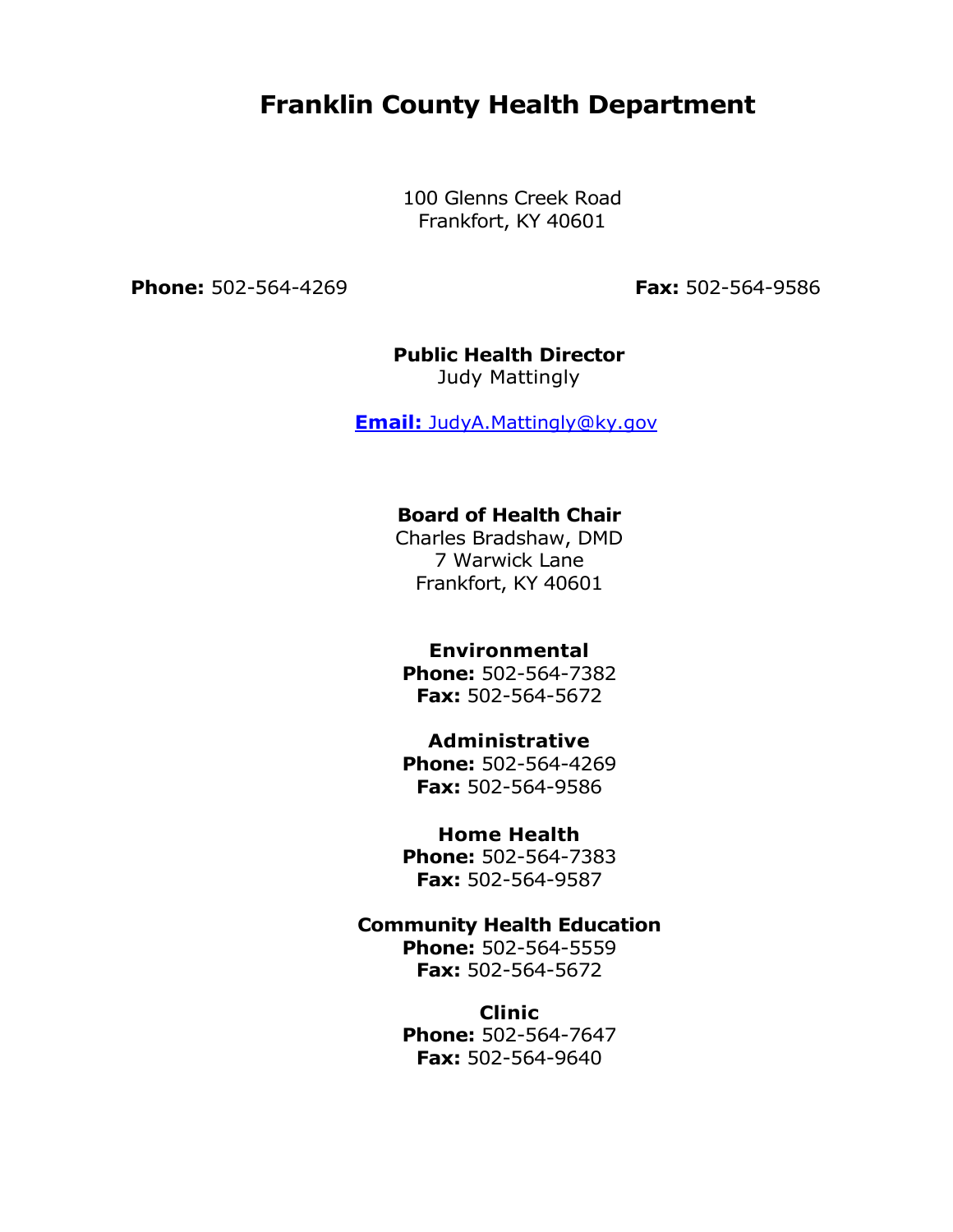# **Garrard County Health Department**

89 Farra Drive Lancaster, KY 40444

**Phone:** 859-792-2153 **Fax:** 859-792-4719

#### **Public Health Director** J Smith

[Email: JDwan.Smith@ky.gov](mailto:JDwan.Smith@ky.gov)

### **Board of Health Chair**

John Wilson County Judge Executive Garrard County Courthouse Lancaster, KY 40444

### **Environmental**

859-792-6461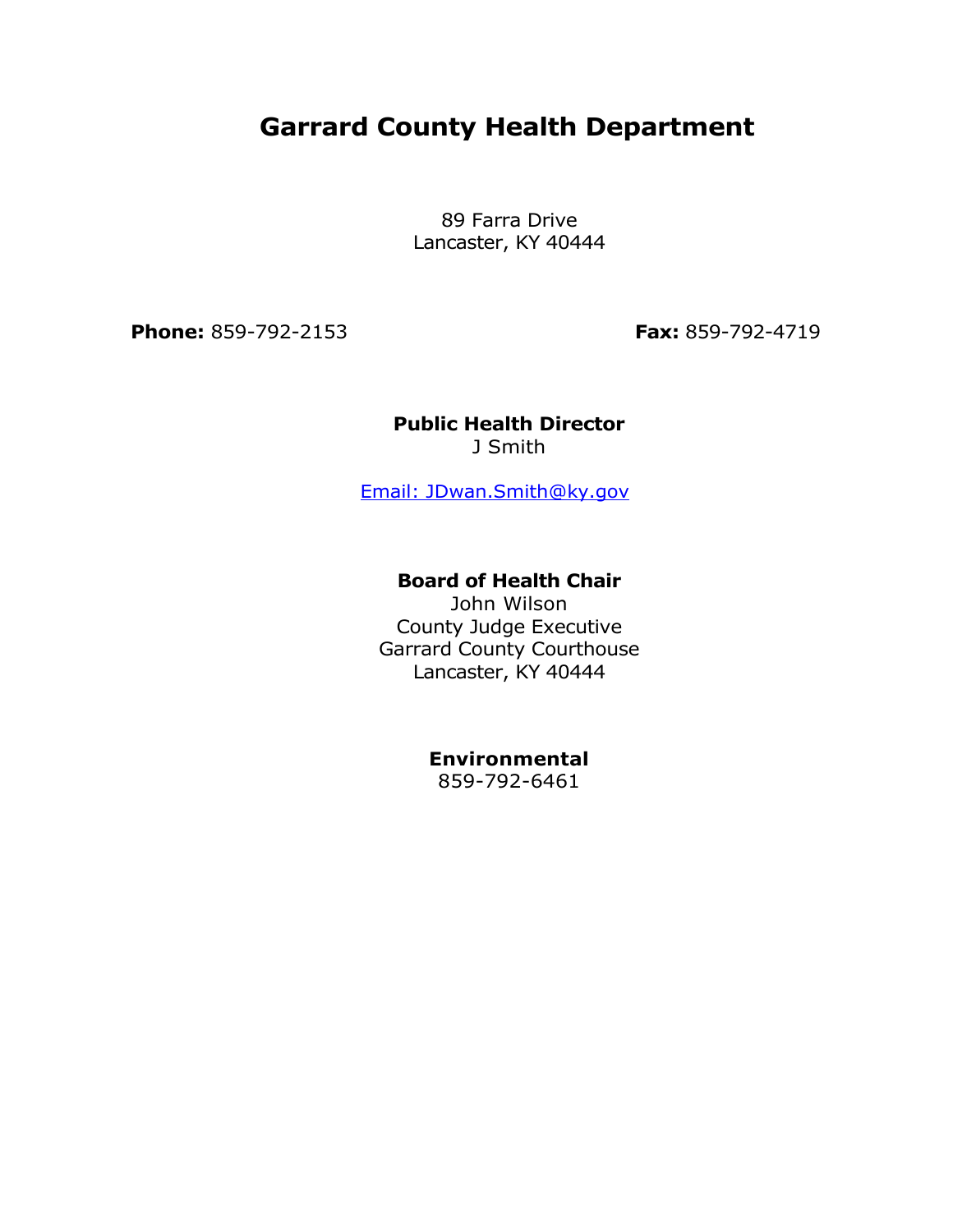# **Gateway District Health Department**

42 Treadway P.O. Box 555 Owingsville, KY 40360

**Phone:** 606-674-6396 **Fax:** 606-674-3071

### **Public Health Director Board of Health Chair** Greg Brewer<br>
Email: GregoryD.Brewer@ky.gov<br>
PO Box 39 Email: GregoryD.Brewer@ky.gov

Owingsville, KY 40360

# **Local Health Centers**

# **Bath County**

68 Oberline Street P.O. Box 537 Owingsville, KY 40360 **Phone:** 606-674-2731 **Fax:** 606-674-9646 **Environmental:** 606-674-2731

# **Elliott County**

109 David Blair Blvd. P.O. Box 762 Sandy Hook, KY 41171 **Phone:** 606-738-5205 **Fax:** 606-738-6530

# **Menifee County**

US 460 East P.O. Box 106 Frenchburg, KY 40322 **Phone:** 606-768-2151 **Fax:** 606-768-2153

# **Morgan County**

493 Riverside Drive West Liberty, KY 41472 **Phone:** 606-743-3744 **Fax:** 606-743-3750

### **Rowan County**

730 West Main Street Morehead,KY 40351 **Phone:** 606-784-8954 **Fax:** 606-783-1443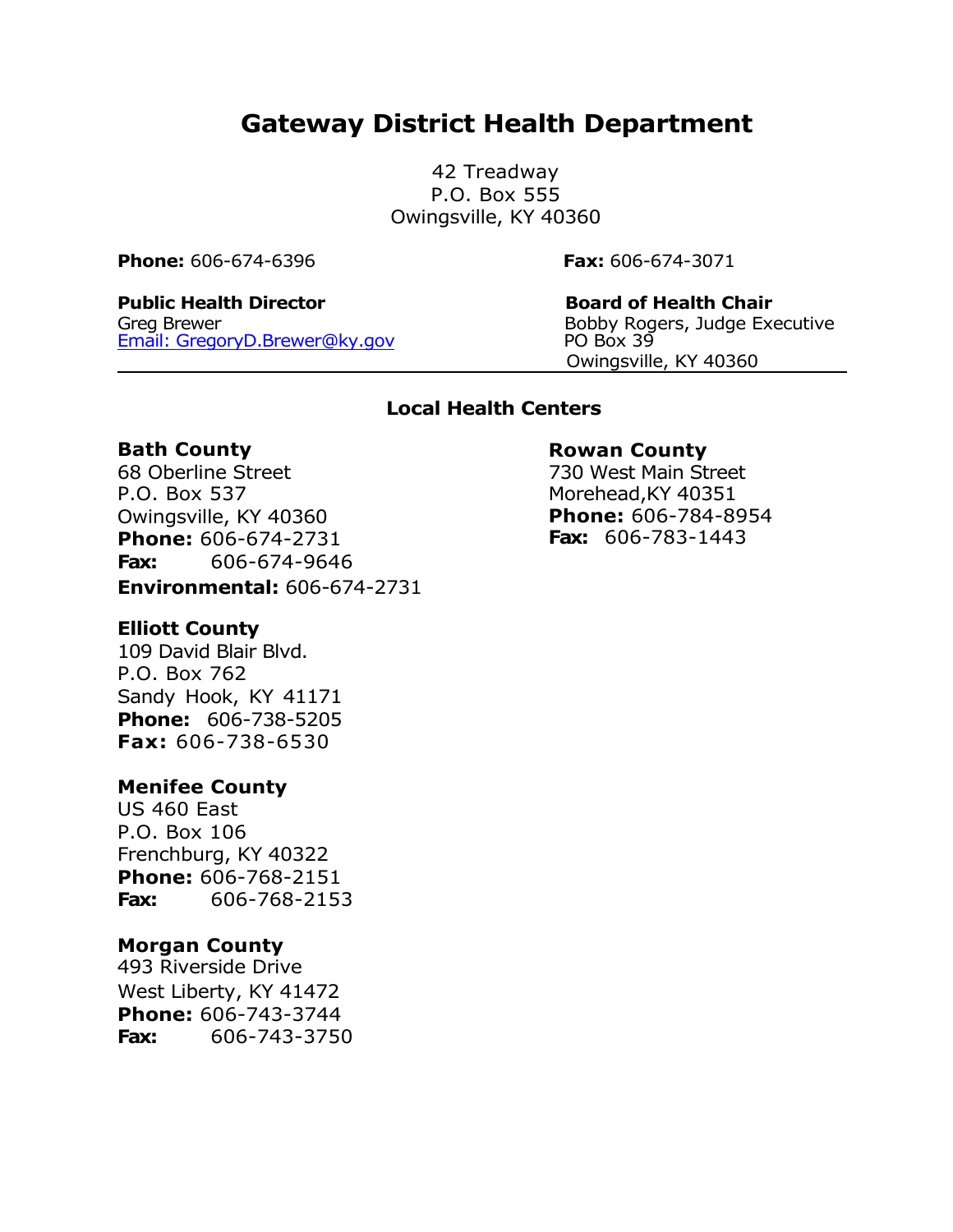# **Graves County Health Department**

416 Central Avenue Mayfield, KY 42066

**Phone:** 270-247-3553 **Fax:** 270-247-0391

# **Public Health Director** Noel Coplen

**Email:** [NoelT.Coplen@ky.gov](mailto:NoelT.Coplen@ky.gov)

# **Board of Health Chair**

Jesse Wright PO Box 454 Mayfield, KY 42066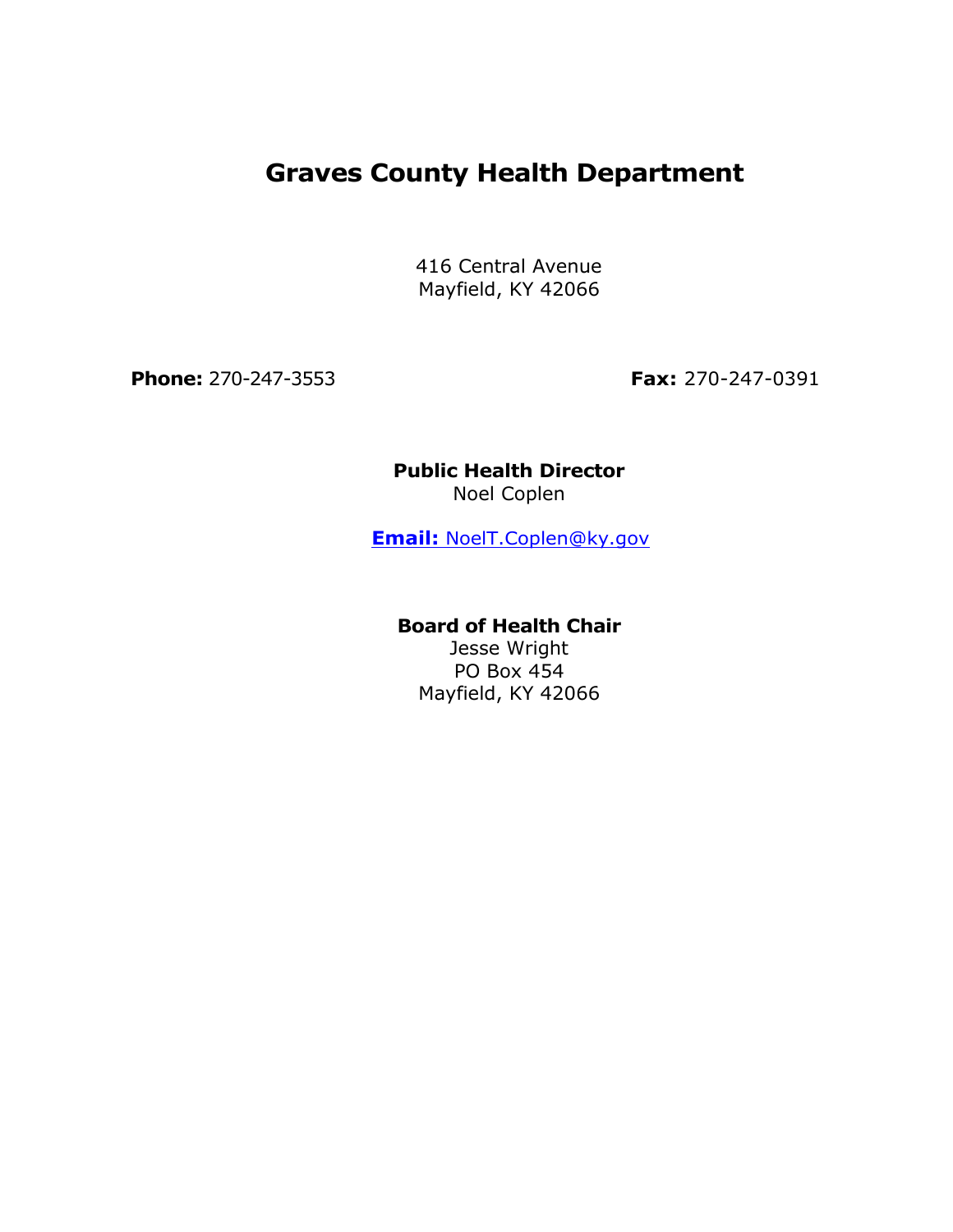# **Grayson County Health Department**

124 East White Oak Street Leitchfield, KY 42754

**Phone:** 270-259-3141 **Fax: 270-259-5388** 

# **Public Health Director**

Josh Embry

[Email: WilliamJ.Embry@ky.gov](mailto:WilliamJ.Embry@ky.gov)

# **Board of Health Chair**

Judge Executive Kevin Henderson 10 Public Square Leitchfield, KY 42754 270-259-3159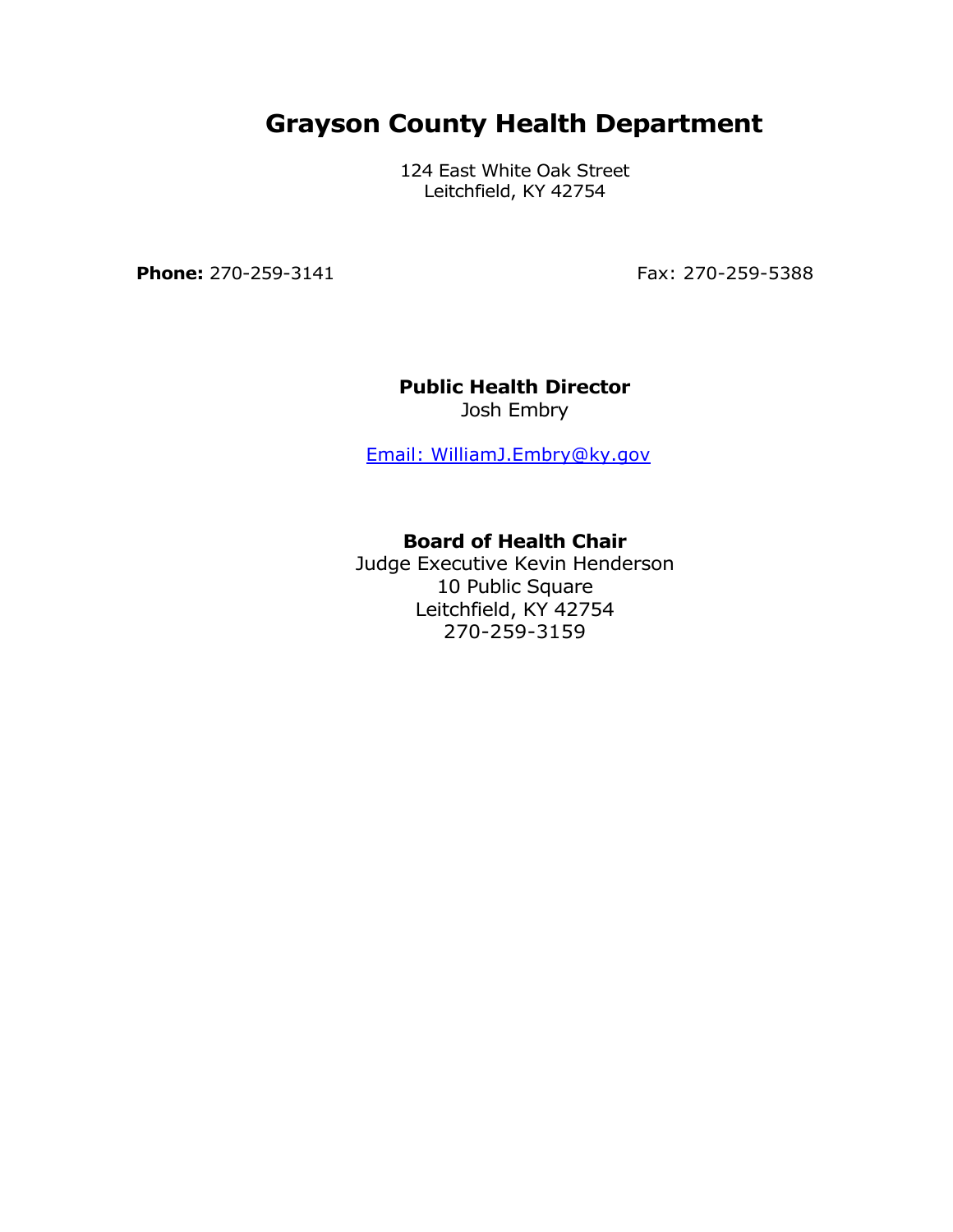# **Green River District Health Department**

1501 Breckinridge Street P.O. Box 309 Owensboro, KY 42302-0309

**Phone:** 270-686-7747 **Fax:** 270-926-9862

# **Public Health Director Board of Health Chair**

Clayton Horton **Rosemary Emmick, O.D.** Rosemary Emmick, O.D. [Email: Clayton.Horton@grdhd.org](mailto:clayton.horton@grdhd.org) 123 Eastwind Court

Hawesville, KY 42348

#### **Local Health Centers**

#### **Daviess County**

1600 Breckinridge Owensboro, KY 42302 **Phone:** 270-686-7744 **Fax:** 270-926-8677

#### **Hancock County**

175 Harrison Street P.O. Box 275 Hawesville, KY 42348 **Phone:** 270-927-8803 **Fax:** 270-927-9467

#### **Henderson County**

472 Klutey Park Plaza Henderson, KY 42420 **Phone:** 270-826-3951 **Fax:** 270-827-5527

#### **McLean County**

200 Highway 81 North Suite 101 Calhoun, KY 42327 **Phone:** 270-273-3062 **Fax:** 270-273-9983

#### **Ohio County**

1336 Clay Street Hartford, KY 42347 **Phone:** 270-298-3663 **Fax:** 270-298-4777

### **Union County**

218 West McElroy P.O. Box 88 Morganfield, KY 42437 **Phone:** 270-389-1230 **Fax:** 270-389-9031

### **Webster County**

80 Clayton Avenue P.O. Box 109 Dixon, KY 42409 **Phone:** 270-639-9315 270-639-5024 **Fax:** 270-639-7866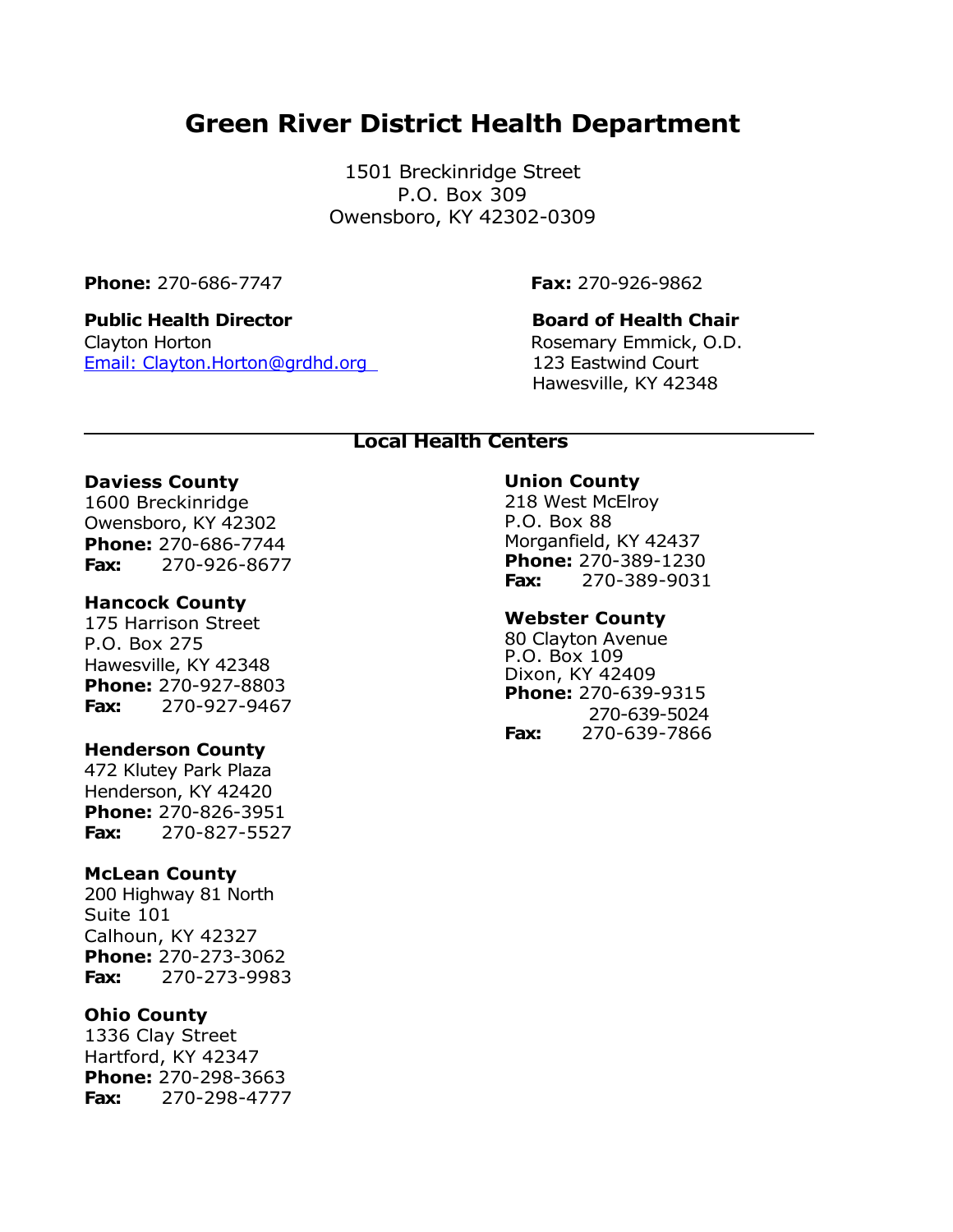# **Greenup County Health Department**

US 23 P.O. Box 377 Greenup, KY 41144

**Phone:** 606-473-9838 **Fax:** 606-473-6405

### **Public Health Director** Chris Crum

**Email:** [ChrisG.Crum@ky.gov](mailto:ChrisG.Crum@ky.gov)

**Board of Health Chair** Honorable Robert Carpenter, Greenup County Courthouse

301 Main St, First Floor, Room 102 Greenup, KY 41144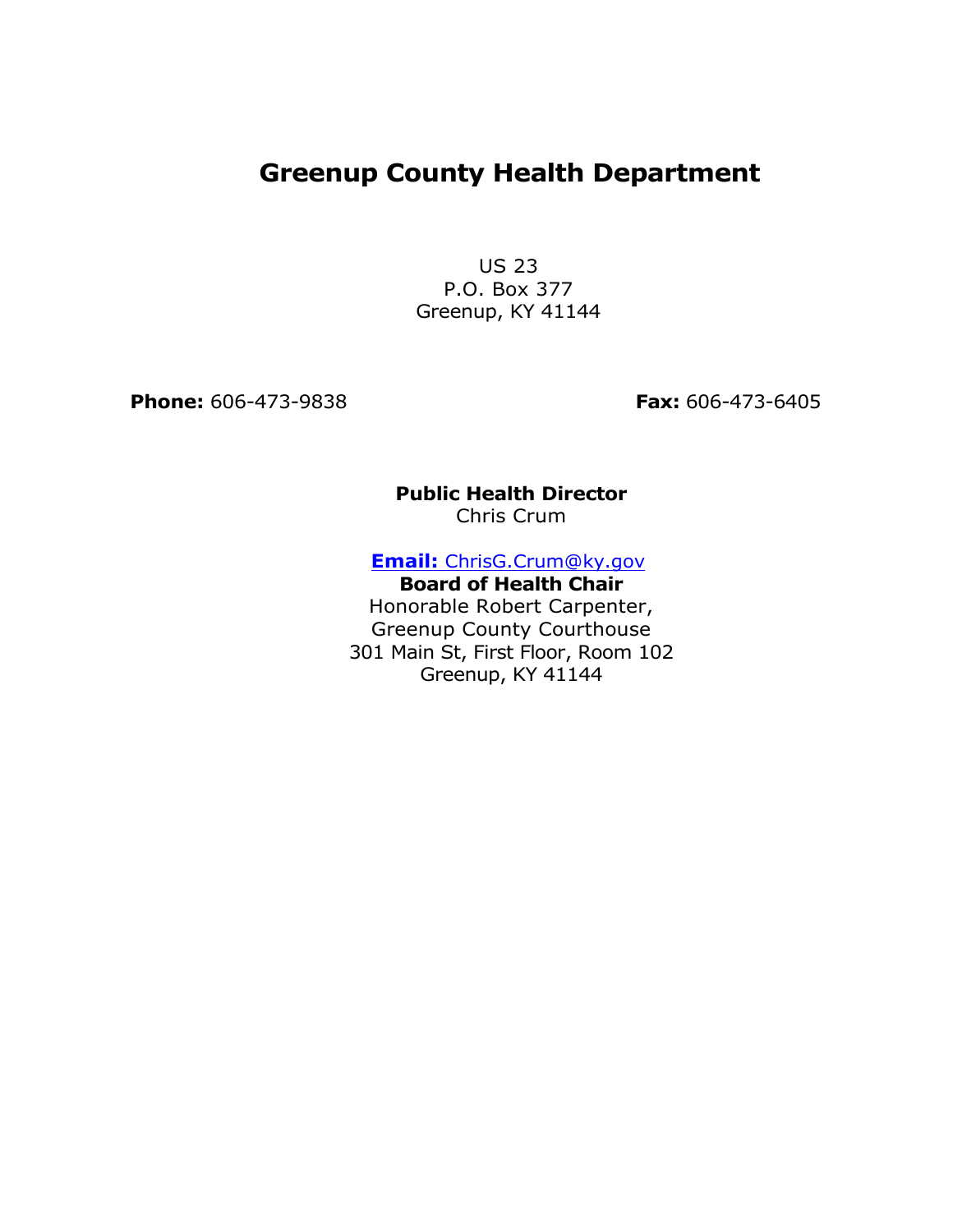# **Harlan County Health Department**

402 East Clover Harlan, KY 40831

**Phone:** 606-573-3700 **Fax:** 606-573-6128

# **Public Health Director** Bobbie Crider

**Email:** [BobbieV.Crider@ky.gov](mailto:BobbieV.Crider@ky.gov)

# **Board of Health Chair**

N.S. Guy, III, DMD P.O. Box 113 Harlan, KY 40831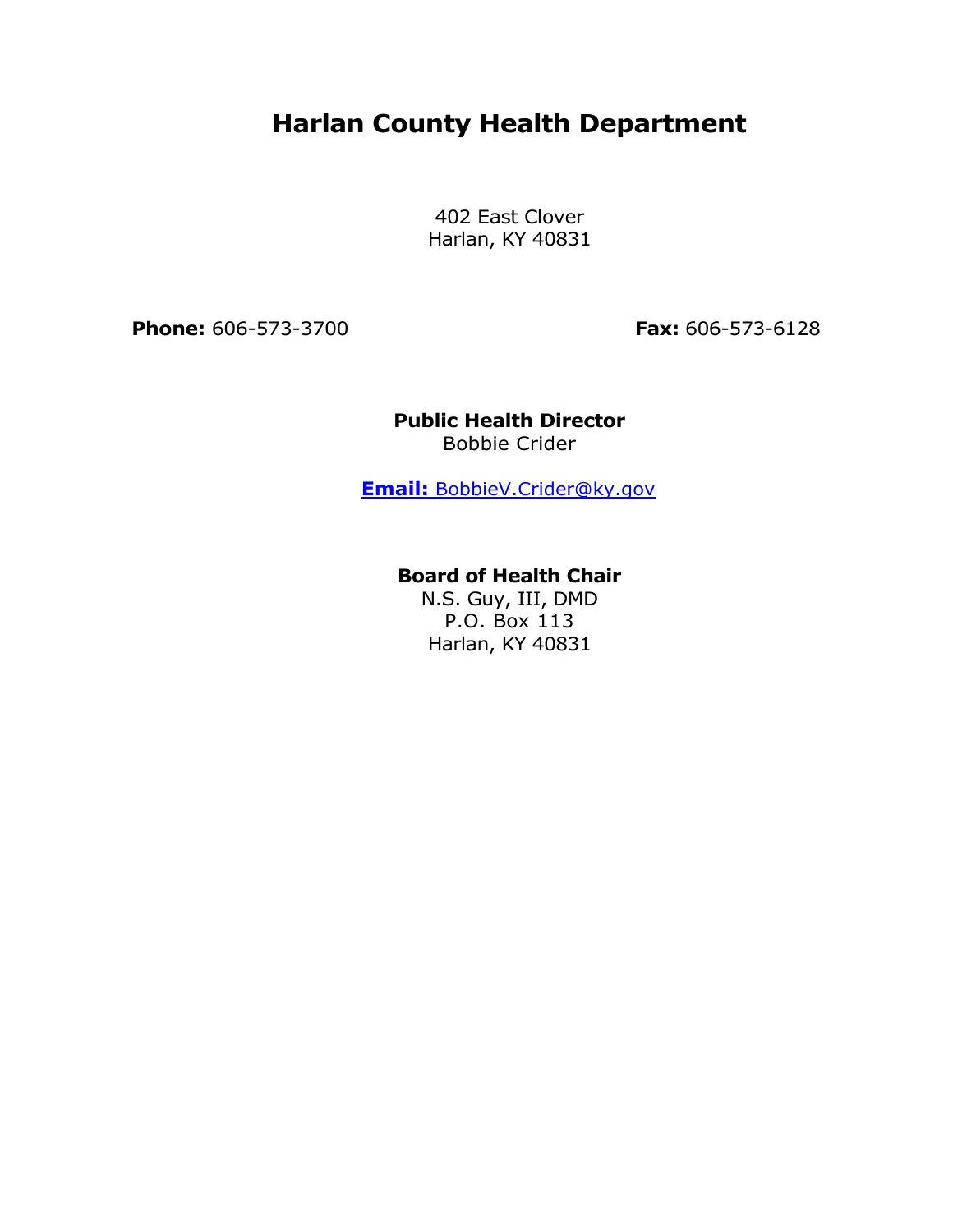# **Hopkins County Health Department**

412 North Kentucky Avenue P.O. Box 1266 Madisonville, KY 42431

**Phone:** 270-821-5242 **Fax:** 270-825-0138

# **Public Health Director** Denise Beach

**Email:** [DeniseL.Beach@ky.gov](mailto:DeniseL.Beach@ky.gov)

### **Board of Health Chair**

Dr. Tristan Lineberry 2005 Bone Road Nebo, KY 42441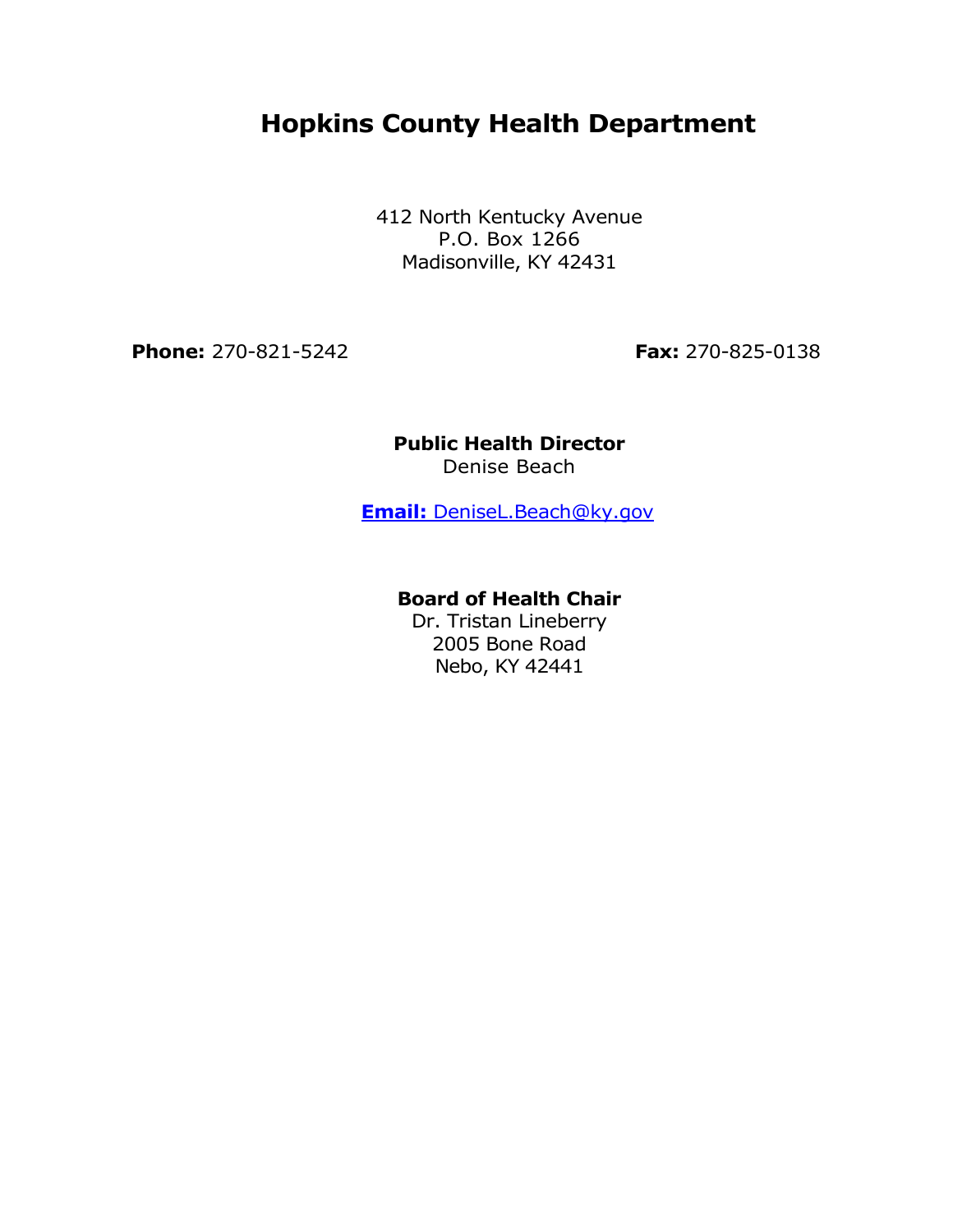# **Jessamine County Health Department**

210 East Walnut Street Nicholasville, KY 40356

**Phone:** 859-885-4149 **Fax:** 859-885-1863

### **Public Health Director** Randy Gooch

[Email: Randy.Gooch@ky.gov](mailto:Randy.Gooch@ky.gov)

### **Board of Health Chair**

William C. McCaw, D.V.M. 501 North Main Nicholasville, KY 40356

# **Environmental**

859-885-2310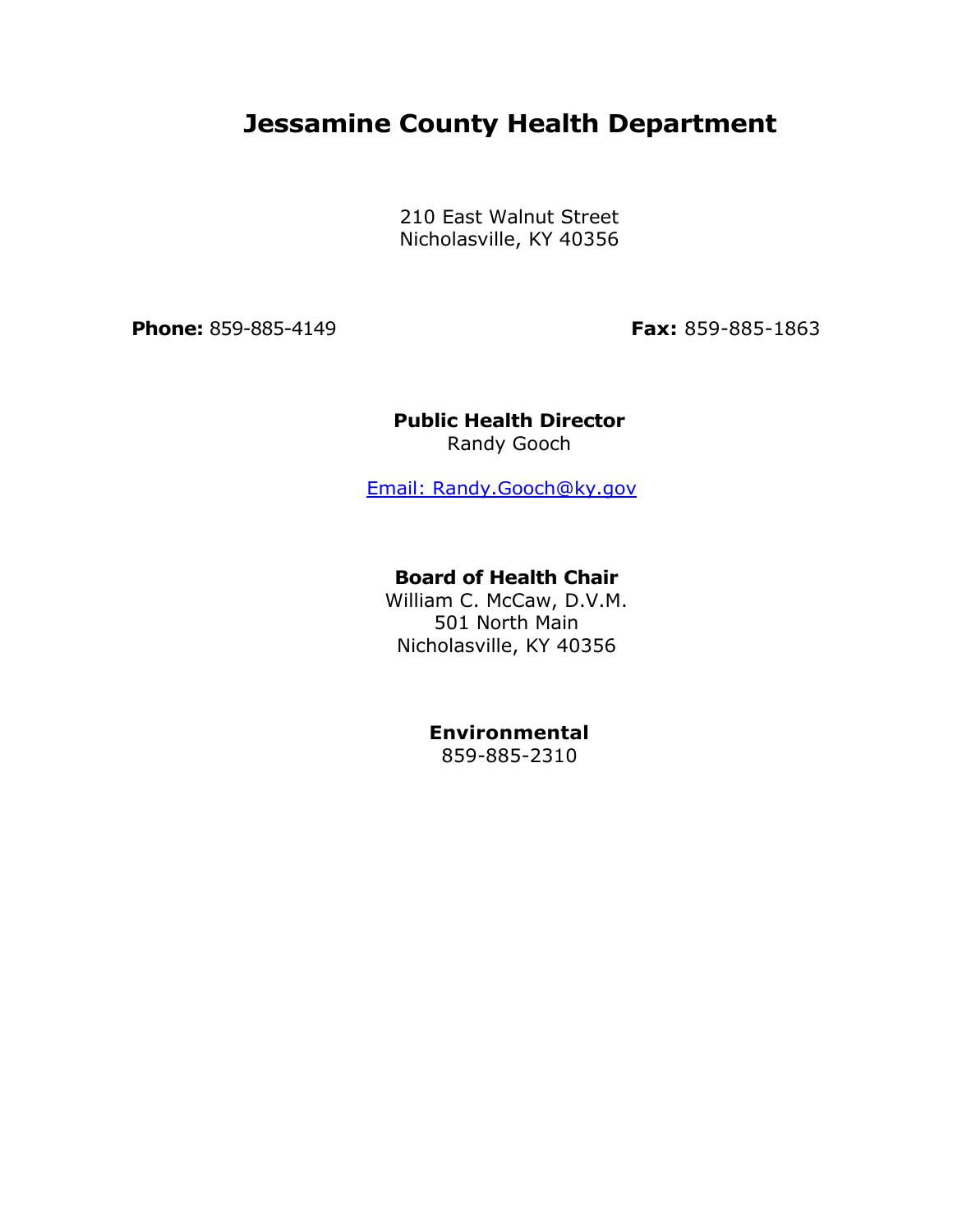# **Johnson County Health Department**

630 James S. Trimble Blvd. Paintsville, KY 41240

**Phone:** 606-789-2590 **Fax:** 606-789-8888

**Public Health Director** Julie Bush

**Email:** [JulieA.Bush@ky.gov](mailto:JulieA.Bush@ky.gov)

# **Board of Health Chair**

Joel Salyer, D.V.M 1979 KY Route 40 East Paintsville, KY 41240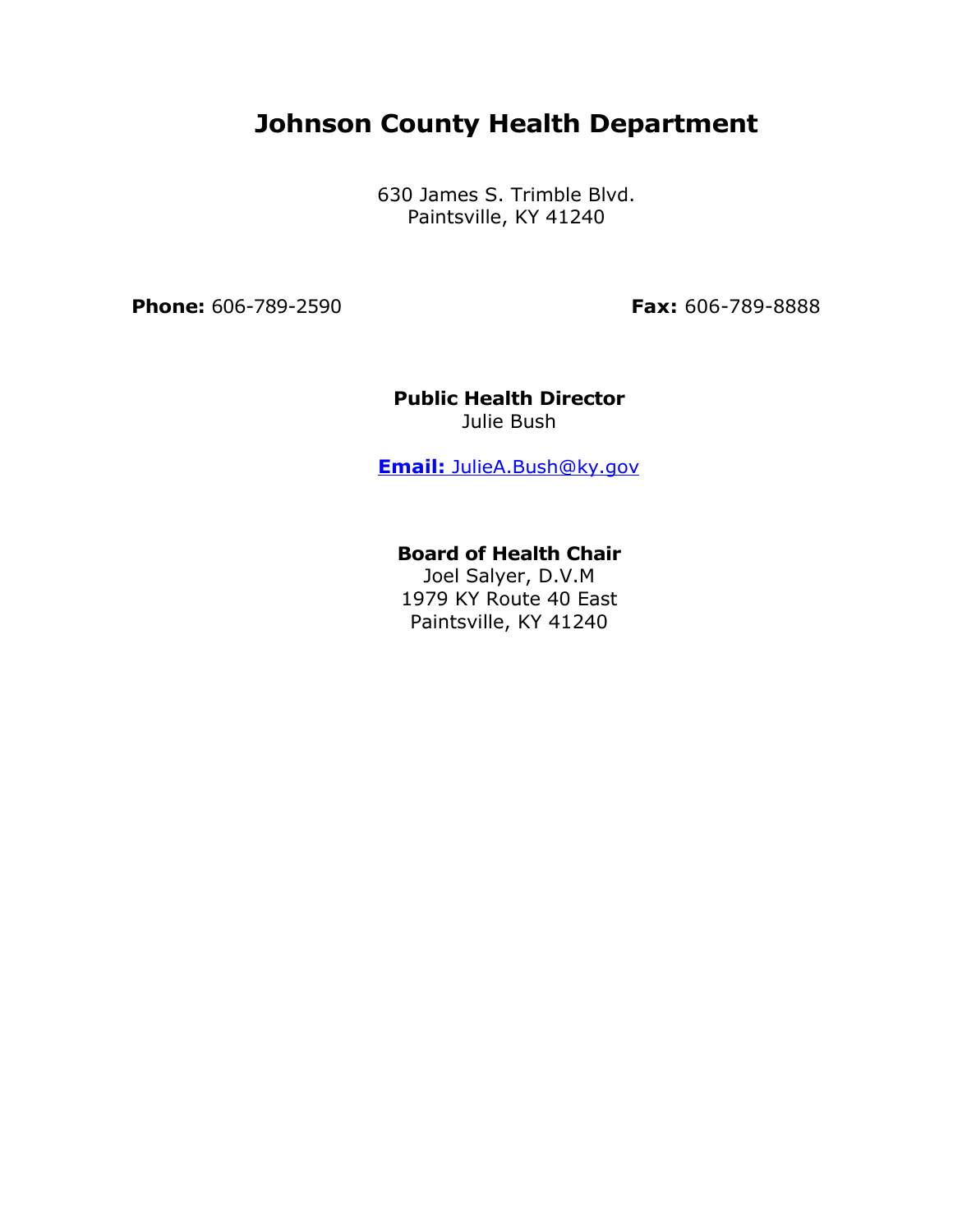# **Kentucky River District Health Department**

441 Gorman Hollow Road Hazard, KY 41701-2316

**Phone:** 606-439-2361 **Fax:** 606-439-0870

# **Public Health Director Board of Health Chair**

Scott Lockard Chester Ayres, D.V.M. [Email: AnthonyS.Lockard@ky.gov](mailto:AnthonyS.Lockard@ky.gov) 849 Kentucky Blvd.

Hazard, KY 41701

# **Local Health Centers**

# **Knott County**

880 West Main Street P.O. Box 530 Hindman, KY 41822 **Phone:** 606-785-3144 **Fax:** 606-785-5512

### **Lee County**

48 Center Street Beattyville, KY 41311 **Phone:** 606-464-2492 **Fax:** 606-464-5050 **Home Health:** 606-464-9066

# **Leslie County**

78 Maple Street P.O. Box 787 Hyden, KY 41749 **Phone:** 606-672-2393 **Fax:** 606-672-5006 **Home Health:** 606-672-7175

### **Letcher County**

115 East Main Street Whitesburg, KY 41858 **Phone:** 606-633-2945 **Fax:** 606-633-0381

### **Owsley County**

501 Highway 28 P.O. Box 220 Booneville, KY 41314 **Phone:** 606-593-5181 **Fax:** 606-593-7438 **Home Health:** 606-593-7082

# **Perry County**

239 Lovern Street Hazard, KY 41701 **Phone:** 606-436-2196 Fax: 606-439-1813

# **Wolfe County**

151 KY Hwy 15 N P.O. Box 98 Campton, KY 41301 **Phone:** 606-668-3185 **Fax :** 606-668-6076 **Home Health:** 606-668-3333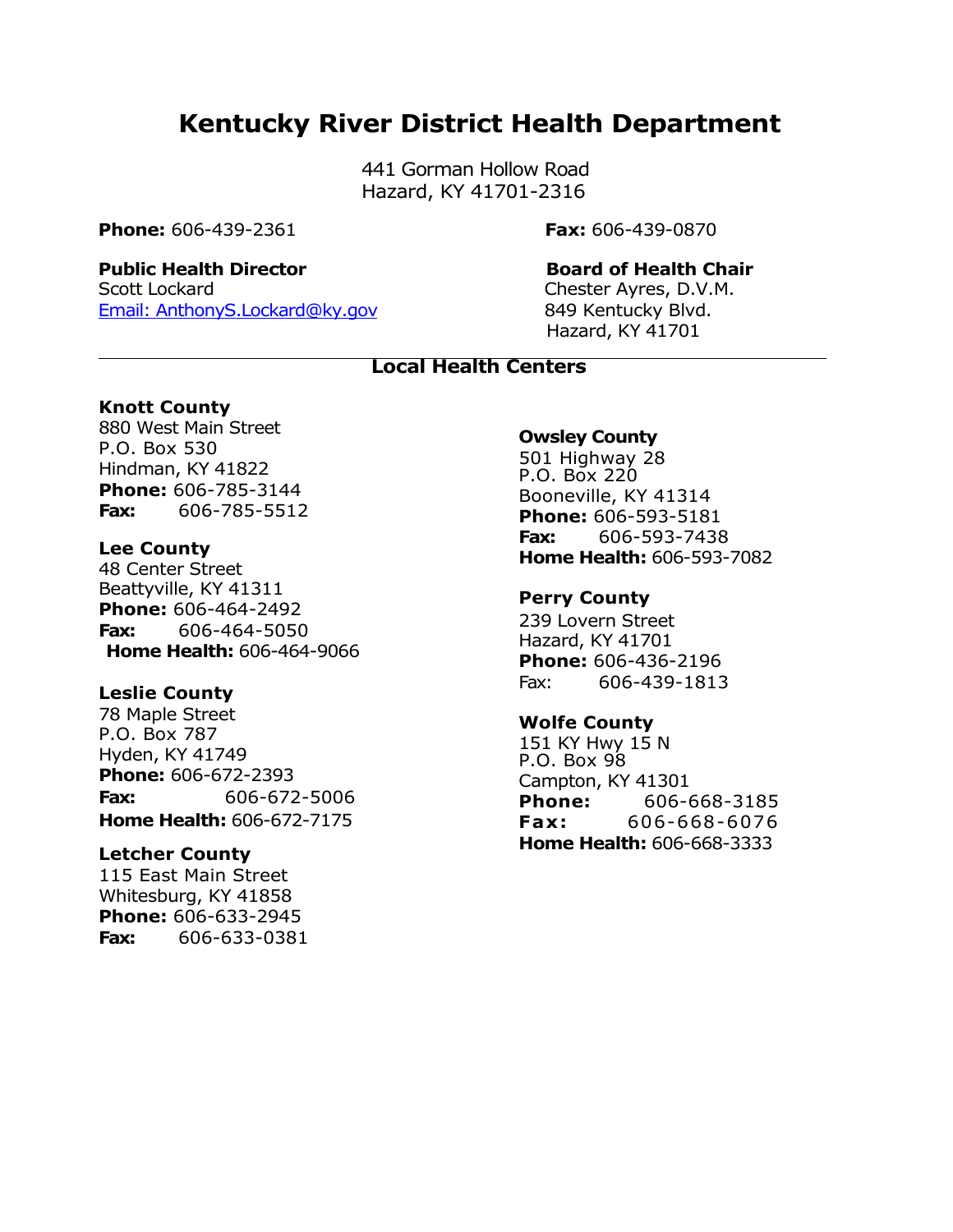# **Knox County Health Department**

261 Hospital Drive Barbourville, KY 40906

**Phone:** 606-546-3486 **Fax:** 606-277-2126 606-546-5919

# **Public Health Director**

Rebecca Rains

[Email: Rebecca.Rains@kchdky.org](mailto:Rebecca.Rains@kchdky.org)

# **Board of Health Chair**

Mike Mitchell 511 Knox Street Barbourville, KY 40906

**Home Health Phone:** 606-546-5919 **Environmental:** 606-546-6323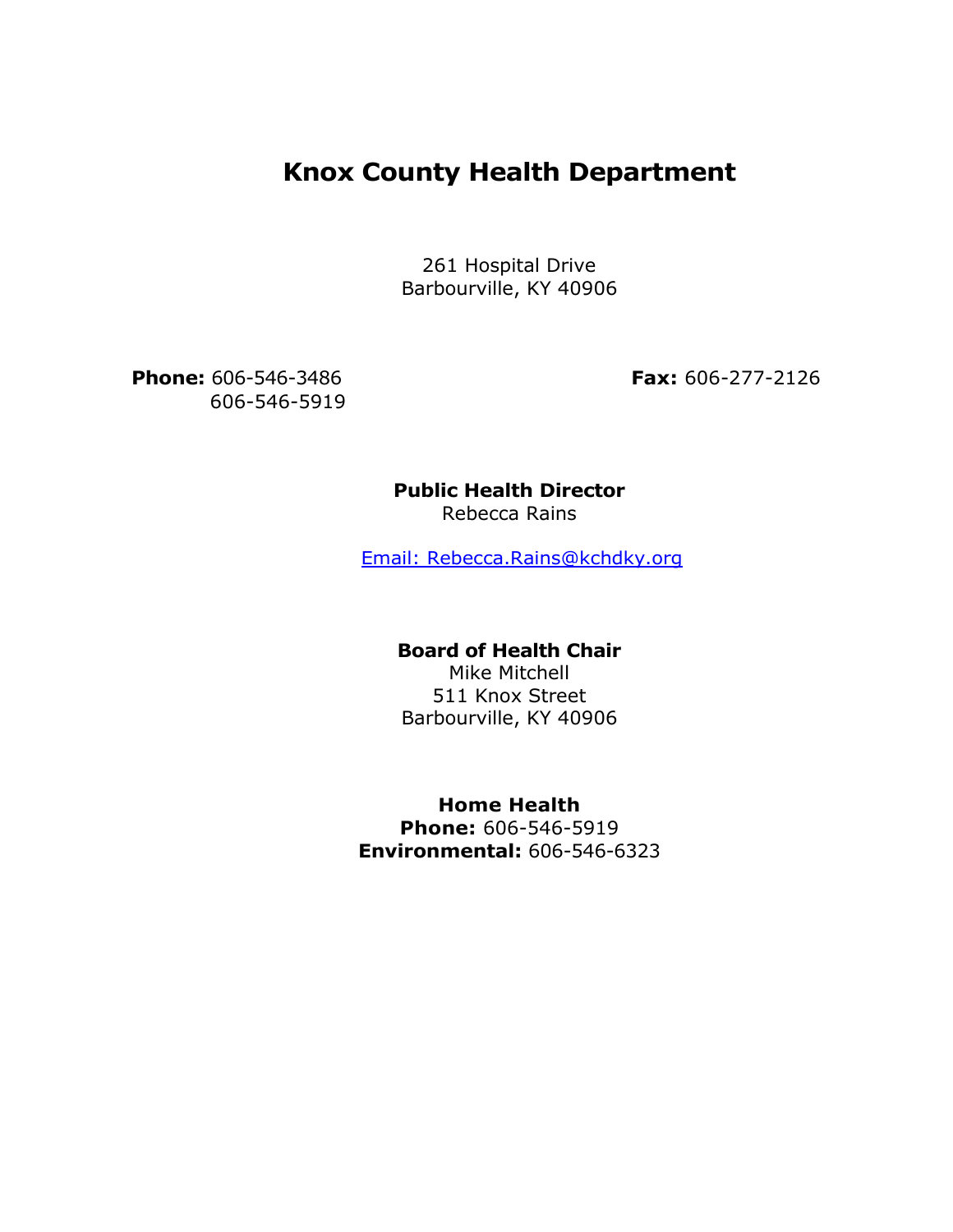# **Lake Cumberland District Health Department**

500 Bourne Avenue Somerset, KY 42502

#### **Phone:** 606-678-4761 **Fax:** 606-678-2708

### **Public Health Director Board of Health Chair**

Shawn D. Crabtree **Honorable John Phelps Email:** [shawnd.crabtree@lcdhd.org](mailto:shawnd.crabtree@lcdhd.org) 3965 Lawson Bottom Road

Burkesville, KY 42717

#### **Local Health Centers**

#### **Adair County**

801 Westlake Drive Columbia, KY 42728 **Phone:** 270-384-2286 **Fax:** 270-384-4800

#### **Casey County**

199 Adams Street P.O. Box 778 Liberty, KY 42539 **Phone:** 606-787-6911 **Fax:** 606-787-2507

#### **Clinton County**

131 Foothills Avenue Albany, KY 42602 **Phone:** 606-387-5711 **Fax:** 606-387-7212

#### **Cumberland County**

226 Copper Lane P.O. Box 412 Burkesville, KY 42717 **Phone:** 270-864-2206 **Fax:** 270-864-1232

### **Green County**

220 Industrial Park P.O. Box 177 Greensburg, KY 42743 **Phone:** 270-932-4341 **Fax:** 270-932-6016

#### **McCreary County**

119 Medical Lane P.O. Box 208 Whitley City, KY 42653 **Phone:** 606-376-2412 Fax: 606-376-3815

**Pulaski County** 45 Roberts Street

Somerset, KY 42501 **Phone:** 606-679-4416 **Fax:** 606-679-4419

#### **Russell County**

211 Fruit of the Loom Drive P.O. Box 378 Jamestown, KY 42629 **Phone:** 270-343-2181 **Fax:** 270-343-2183 **Environmental:** 270-343-2184

#### **Taylor County**

1880 N Bypass Road Campbellsville, KY 42718 **Phone:** 270-465-4191 **Fax:** 270-789-3873

#### **Wayne County**

39 Jim Hill Service Road Monticello, KY 42633 **Phone:** 606-348-9349 **Fax:** 606-348-7464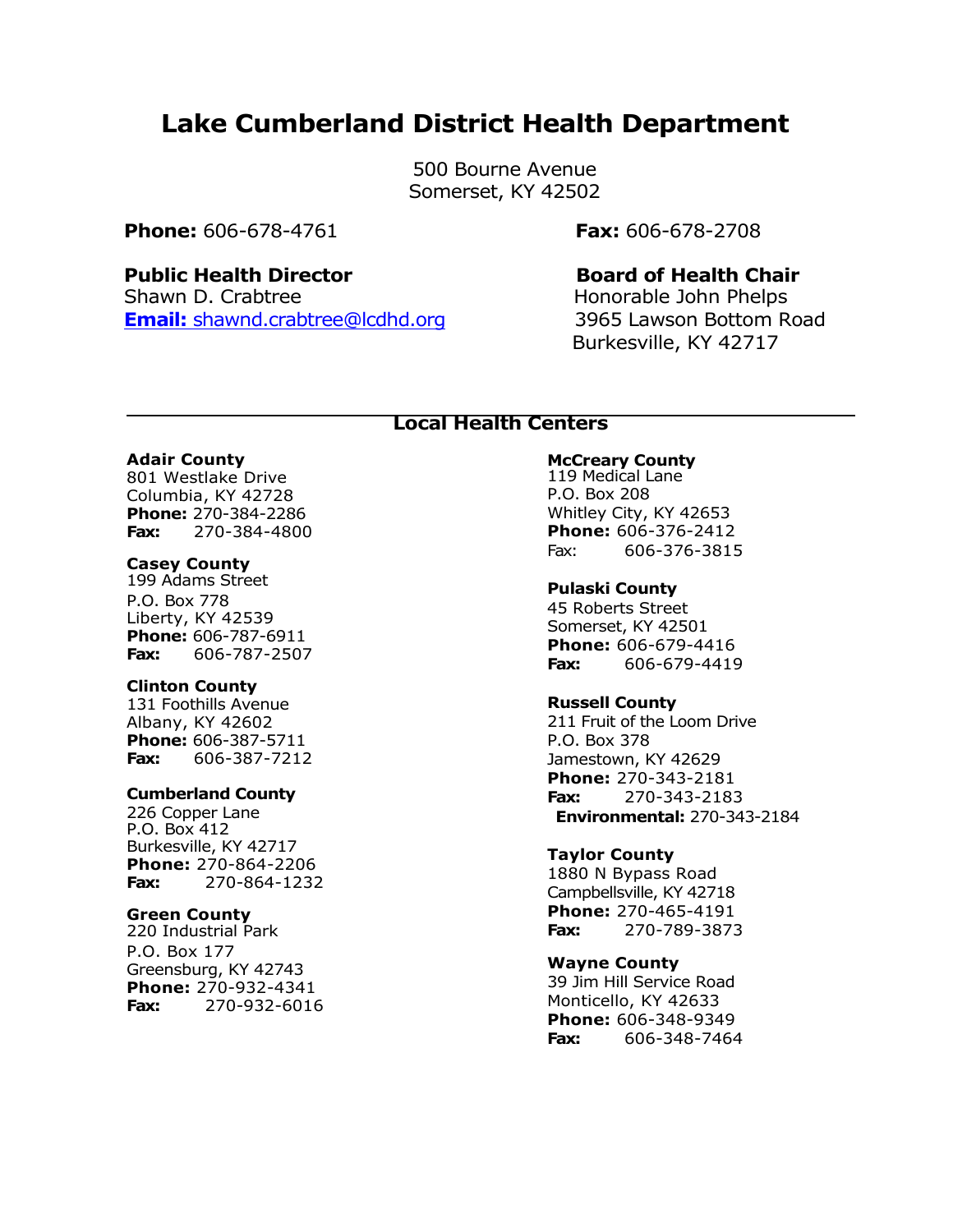# **Laurel County Health Department**

525 Whitley Street London, KY 40741

**Phone:** 606-864-5187 **Fax:** 606-864-8295 Website: [www.laurelcohealthdept.org](http://www.laurelcohealthdept.org/)

**Public Health Director** Mark Hensley

**Email:** [MarkA.Hensley@ky.gov](mailto:MarkA.Hensley@ky.gov)

**Board of Health Chair**

David Westerfield, Judge Executive Laurel County Fiscal Court 101 South Main Street London, KY 40741-2301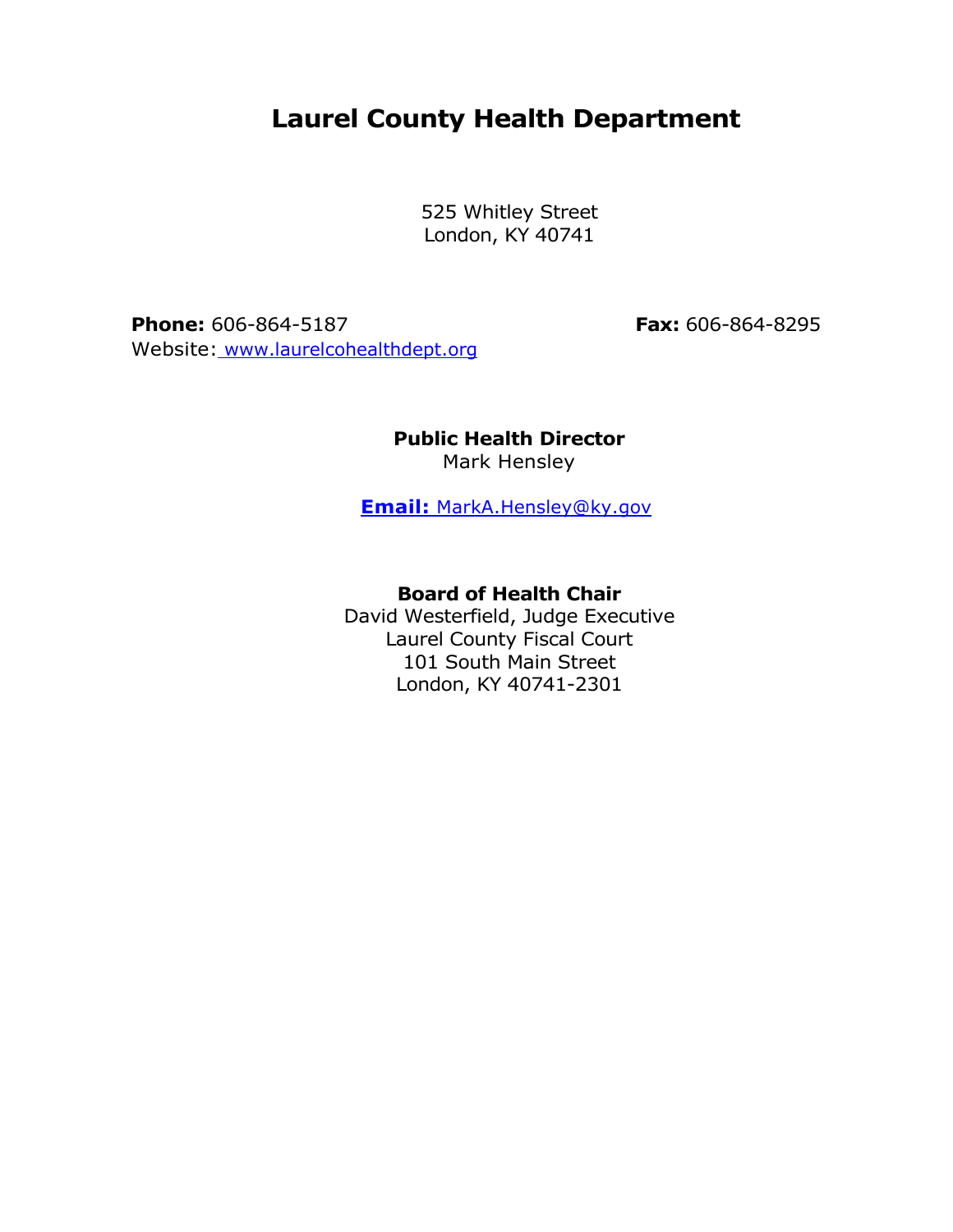# **Lawrence County Health Department**

1080 Meadowbrook Lane Route 2 Louisa, KY 41230

**Phone:** 606-638-4389 **Fax:** 606-638-3008 Website: [www.lawrencecountyhealthdepartment.com](http://www.lawrencecountyhealthdepartment.com/)

### **Public Health Director** Debbie Miller

**Email:** [DebbieA.Miller@ky.gov](mailto:DebbieA.Miller@ky.gov)

### **Board of Health Chair**

Lloyd Browning, M.D. 410 Breddar Heights P.O. Box 764 Louisa, KY 41230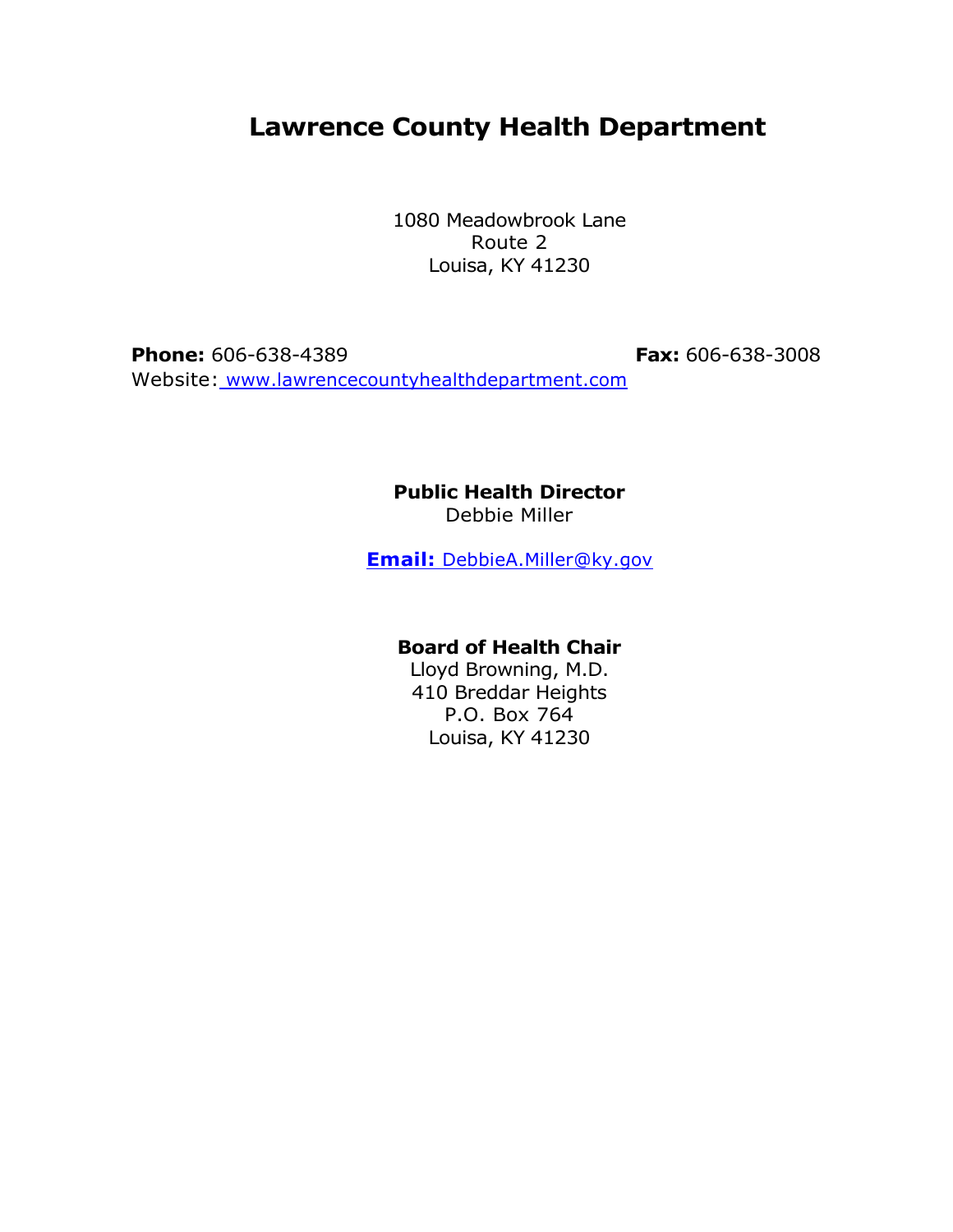# **Lewis County Health Department**

185 Commercial Drive P.O. Box 219 Vanceburg, KY 41179

**Phone:** 606-796-2632 **Fax:** 606-796-9285

# **Public Health Director**

Anita J. Bertram

**Email:** [AnitaJ.Bertram@ky.gov](mailto:AnitaJ.Bertram@ky.gov)

### **Board of Health Chair**

Joe Bentley P.O. Box 796 Garrison, KY 41141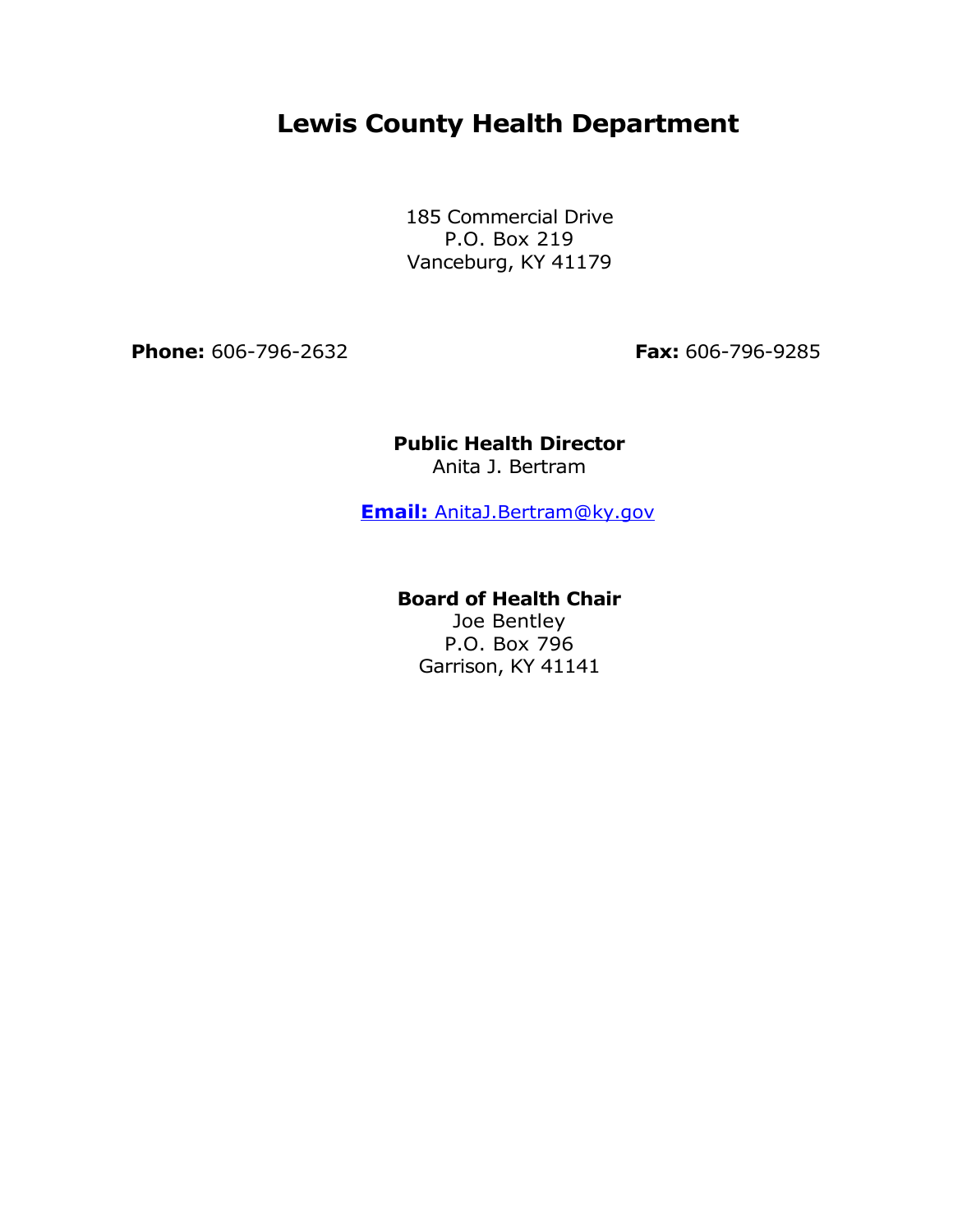# **Lincoln County Health Department**

44 Health Way P.O. Box 165 Stanford, KY 40484

**Phone:** 606-365-3106 **Fax:** 606-365-1640

# **Public Health Director** Diane Miller

**Email:** [Diane.Miller@ky.gov](mailto:Diane.Miller@ky.gov)

### **Board of Health Chair**

Rodney K. Bates, M.D. 563 Springview Drive Stanford, KY 40484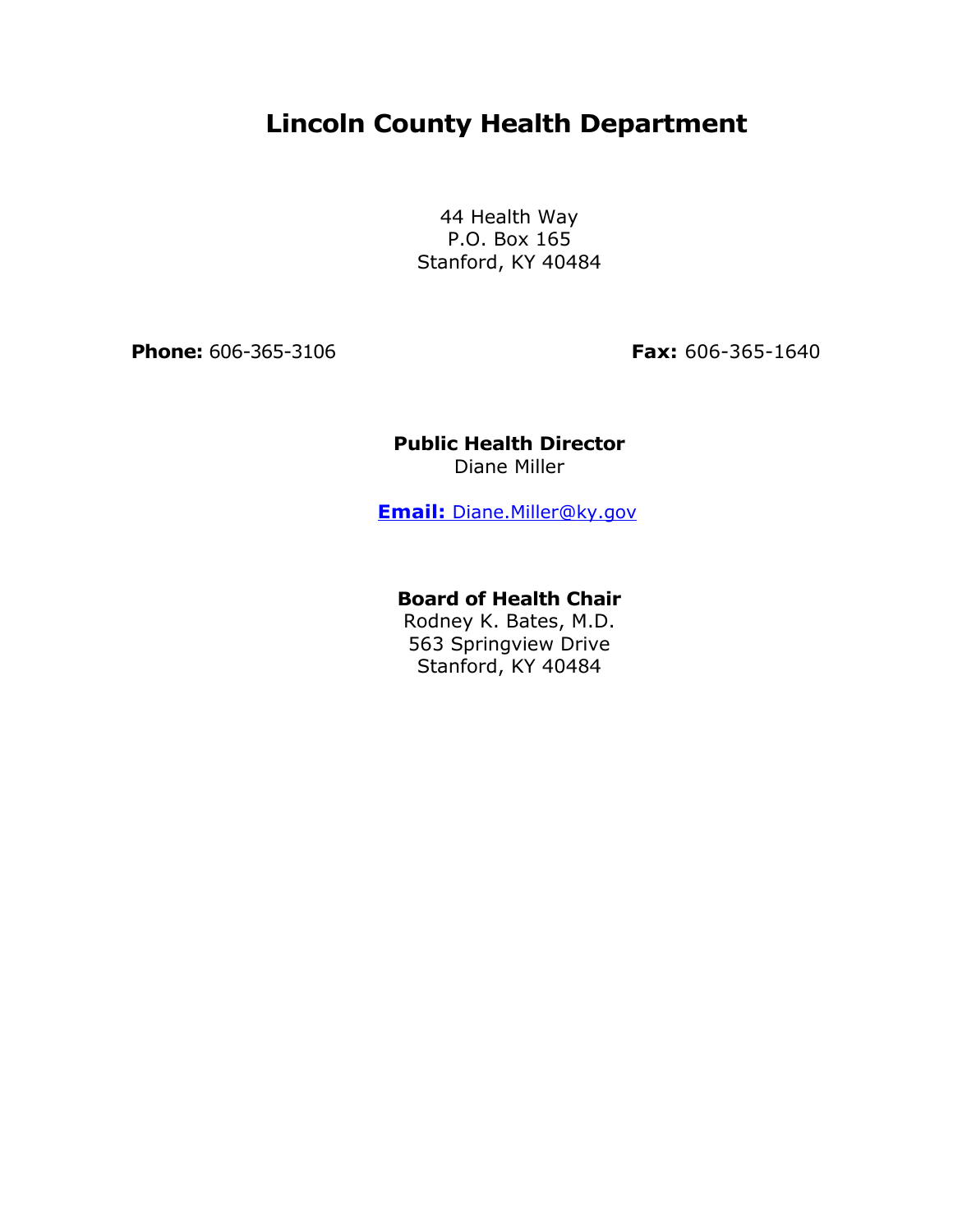# **Lincoln Trail District Health Department**

108 New Glendale Road P.O. Box 2609 Elizabethtown, KY 42702-2609

**Phone:** 270-769-1601 **Fax:** 270-209-0403 **Public Health Director Board of Health Chair** Sara Jo Best Ms. Karen Blaiklock [Email: Sara.Best@ltdhd.org](mailto:Sara.Best@ltdhd.org) 215 French Street

Elizabethtown, KY 42701

[lincolntrailhealthdepartment.com](http://lincolntrailhealthdepartment.com/)

**Local Health Centers**

#### **Hardin County**

580 Westport Road Elizabethtown, KY 42701 **Phone:** 270-765-6196 **Fax:** 270-763-0397 **Environmental:** 270-769-0312

#### **Larue County**

215 East Main Street Hodgenville, KY 42748 **Phone:** 270-358-3844 **Fax:** 270-358-5816 **Environmental:** 270-358-8665

#### **Marion County**

516 N. Spalding Ave. Lebanon, KY 40003 **Phone:** 270-692-3393 **Fax:** 270-692-0045 **Environmental:** 270-692-0200

#### **Meade County**

520 Hillcrest Drive Brandenburg, KY 40108 **Phone:** 270-422-3988 **Fax:** 270-422-5699 **Environmental:** 270-422-5919

#### **Nelson County**

325 South Third Street Bardstown, KY 40004 **Phone:** 502-348-3222 **Fax:** 502-349-1557 **Environmental:** 502-348-3698

#### **Washington County**

302 East Main Street Springfield, KY 40069 **Phone:** 859-336-3989 **Fax:** 859-336-9162 **Environmental:** 859-336-0574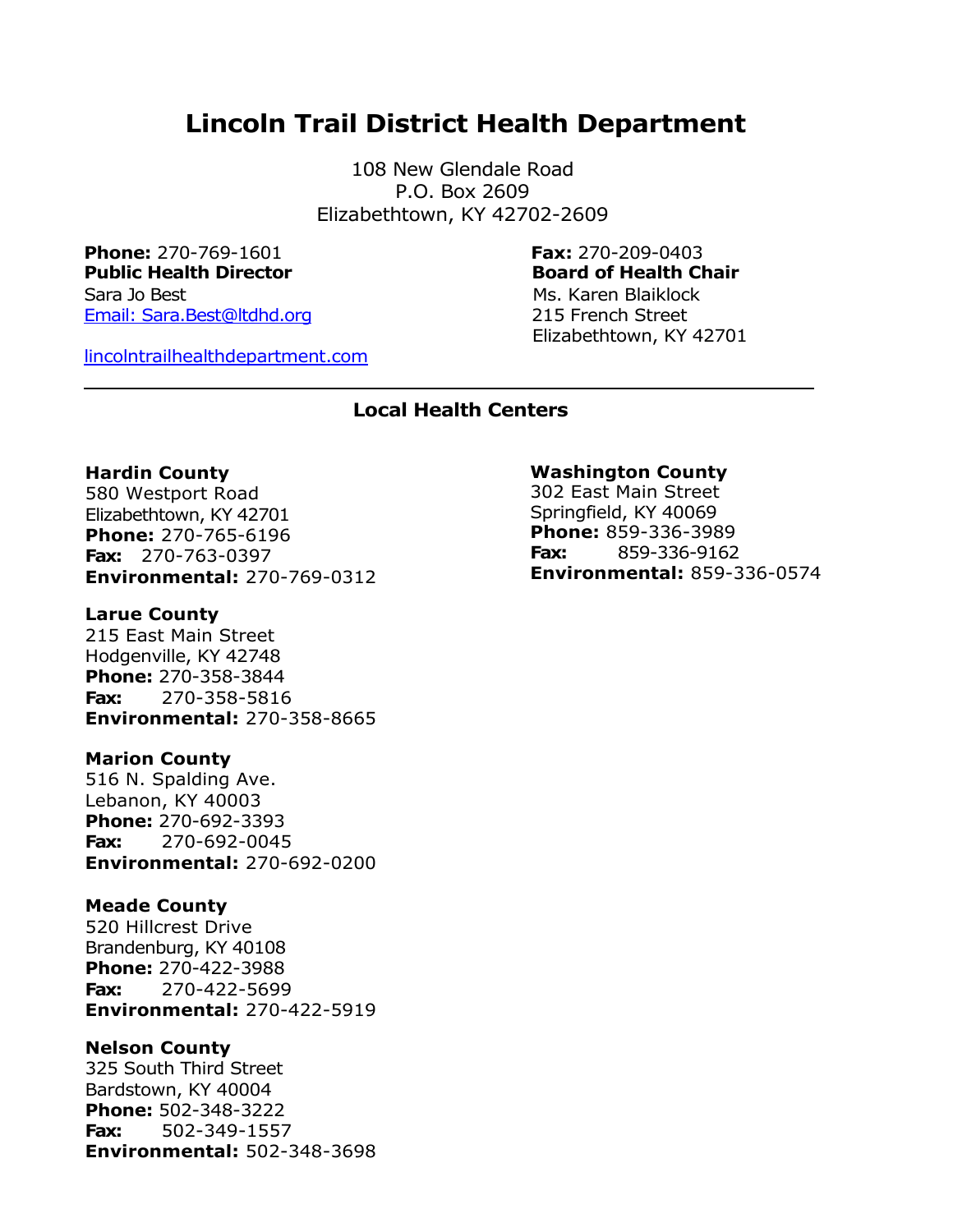# **Louisville Metro Department of Public Health and Wellness**

400 East Gray Street P.O. Box 1704 Louisville, KY 40202

**Phone:** 502-574-6520 **Fax:** 502-574-6588

# **Public Health Director** Sarah Moyer

[Email: Sarah.Moyer@louisvilleky.gov](mailto:sarah.moyer@louisvilleky.gov)

# **Board of Health Chair**

Karen M. Cost, Ph.D., D(ABMLI) 400 East Gray Street Louisville, KY 40202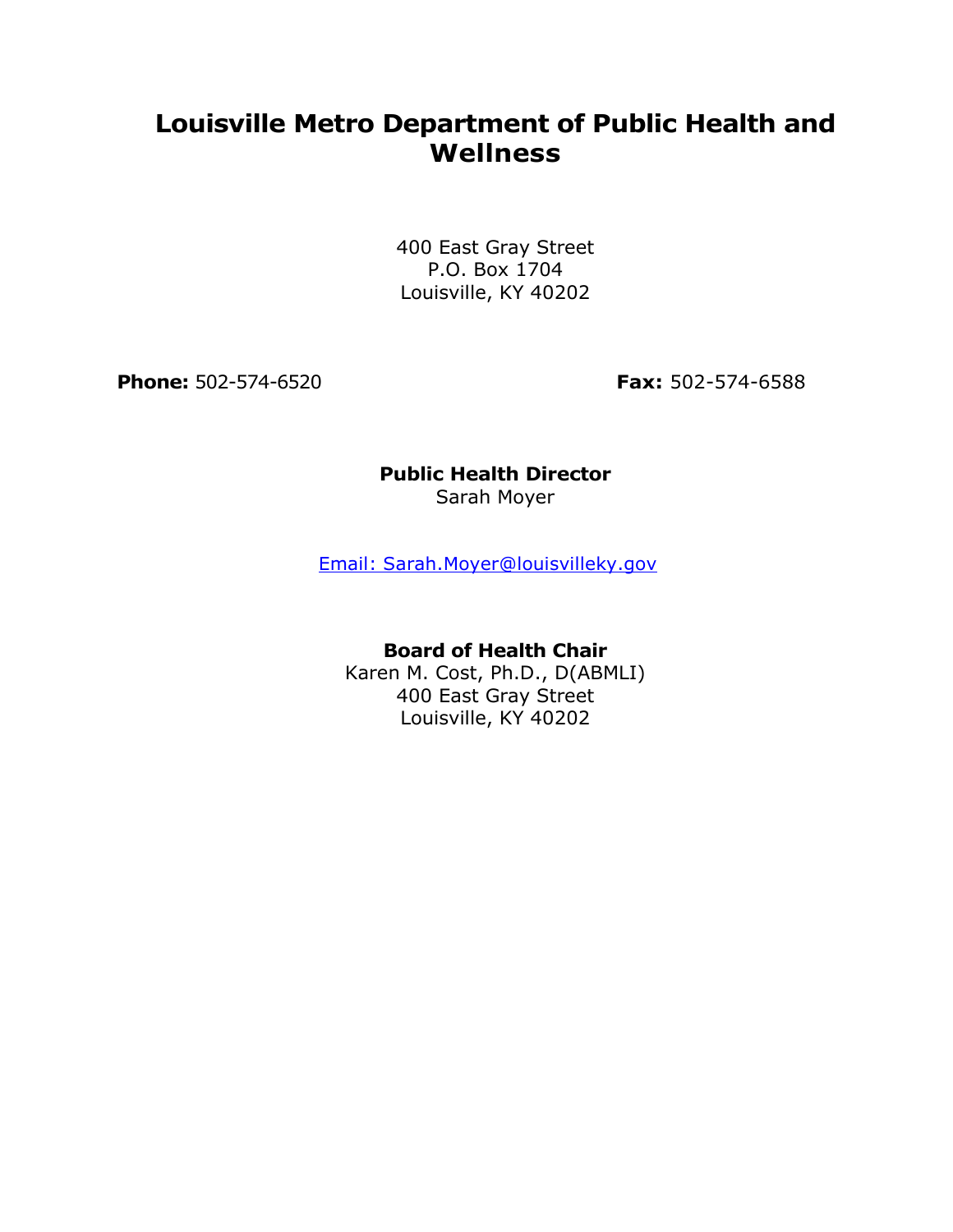# **Madison County Health Department**

216 Boggs Lane P.O. Box 1208 Richmond, KY 40476-1208

**Phone:** 859-626-4241 **Fax:** 859-623-5910

**Public Health Director Board of Health Chair** Nancy Crewe John Johnstone, MD **Email:** [NancyM.Crewe@ky.gov](mailto:NancyM.Crewe@ky.gov) 2161 Lexington Rd., Suite 1

Richmond, KY 40475

# **Local Office and Centers**

### **Richmond Campus**

### **Richmond Clinic**

214 Boggs Lane Richmond, KY 40475 **Phone:** 859-623-7312 **Fax:** 859-626-4298

#### **Administration**

216 Boggs Lane Richmond, KY 40475 **Phone:** 859-626-4241 **Fax:** 859-623-5910

#### **Environmental**

216 Boggs Lane **Phone:** 859-623-4249 **Fax:** 859-626-4277

### **Martha Pride Community Health Center**

Berea Clinic 1001 Ace Drive Berea, KY 40403 **Phone:** 859-986-1192 **Fax:** 859-986**-**1027

### **MEPCO Home Health Agency**

# **Madison County MEPCO Home Health**

216 Boggs Lane (PO Box 1208) Richmond, KY 40476-1208 **Phone:** 859-623-3441 **Fax:** 859-626-4283

#### **Estill Co./Powell Co. MEPCO Home Health**

920 Richmond Road (PO Box 8) Irvine, KY 40336 **Phone:** 1-888-399-9118 **Fax:** 606-723-9425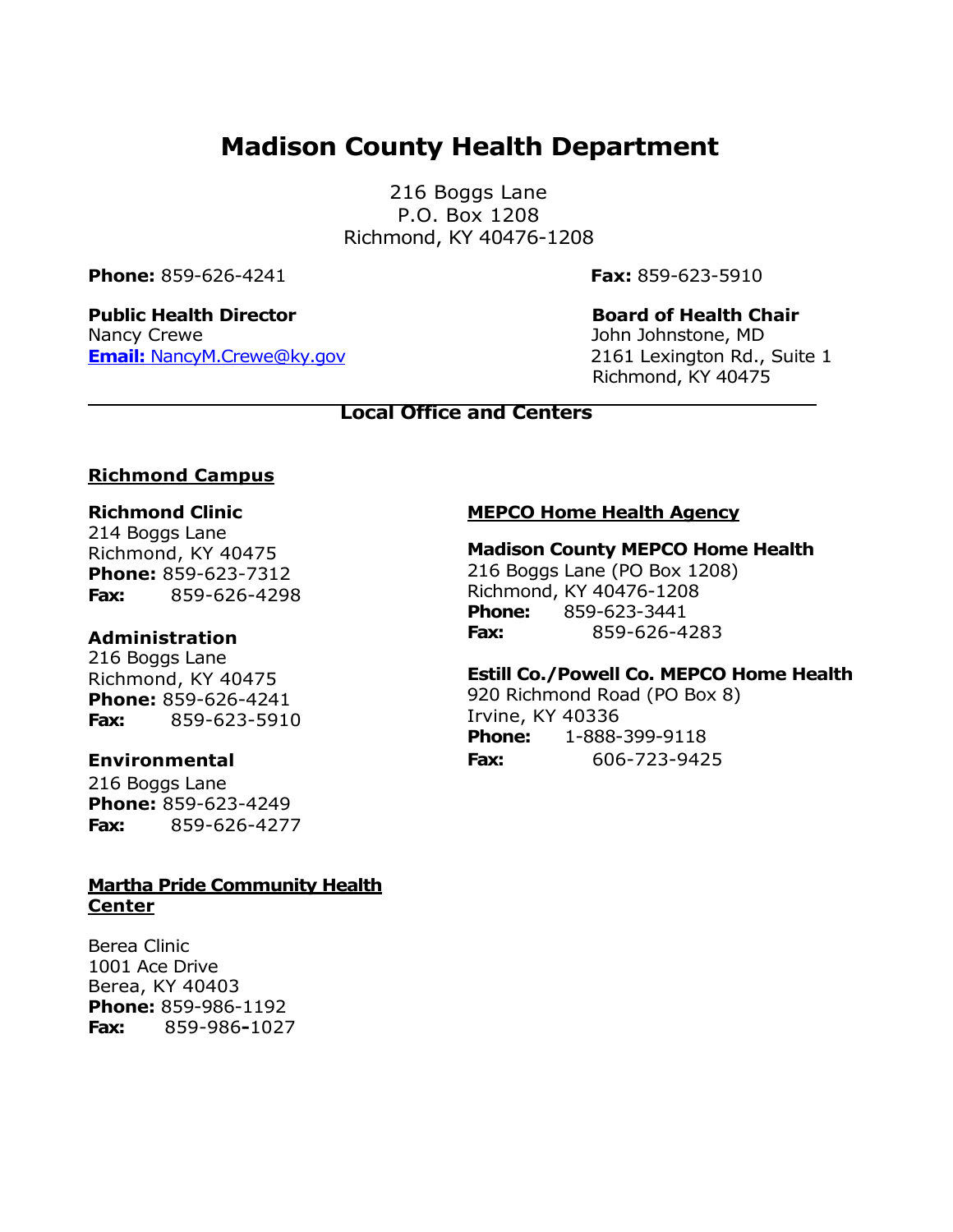# **Magoffin County Health Department**

119 East Mountain Parkway Salyersville, KY 41465

**Phone:** 606-349-6212 **Fax:** 606-349-6216

# **Public Health Director**

Dr. James M. "Pete" Shepherd

**Email:** [JamesM.Shepherd@ky.gov](mailto:JamesM.Shepherd@ky.gov)

# **Board of Health Chair**

Dr. Charles Hardin, MD P.O. Box 184 Salyersville, KY 41465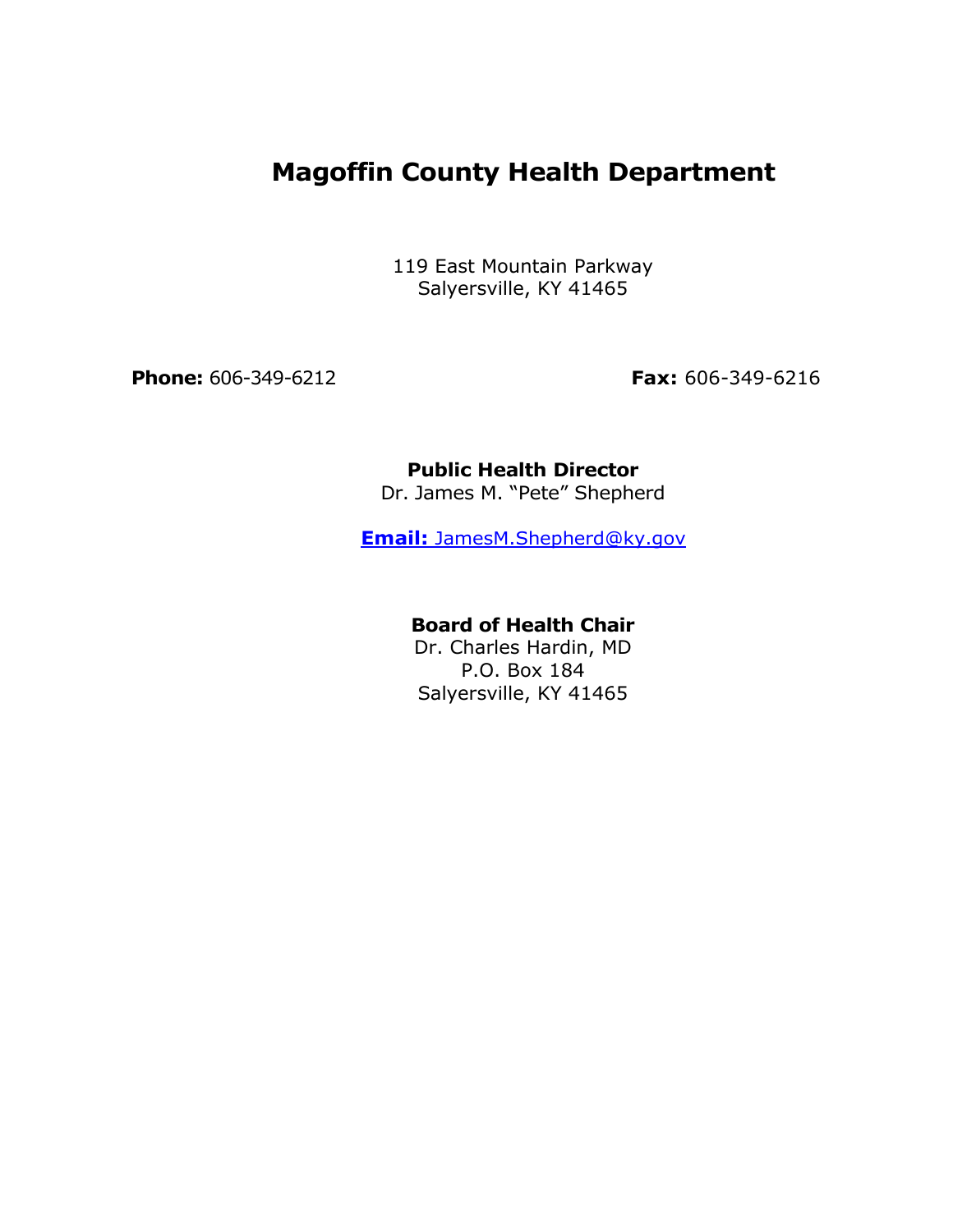# **Marshall County Health Department**

267 Slickback Road Benton, KY 42025 Website: [www.marshallcohealthdepartment.com](http://www.marshallcohealthdepartment.com/)

**Phone:** 270-527-1496 **Fax:** 270-527-5321

# **Public Health Director** Billy Pitts

[Email: BPitts@mcphd.org](mailto:bpitts@mcphd.org)

# **Board of Health Chair** Joe Ellis, OD 179 Wood Trace

Benton, KY 42025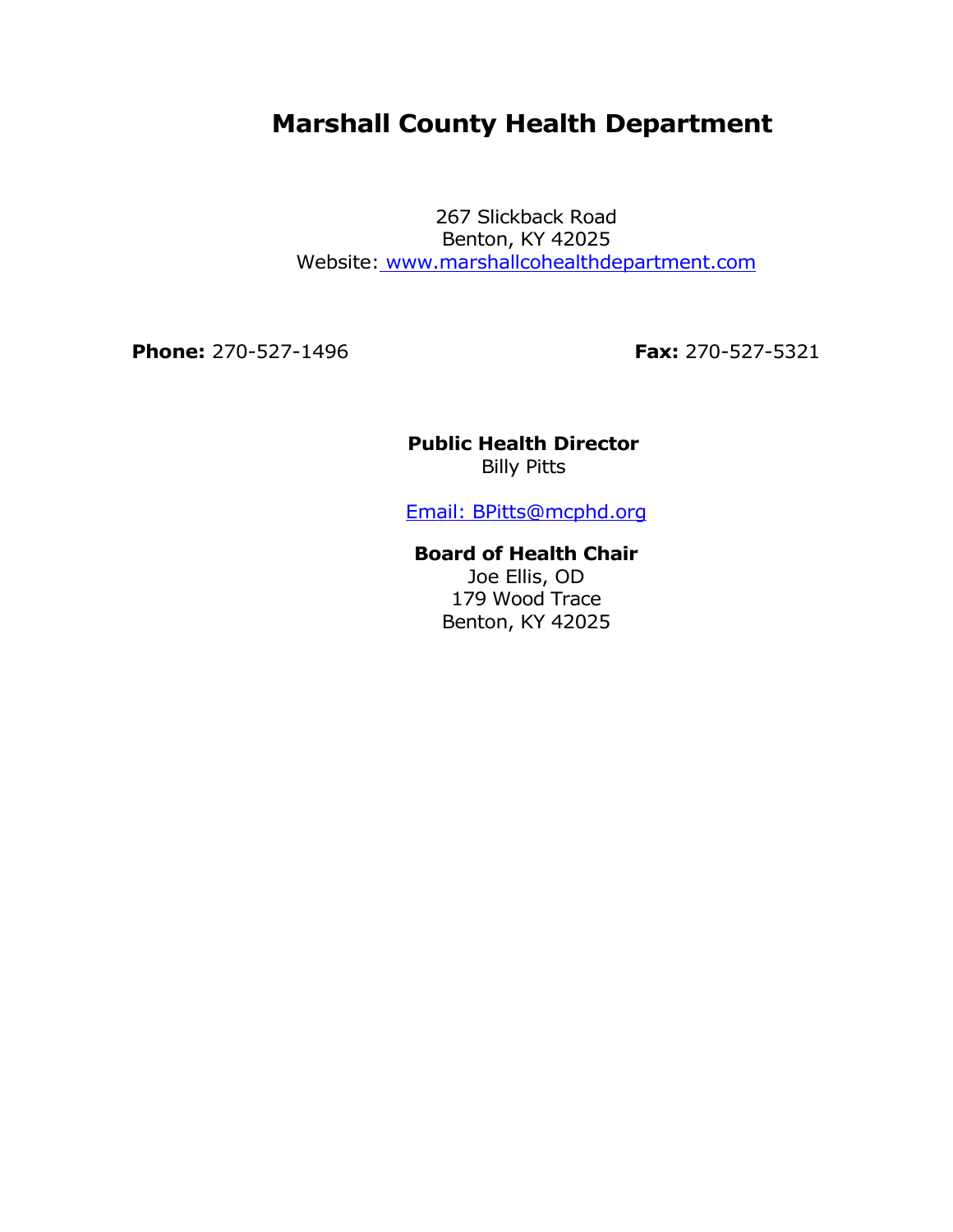# **Martin County Health Department**

136 Rockcastle Road P.O. Box 346 Inez, KY 41224

**Phone:** 606-298-7752 **Fax:** 606-298-0413

# **Public Health Administrator** Stephen Ward

**Email:** [Stephen.Ward@ky.gov](mailto:Stephen.Ward@ky.gov)

### **Board of Health Chair**

Virginia Pack 77 Pleasant Valley Inez, KY 41224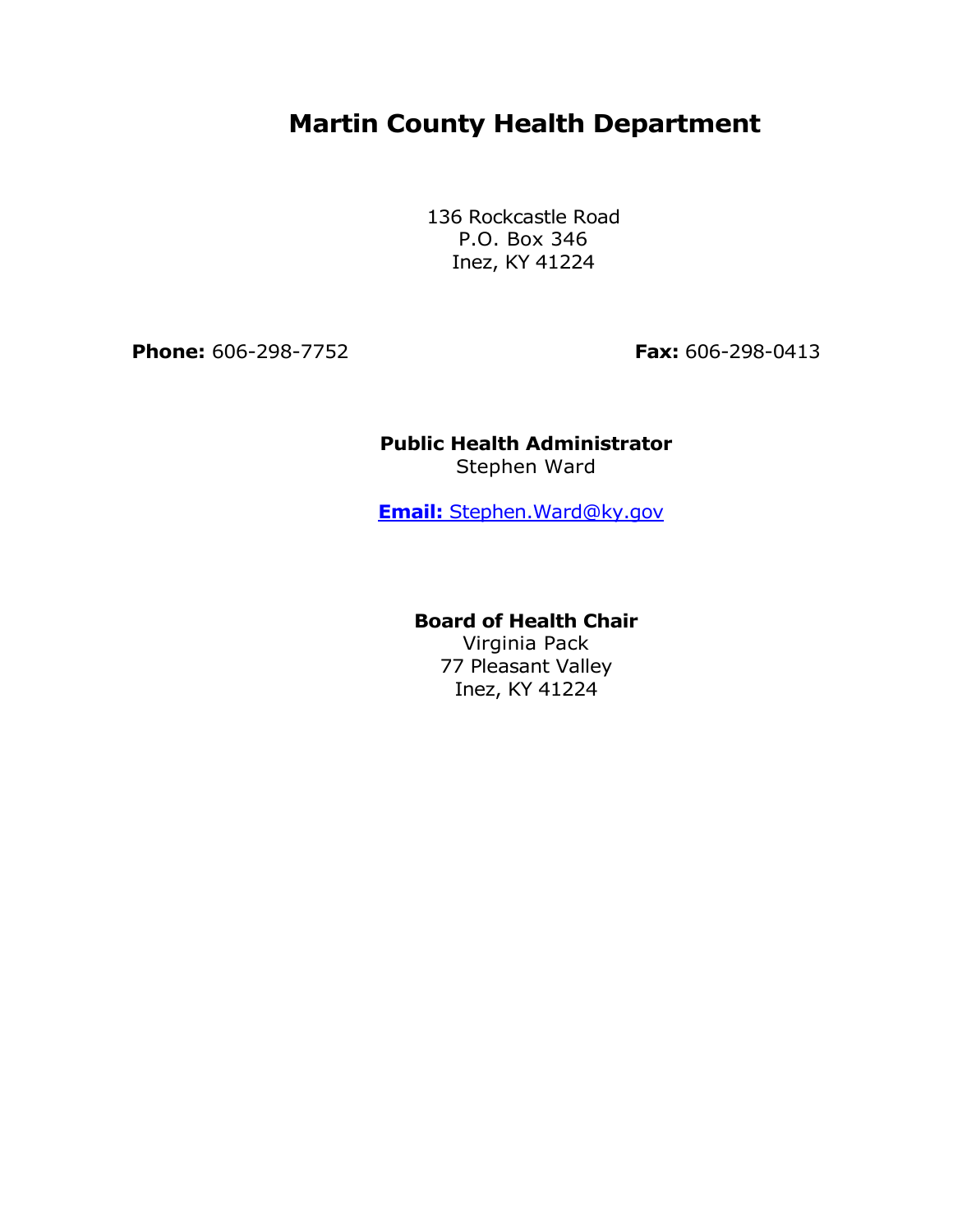# **Mercer County Health Department**

900 College Street Harrodsburg, KY 40330

**Phone:** 859-734-4522 **Fax:** 859-734-0568

# **Public Health Director**

Cathy Akins, Interim

[Email: CatherineM.Akins@ky.gov](mailto:CatherineM.Akins@ky.gov)

### **Board of Health Chair**

Sandra DeFoor, RN 815 Southgate Drive Harrodsburg, KY 40330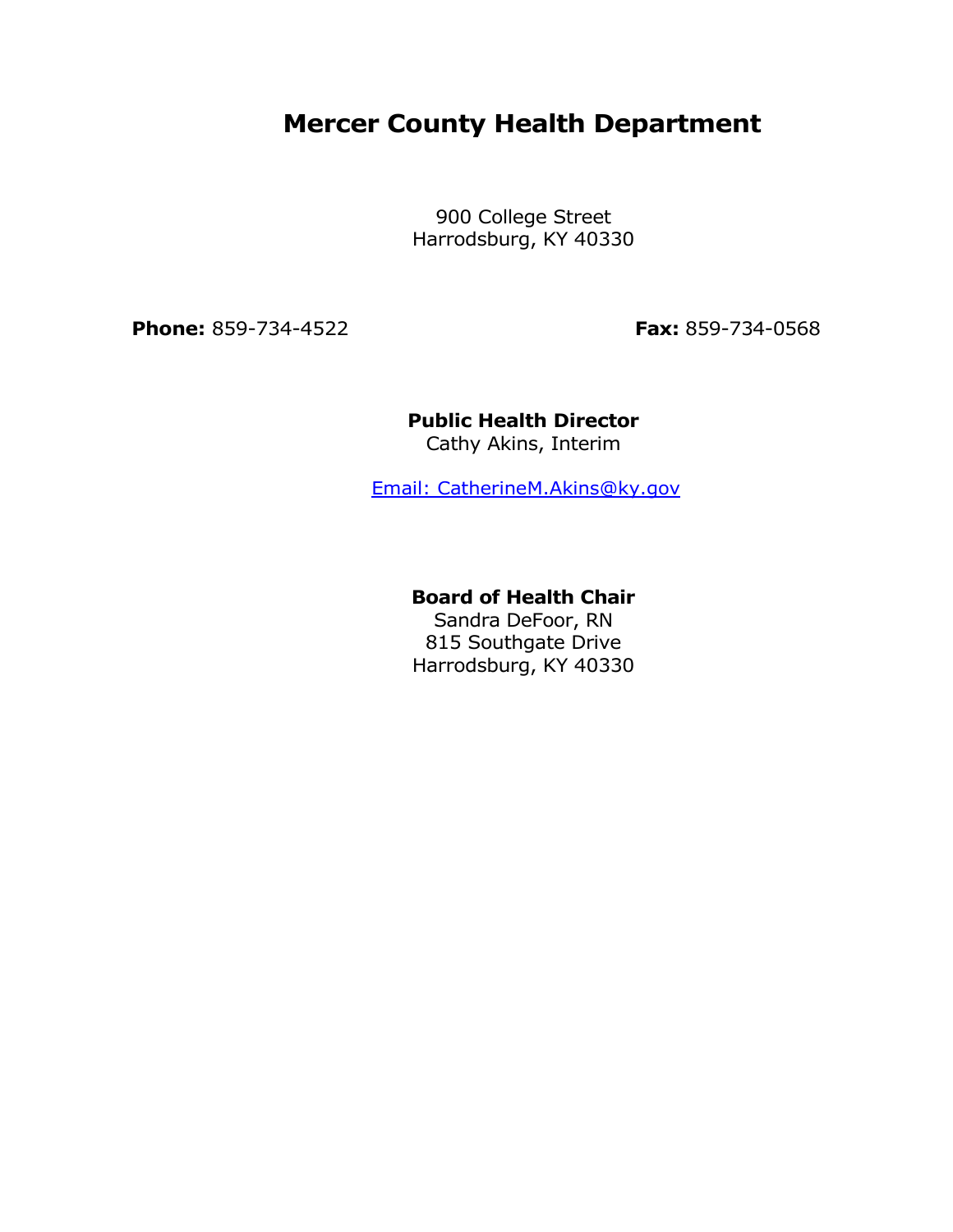# **Monroe County Health Department**

[www.monroecohealth.com](http://www.monroecohealth.com/)

452 East 4<sup>th</sup> Street P.O. Box 247 Tompkinsville, KY 42167

**Phone:** 270-487-6782 **Fax:** 270-487-5457

# **Public Health Director** Jill Ford

**Email:** [JillA.Ford@ky.gov](mailto:JillA.Ford@ky.gov)

# **Board of Health Chair**

Timothy Hume, M.D. 710 North Main Street Tompkinsville, KY 42167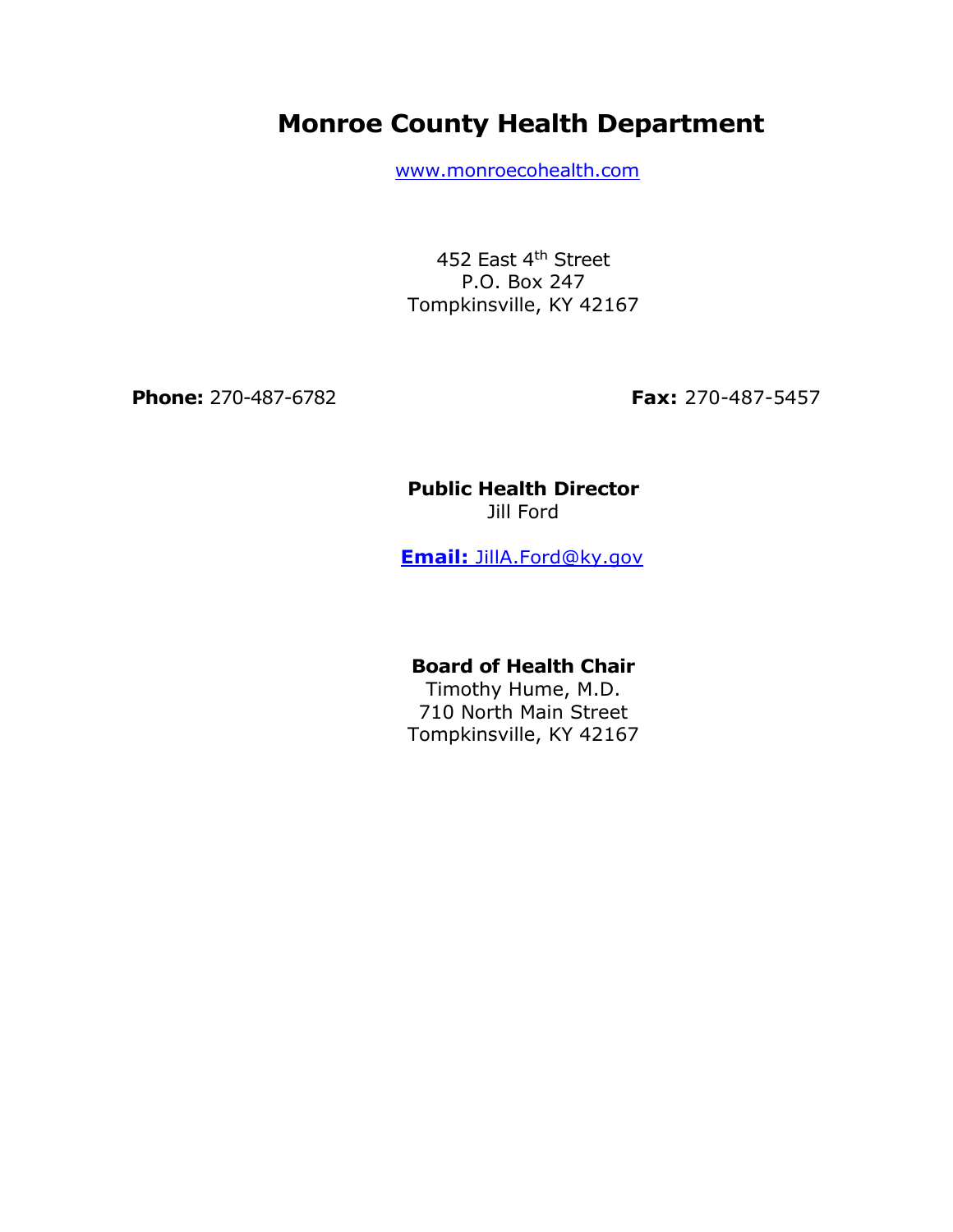# **Montgomery County Health Department**

http://montgomerycountyhealth.com/

117 Civic Center Mt. Sterling, KY 40353

**Phone:** 859-498-3808 **Fax:** 859-498-9082 **Director's Phone Line:** 859-497-2422

**Public Health Director**

Allison Napier

[Email: AllisonL.Napier@ky.gov](mailto:AllisonL.Napier@ky.gov)

# **Board of Health Chair**

Danielle King, MD 100 Sterling Way Mt. Sterling, KY 40353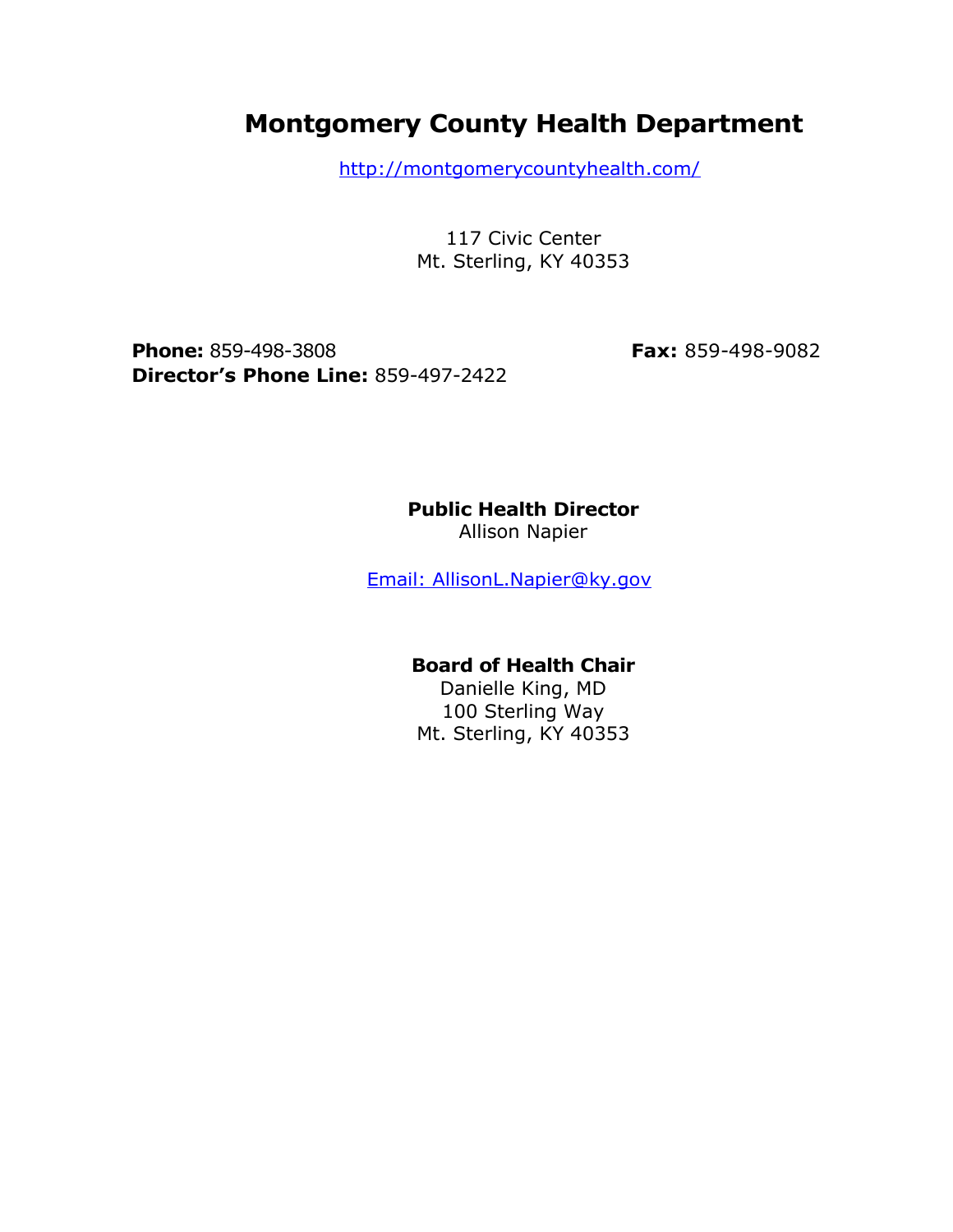# **Muhlenberg County Health Department**

105 Legion Drive P.O. Box 148 Central City, KY 42330

**Phone:** 270-754-3200 **Medical Fax:** 270-757-9855 **Administrative Fax:** 270-754-5149

### **Public Health Director** Cathy Bethel

[Email: CathyS.Bethel@ky.gov](mailto:CathyS.Bethel@ky.gov)

# **Board of Health Chair**

Steven E. Berry, DVM 300 Dean Road Greenville, KY 42345

# **Environmental**

**Phone:** 270-754-1208 **Fax:** 270-754-5149

# **Vital Statistic**

**Phone:** 270-754-4671 **Fax:** 270-754-5149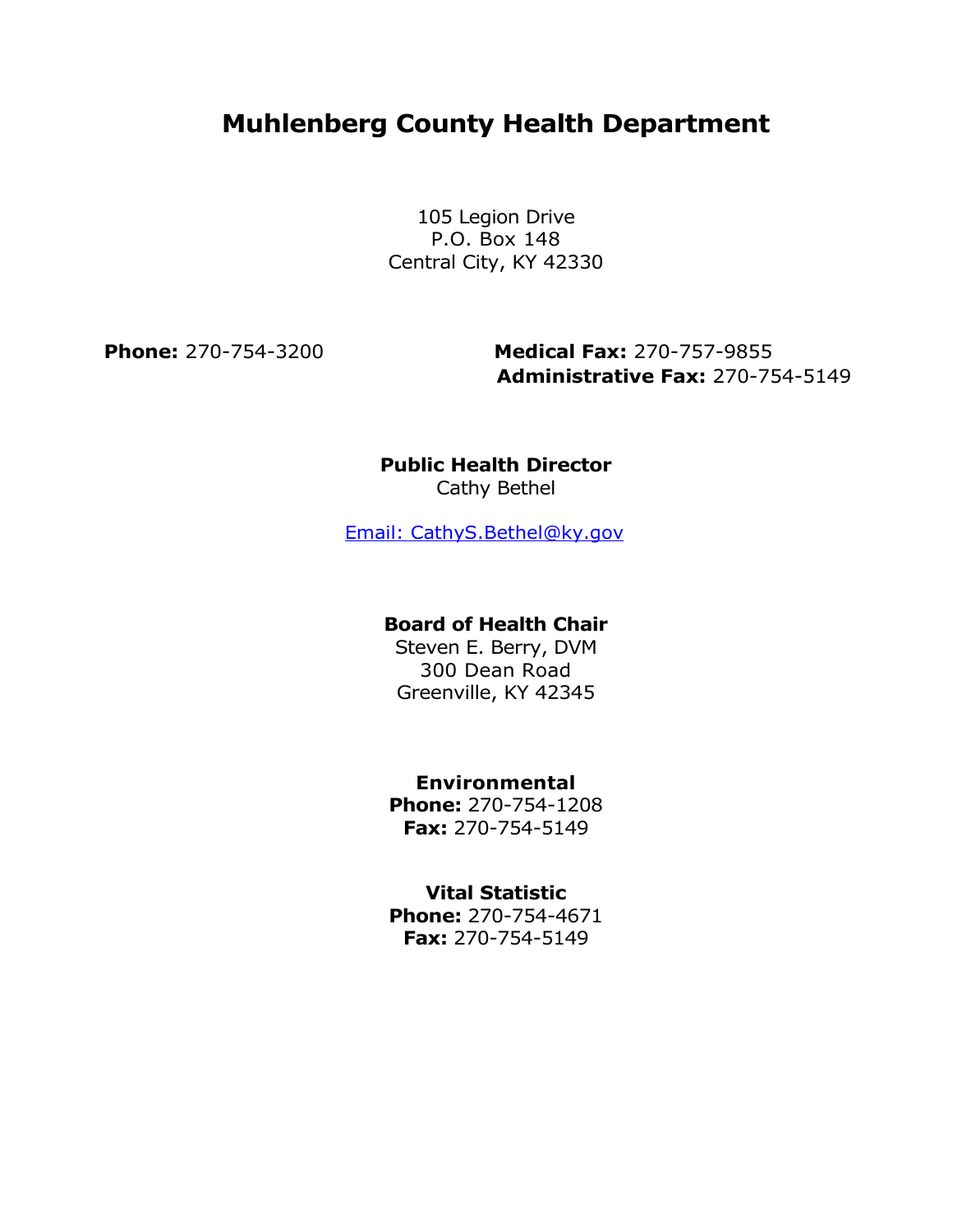# **North Central District Health Department**

1020 Henry Clay Street Shelbyville, KY 40065

**Phone:** 502-633-1243 **Fax:** 502-633-7658

Email: [Roanya.Rice@ky.gov](mailto:Roanya.Rice@ky.gov) Menry County Courthouse

#### **Public Health Director Board of Health Chair**

Roanya Rice John Logan Brent,Judge Executive P.O. Box 202 New Castle, KY 40050

### **Local Health Centers**

#### **Henry County**

125 N. Property Road P.O. Box 449 New Castle, KY 40050<br>**Phone:** 502-8 **Phone:** 502-845-2882 **Fax:** 502-845-7997 **Environmental:** 502-845-7995 **Trimble County** 

**Shelby County**

615 11th Street Shelbyville, KY 40065 **Phone:** 502-633-1231 **Fax:** 502-633-7814 **Environmental:** 502-633-9377

#### **North Central District Home Health**

31 E. Cross Main Street P.O. Box 358 New Castle, KY 40050 **Phone:** 502-845-2761 **Fax:** 502-845-7998

### **Spencer County**

88 Spears Drive Taylorsville, KY 40071 **Phone:** 502-477-8146 **Fax:** 502-477-5624 **Environmental:** 502-477-2890

138 Miller Lane P.O. Box 250 Bedford, KY 40006 **Phone:** 502-255-7701 **Fax:** 502-255-3760 **Environmental:** 502-255-4851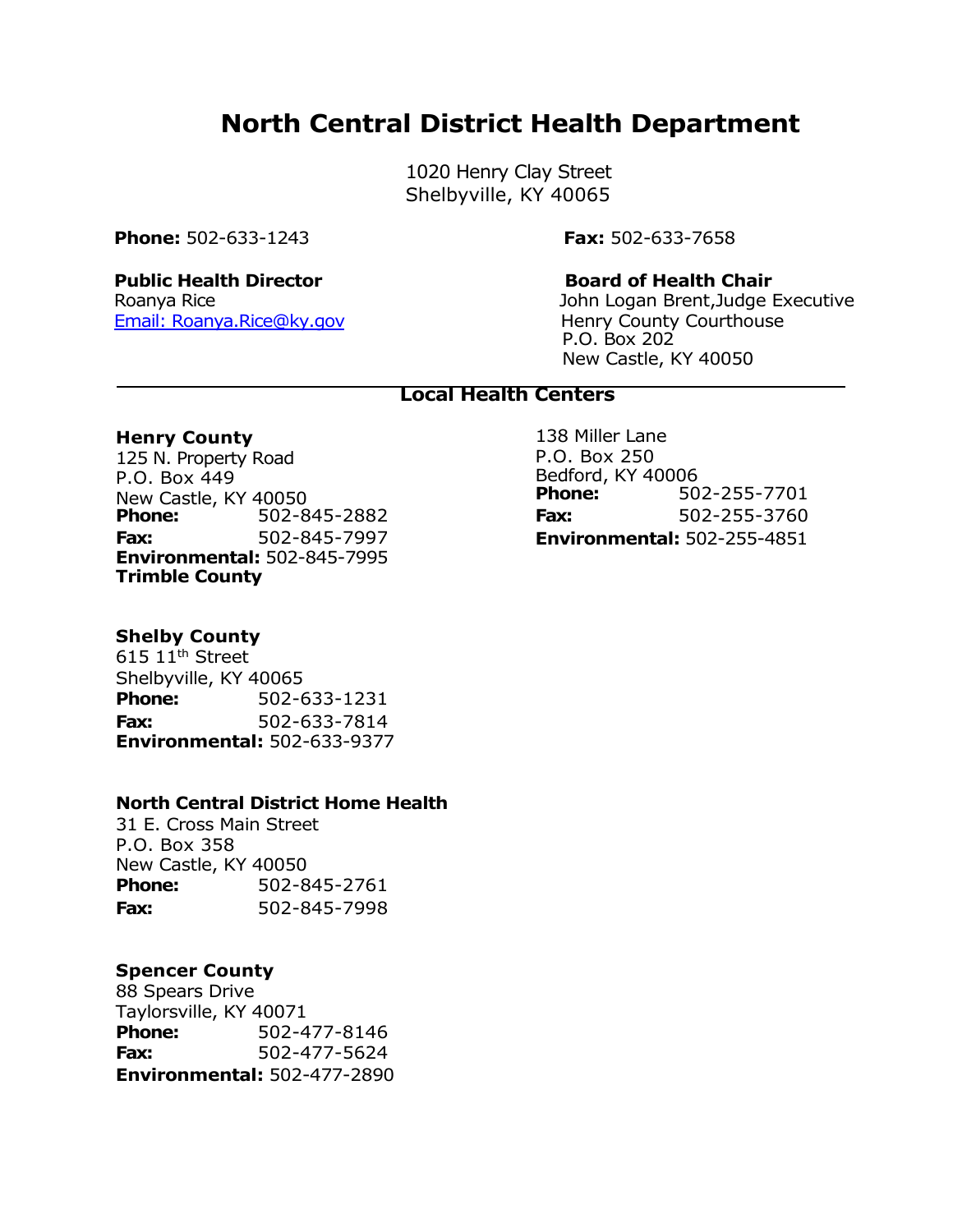# **Northern Kentucky Independent**

# **District Health Department**

8001 Veterans Memorial Drive Florence, KY 41042

**Phone:** 859-341-4264 **Fax:** 859-578-3689

# **Director Board of Health Chair**

Dr. Lynne Saddler, MD, MPH Tom Cahill, Jr. **Email:** [Lynne.Saddler@nkyhealth.org](mailto:Lynne.Saddler@nkyhealth.org) **Environmental:** 859-341-4151 **Fax:** 859-578-7871

# **Local Health Centers**

#### **Boone County Health Center**

7505 Burlington Pike Florence, KY 41042

> **Phone:** 859-363-2060  **Fax:** 859-647-3594

**Campbell County Health Center** 1098 Monmouth Street Newport, KY 41071

> **Phone:** 859-431-1704  **Fax:** 859-655-6370

### **Grant County Health Center**

234 Barnes Road Williamstown, KY 41097

> **Phone:** 859-824-5074 **Fax:** 859-824-3220

### **Kenton County Health Center**

2002 Madison Avenue Covington, KY 41014

> **Phone:** 859-431-3345 **Fax:** 859-655-6374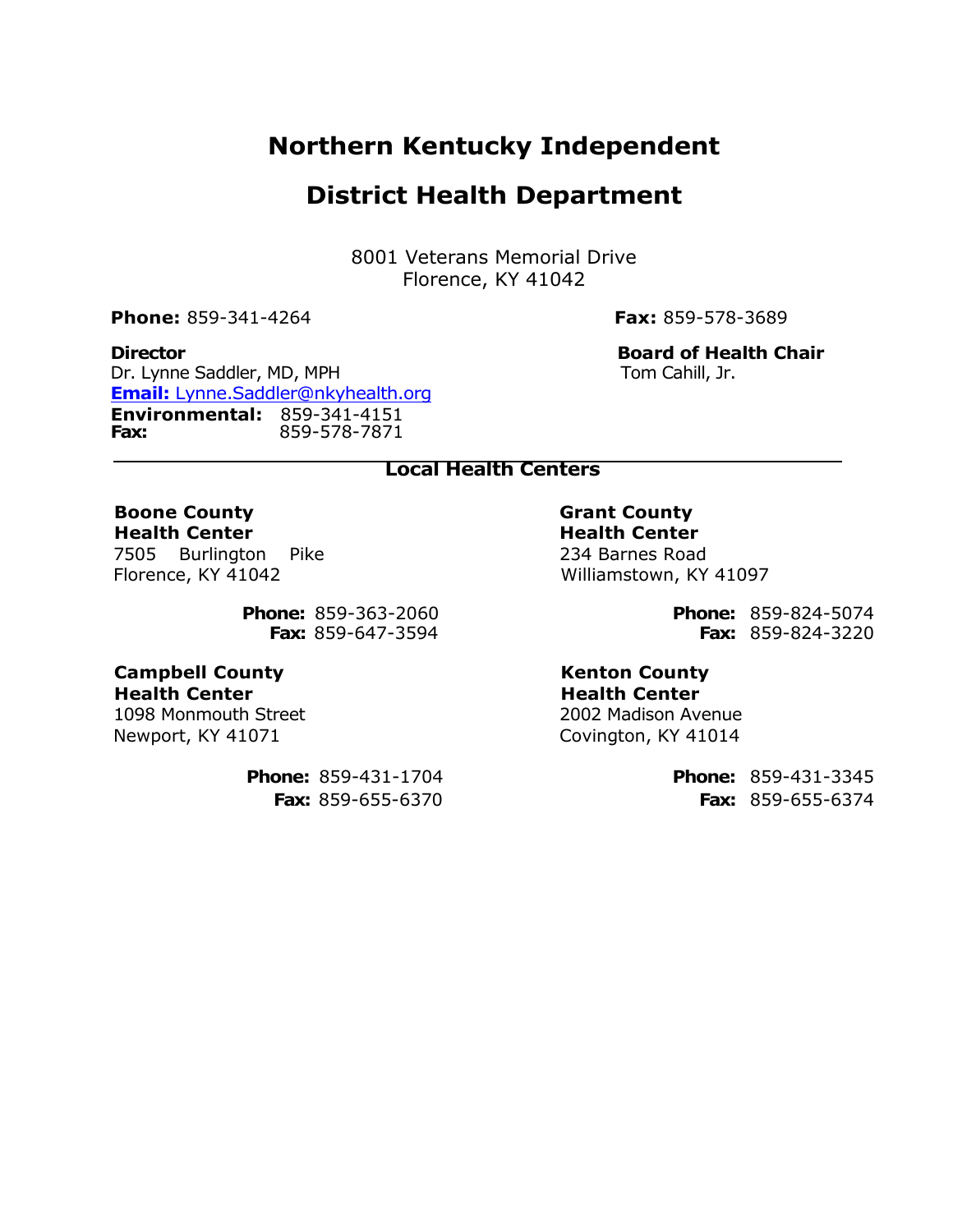# **Oldham County Health Department**

1786 Commerce Parkway LaGrange, KY 40031

**Phone:** 502-222-3516 **Fax:** 502-222-0816

### **Public Health Director** Matthew Rhodes

[Email: MatthewT.Rhodes@ky.gov](mailto:MatthewT.Rhodes@ky.gov)

# **Board of Health Chair**

Denia J. Crosby 5603 Sundrop Place Crestwood, KY 40014

# **Environmental**

502-222-3519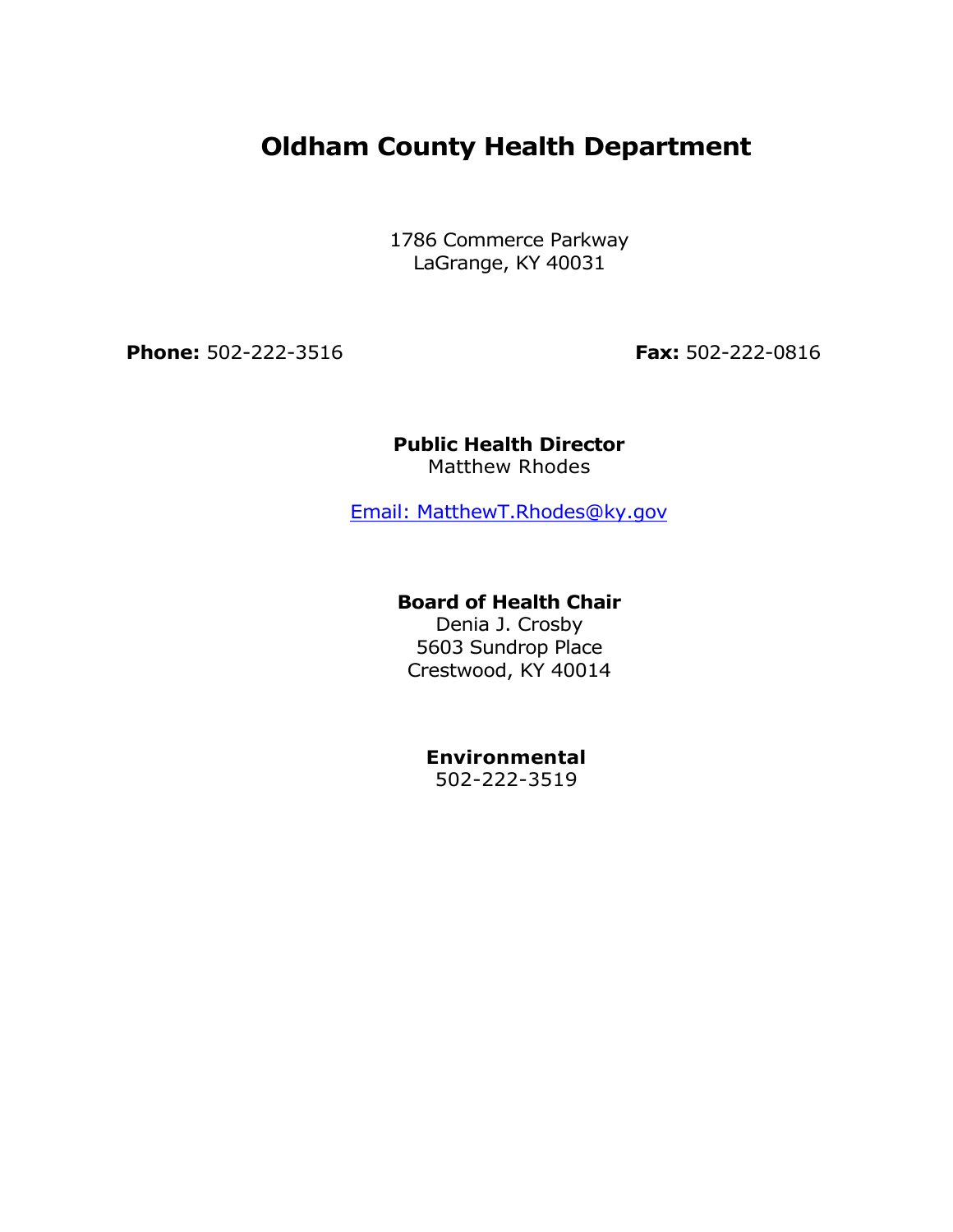# **Pennyrile District Health Department**

211 West Fairview Ave Eddyville, KY 42038

# **Phone:** 270-388-9747 **Fax:** 270-388-7749

### **Public Health Director Board of Health Chair**

Elisha Kita Perry Newcom, Judge Executive [Email: ElishaA.Kite@ky.gov](mailto:ElishaA.Kite@ky.gov) 107 South Main Street, Suite 208 Marion, KY 42064

# **Local Health Centers**

#### **Caldwell County**

600 South Jefferson Street Princeton, KY 42445 **Phone:** 270-365-6571 **Fax:** 270-365-3145

### **Crittenden County**

190 Industrial Dr. P.O. Box 392 Marion, KY 42064 **Phone:** 270-965-5215 **Fax:** 270-965-9078

#### **Livingston County**

124 State Street P.O. Box 128 Smithland, KY 42081 **Phone:** 270-928-2193 **Fax:** 270-928-2098

### **Lyon County**

211 W. Fairview Ave P.O. Box 96 Eddyville, KY 42038 **Phone:** 270-388-9763 **Fax:** 270-388-5941

### **Trigg County**

196 Main Street P.O. Box 191 Cadiz, KY 42211 **Phone:** 270-522-8121 **Fax:** 270-522-5384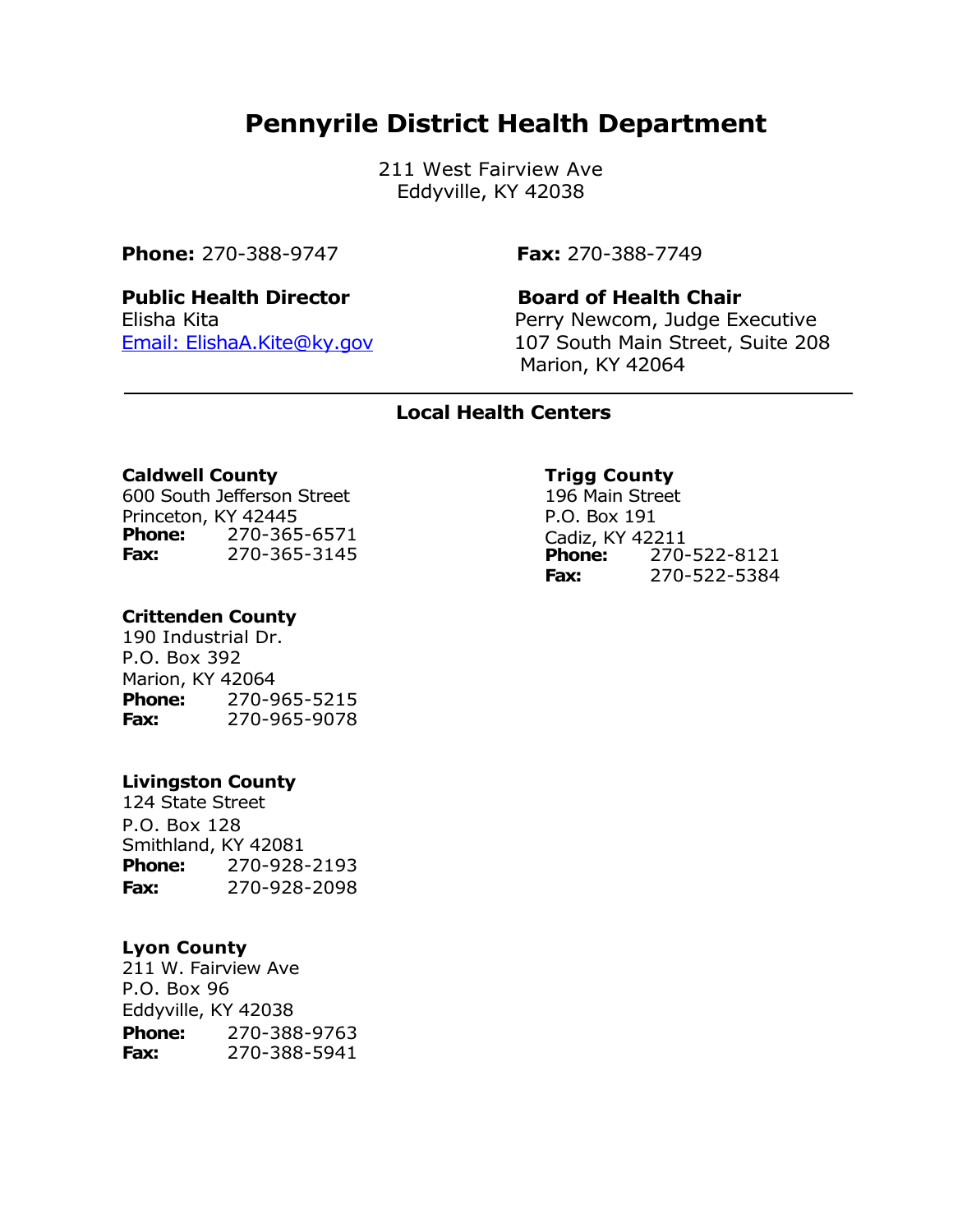# **Pike County Health Department**

119 River Drive Pikeville, KY 41501

**Phone:** 606-437-5500 **Fax:** 606-437-0873

# **Public Health Director**

Tammy Riley

[Email: TammyM.Riley@ky.gov](mailto:TammyM.Riley@ky.gov)

# **Board of Health Chair**

Joey Collins, D.V.M. 508 U.S. Highway 119 Pikeville, KY 41501

# **Local Health Centers**

#### **Belfry Clinic**

25320 US Highway 119 N. Suite 101 Belfry, KY 41514 Phone: 606-353-7210

#### **Pikeville Elementary Health Service Center**

105 Bailey Boulevard Pikeville, KY 41501 Phone: 606-432-4196

#### **Pikeville High School Health Service Center**

120 Championship Drive Pikeville, KY 41501 Phone: 606-432-0185

# **University of Pikeville Health Service Center** 147 Sycamore Street

Pikeville, KY 41501 Phone: 606-218-5048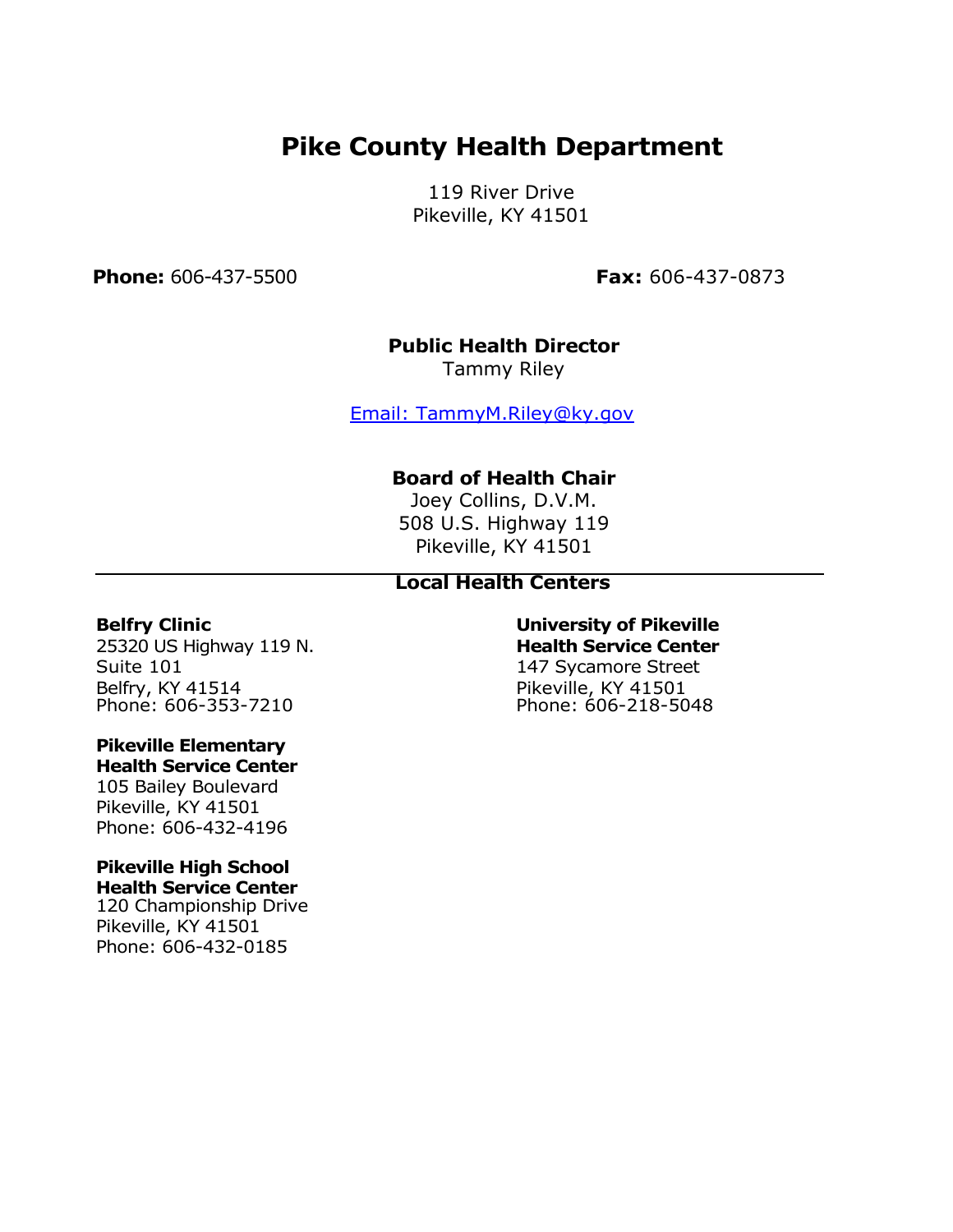# **Powell County Health Department**

376 North Main Street Stanton, KY 40380

**Phone:** 606-663-4360 **Fax:** 606-663-9790

# **Public Health Director**

Stacy Crase

[Email: StacyL.Crase@ky.gov](mailto:StacyL.Crase@ky.gov)

### **Board of Health Chair**

Charles G. Noss, MD P.O. Box 188 Stanton, KY 40380

# **Medical Director**

Julie Kennon, MD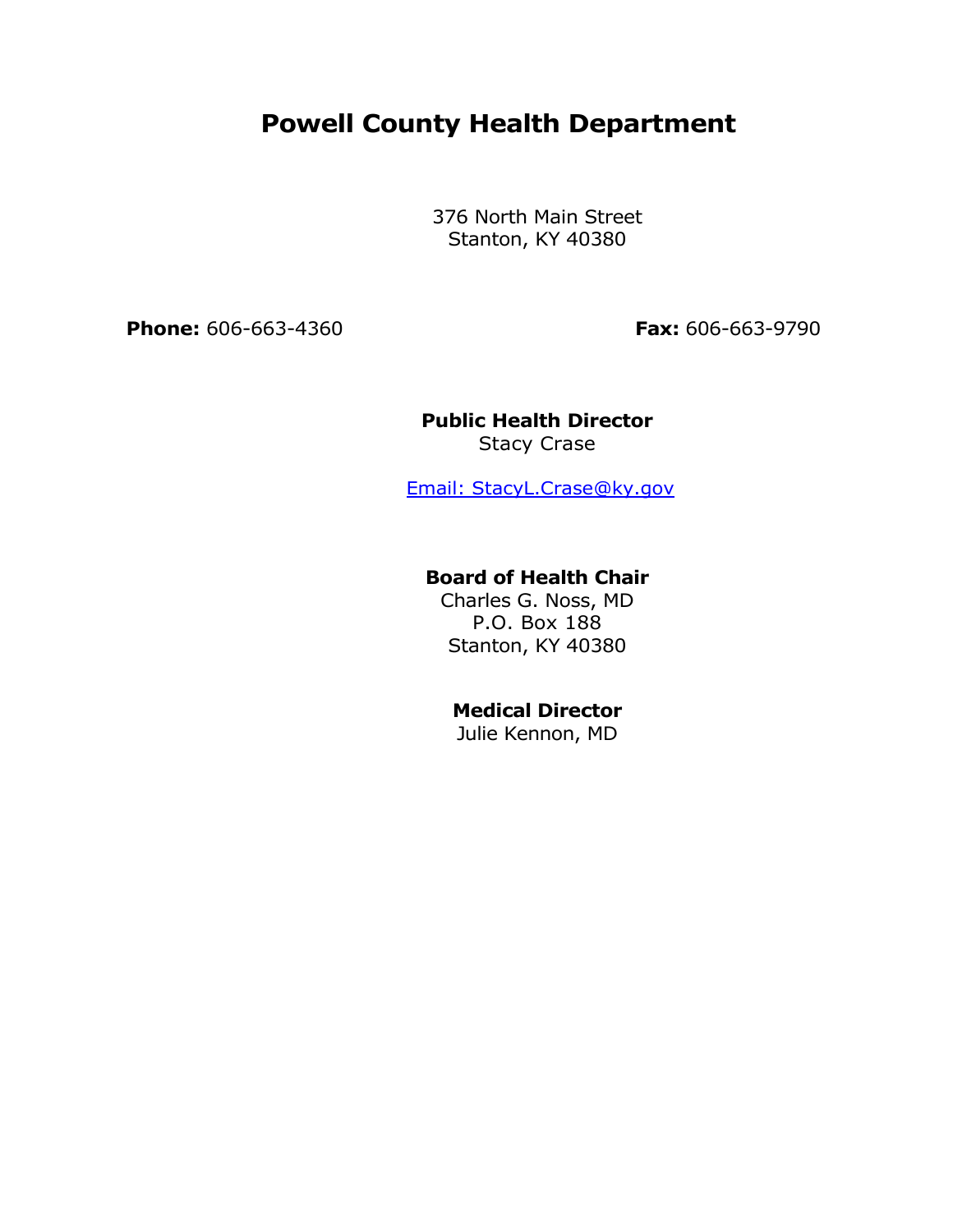# **Purchase District Health Department**

916 Kentucky Avenue P.O. Box 2357 Paducah, KY 42002-2357

**Phone:** 270-444-9625 **Fax:** 270-575-5458

#### **Public Health Director Board of Health Chair**

Ronald Kent Koster Green Greg Terry, Judge Executive

916 Kentucky Avenue P.O. Box 2597 Paducah, KY 42002-2597 **Phone:** 270-444-9625 **Fax:** 270-575-5458

**Email:** [Kent.Koster@ky.gov](mailto:Kent.Koster@ky.gov) Carlisle County Courthouse P.O. Box 279 Bardwell, KY 42023 **Branch Office Phone:** 270-628-5451

### **Local Health Centers**

198 Bluegrass Drive 350 Browder Street LaCenter, KY 42056<br> **Phone:** 270-665-5432<br> **Phone:** 270-472-1982 **Phone: 270-665-5432** 

62 John Roberts Drive 370 S. Washington Street P.O. Box 96 Clinton, KY 42031 Bardwell, KY 42023 **Phone:** 270-653-6110 **Fax:** 270-628-3811

### **Fulton County – Hickman City** 916 Kentucky Avenue

402 Troy Street **P.O. Box 2597** Hickman, KY 42050 Paducah, KY 42002-2597 **Phone:** 270-236-2825 **Phone:** 270-444-9631

#### **Ballard County Fulton County –Fulton City**

**Fax:** 270-665-9166 **Fax:** 270-472-2553

#### **Carlisle County Mickman County Hickman County**

**Phone:** 270-628-5431 **Fax:** 270-653-6523

#### **Paducah-McCracken County**

**Fax:** 270-236-2230 **Fax:** 270-442-8769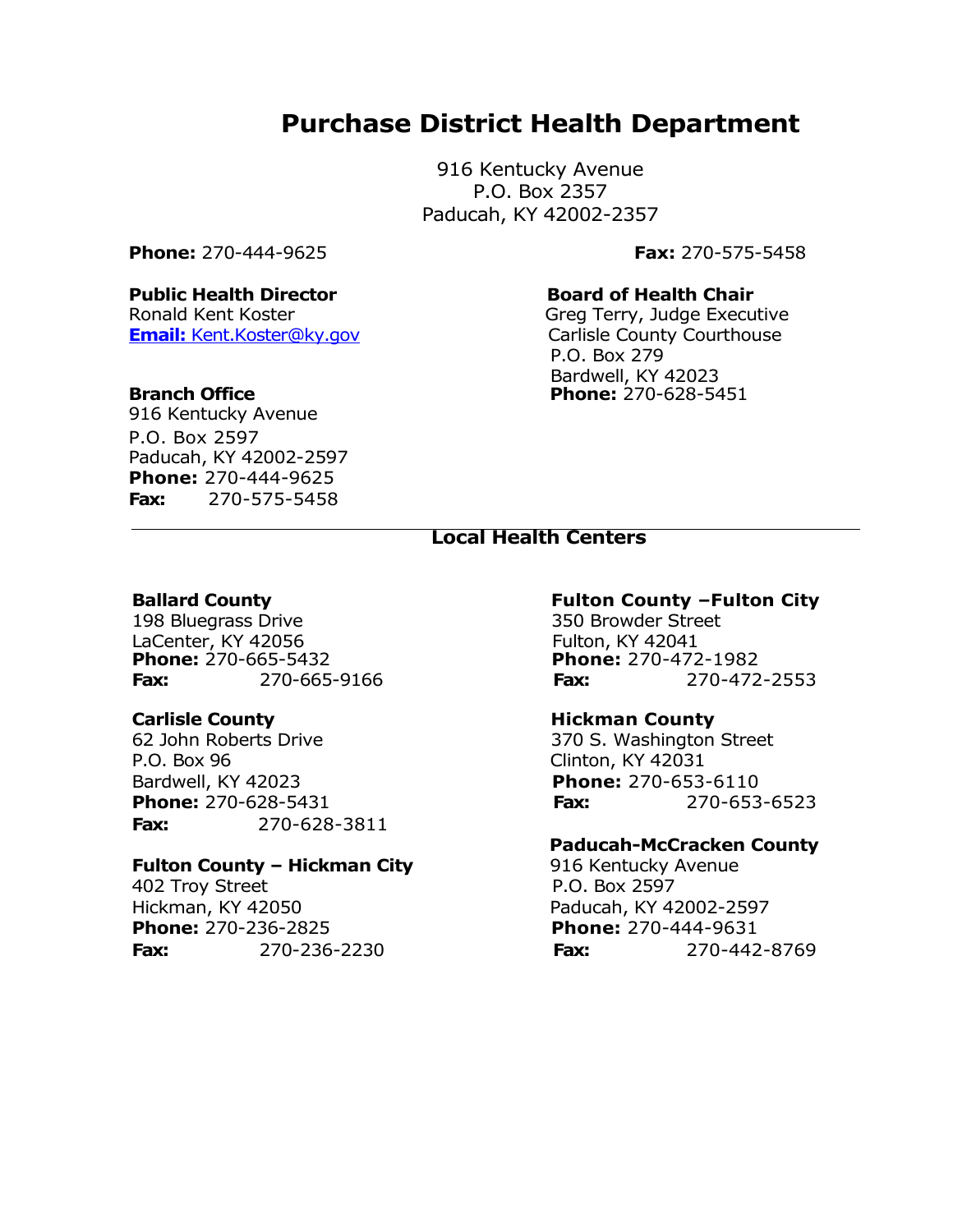# **Three Rivers District Health Department**

510 South Main Street Owenton, KY 40359

**Phone:** 502-484-3412 **Fax:** 502-484-0864

### **Public Health Director Board of Health Chair**

Georgia Heise **Georgia Heise** Joseph B. Mylor, PE **Email:** [GeorgiaF.Heise@ky.gov](mailto:GeorgiaF.Heise@ky.gov) 104 East Main Street

Warsaw, KY 41095

# **Environmental**

Justin Pittman **Phone:** 502-484-3412

# **Local Health Centers**

#### **Carroll County**

401 11th Street Carrollton, KY 41008 **Phone:** 502-732-6641 **Fax:** 502-732-6642 **Environmental** Ashley Froman **Phone:** 502-732-6641

#### **Gallatin County**

102 West Pearl Street P.O. Box 315 Warsaw, KY 41095 **Phone:** 859-567-2844 **Fax:** 859-567-2845 **Environmental** Justin Pittman **Phone:** 859-567-2844

#### **Owen County**

1005 Highway 22 East Owenton, KY 40359 **Phone:** 502-484-5736 **Fax:** 502-484-5737 **Environmental** Rachele Cobb **Phone:** 502-484-5736

#### **Pendleton County**

329 Highway 330 West Falmouth, KY 41040 **Phone:** 859-654-6985 **Fax:** 859-654-6986 **Environmental** Don Jacobs **Phone:** 859-654-6985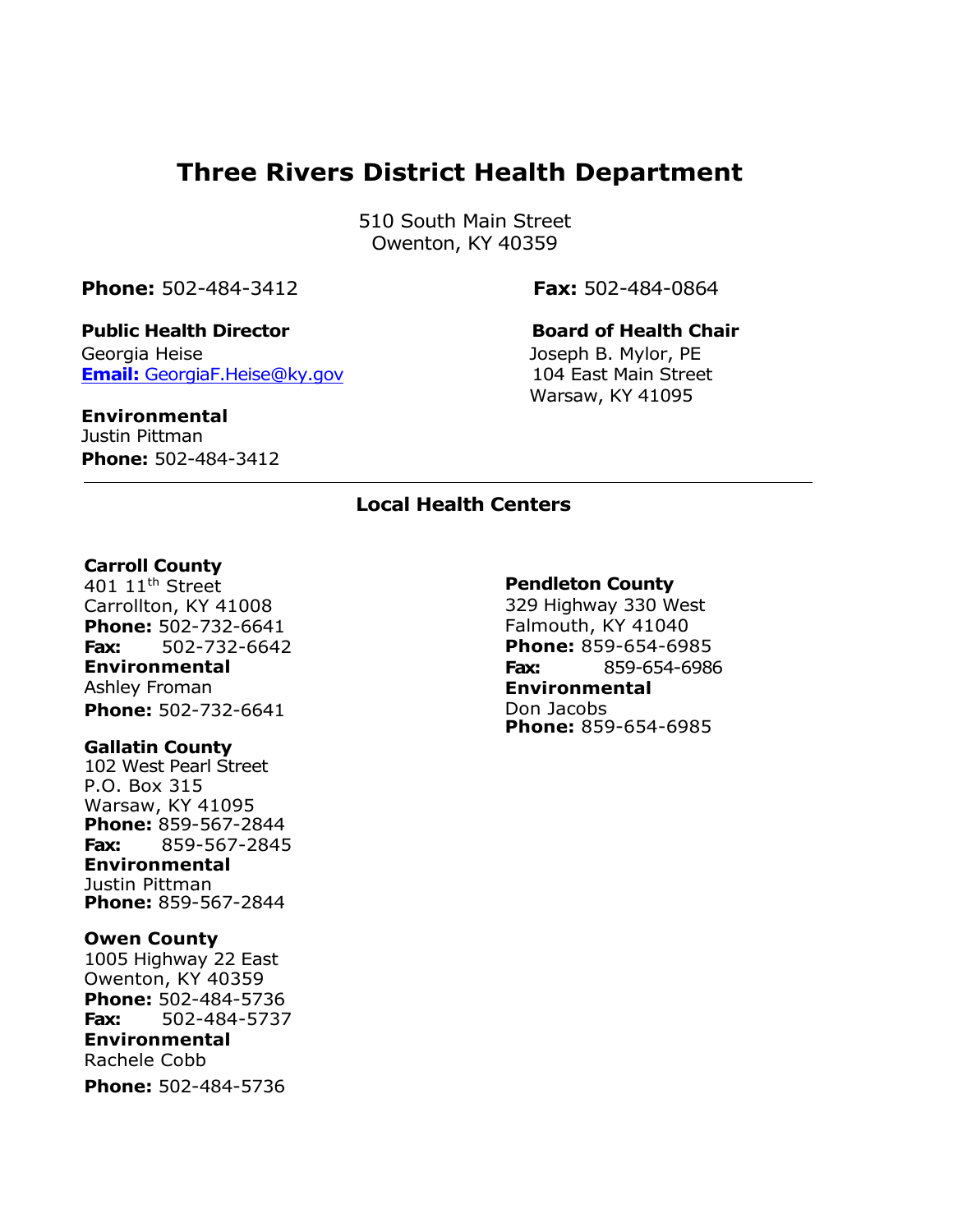# **Todd County Health Department**

617 W Main St P.O. Box 305 Elkton, KY 42220

**Phone:** 270-265-2362 **Fax:** 270-265-0602

# **Public Health Director**

Jennifer Harris

**Email:** [JenniferM.Harris@ky.gov](mailto:JenniferM.Harris@ky.gov)

# **Board of Health Chair**

Arthur Green P.O. Box 314 411 East Main Street Elkton, KY 42220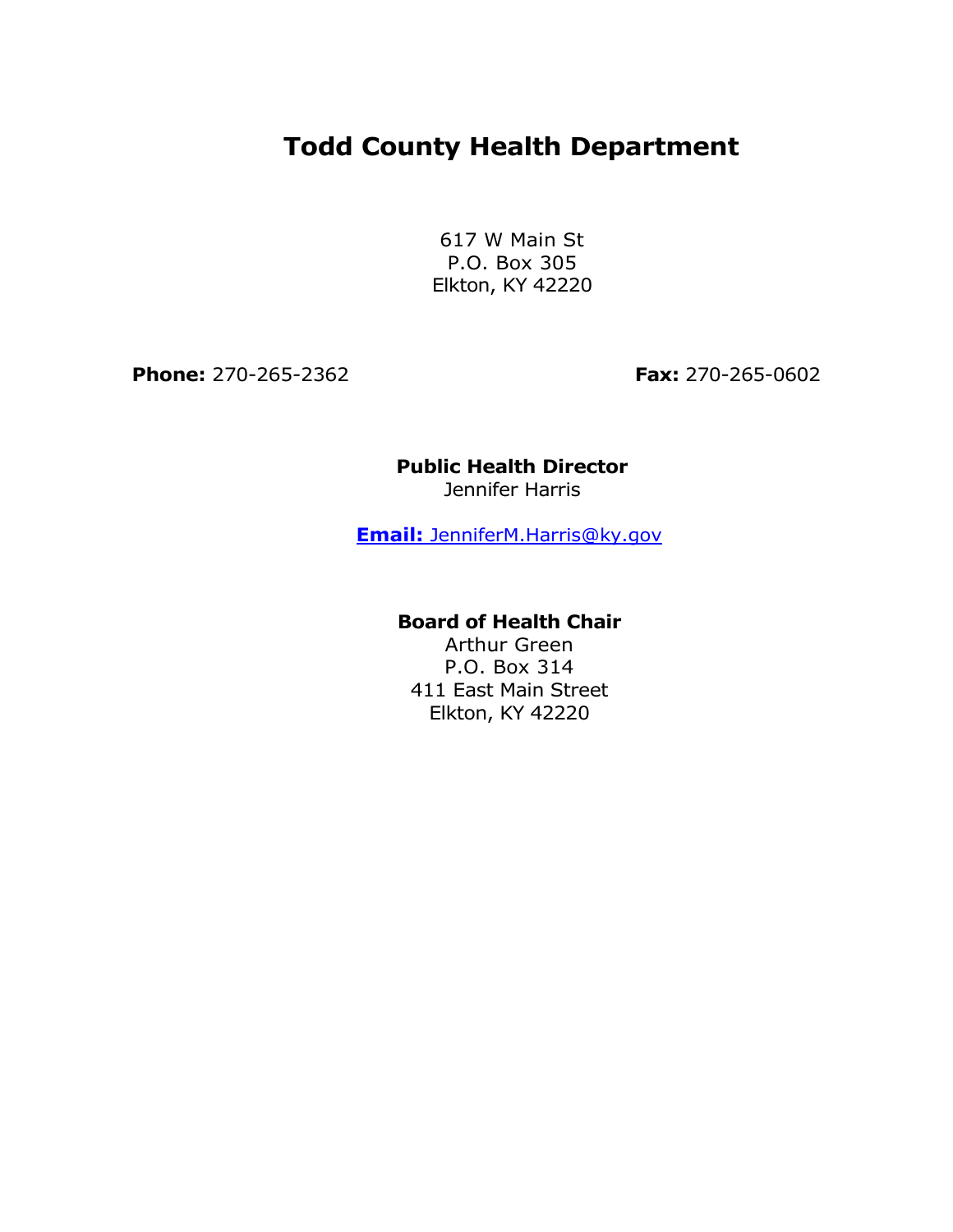# **Wedco District Health Department**

302 Oddville Avenue Cynthiana, KY 41031 **Mail to**: P.O. Box 218 Cynthiana, KY 41031

**Phone:** 859-234-8750 **Fax:** 859-234-0054 **Toll Free:** 866-75WEDCO

#### **Public Health Director Board of Health Chair**

Crystal Miller, DrPH John M. Bennett, MD [Email: crystal.miller@ky.gov](mailto:crystal.miller@ky.gov) 122 Collins Path, Apt 5

**Website:** [www.wedcohealth.org](http://www.wedcohealth.org/)

Georgetown, KY 40324

# **Local Health Centers**

#### **Bourbon County –Home Health**

525 High Street, Suite 209 Paris, KY 40631 **Phone:** 859-987-6242 **Fax:** 859-987-6248

### **Harrison County**

364 Oddville Avenue Cynthiana, KY 41031 **Phone:** 859-234-2842 **Fax:** 859-234-0393

**Environmental:** 859-234-0241 **Home Health:** 859-234-5090

### **Nicholas County**

2320 Concrete Road Carlisle, KY 40311 **Phone:** 859-289-2188 **Fax:** 859-289-2203 **Environmental:** 859-289-6600 **Home Health:** 859-234-7000

### **Scott County**

300 East Washington Street Georgetown, KY 40324 **Phone:** 502-863-3971 **Fax:** 502-863-3986 **Environmental:** 502-863-3978 **Home Health:** 502-863-9737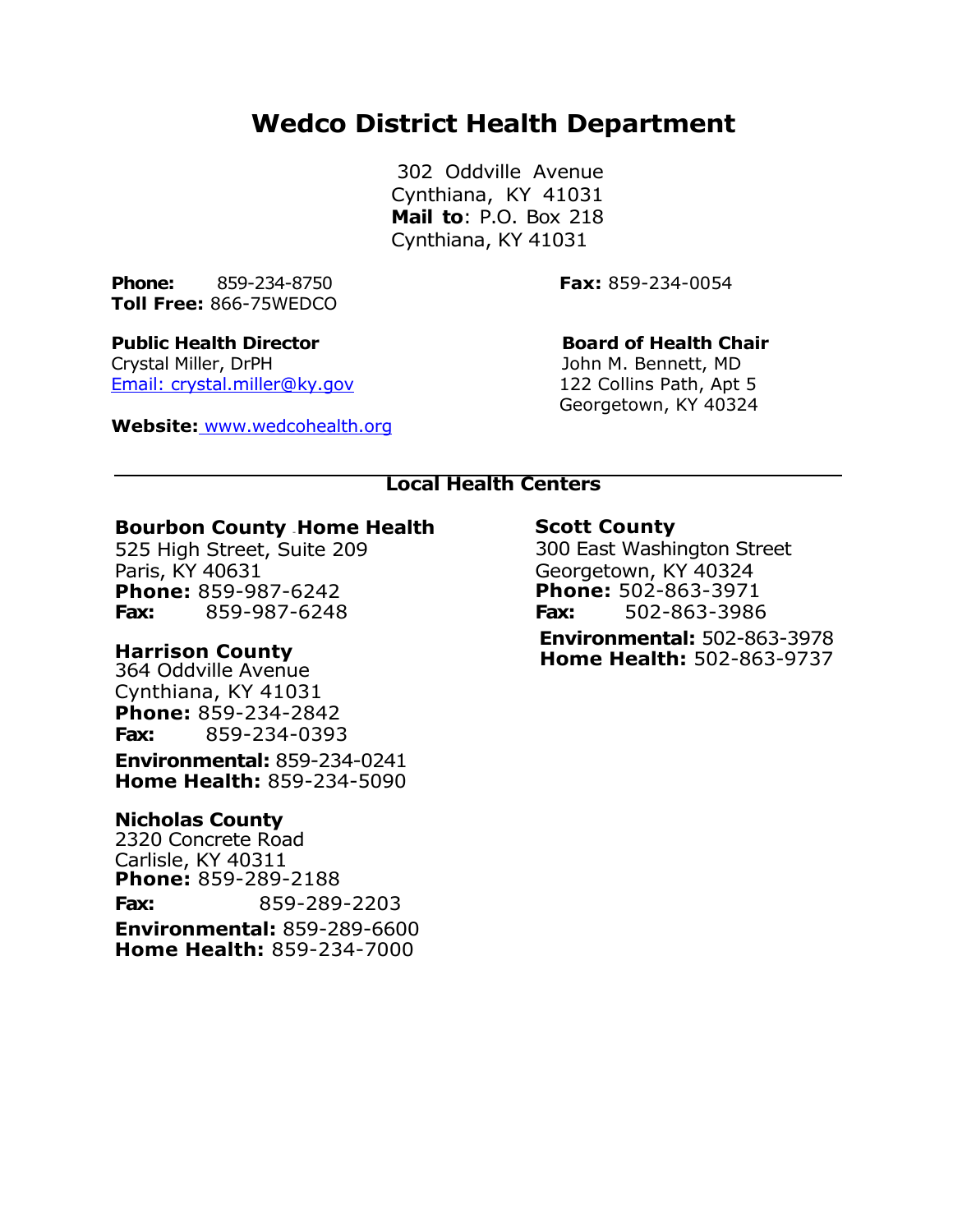# **Whitley County Health Department**

368 Penny Lane Williamsburg, KY 40769

**Phone:** 606-549-3380 **Fax:** 606-549-3362

### **Public Health Director** Marcy Rein

[Email: MarcyE.Rein@ky.gov](mailto:MarcyE.Rein@ky.gov)

# **Board of Health Chair**

Dr. David B. Williams 403 East Sycamore PO Box 127 Williamsburg, KY 40769

# **Corbin Branch**

Cumberland Falls Highway U.S. 25 W. & Jct. 727 P.O. Box 1221 Corbin, KY 40701 **Phone:** 606-528-5613